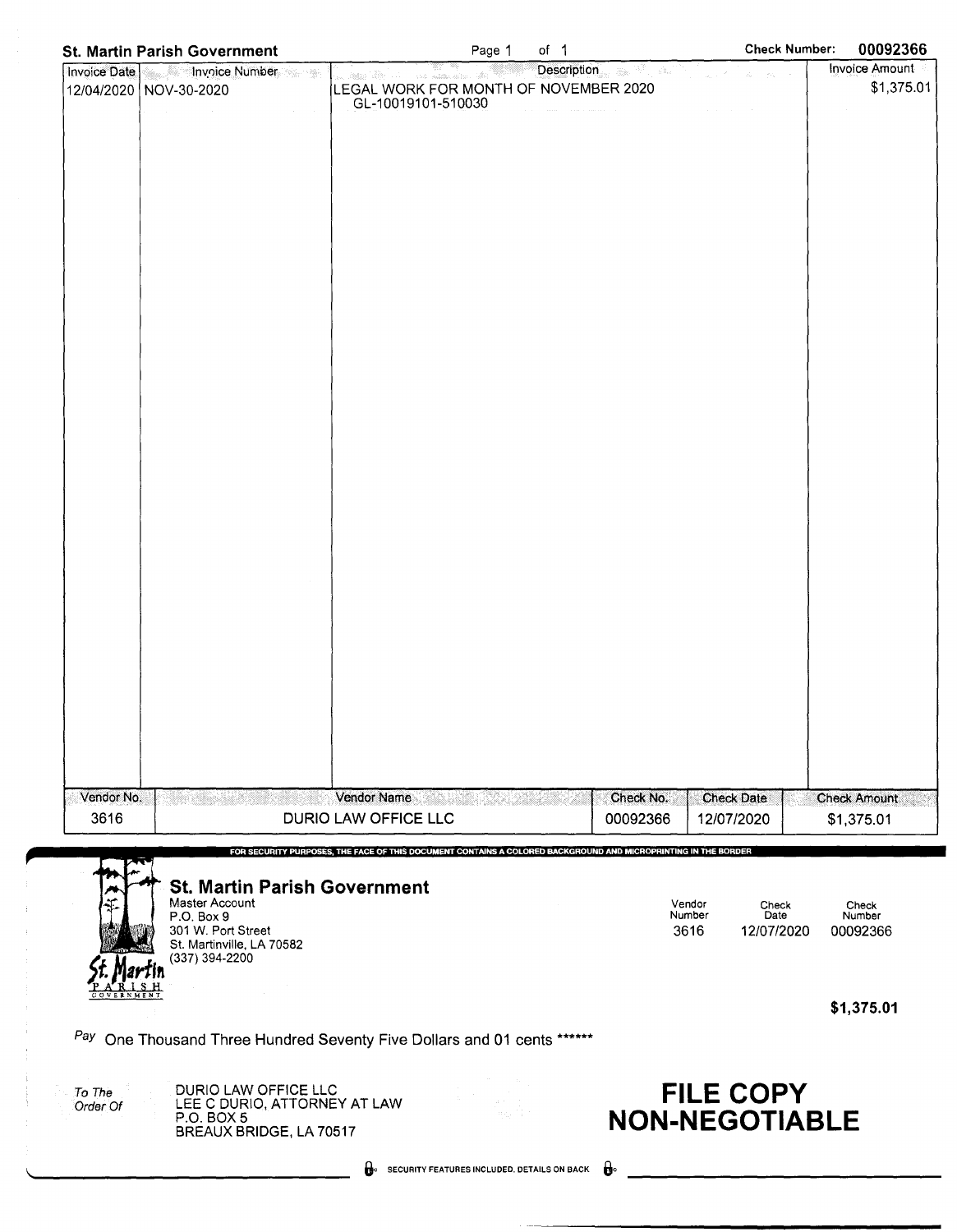$\label{eq:1} \frac{1}{2\pi}\frac{1}{\sqrt{2}}$ 

 $\mathbf{r}_{\text{max}}$  ,  $\mathbf{r}_{\text{max}}$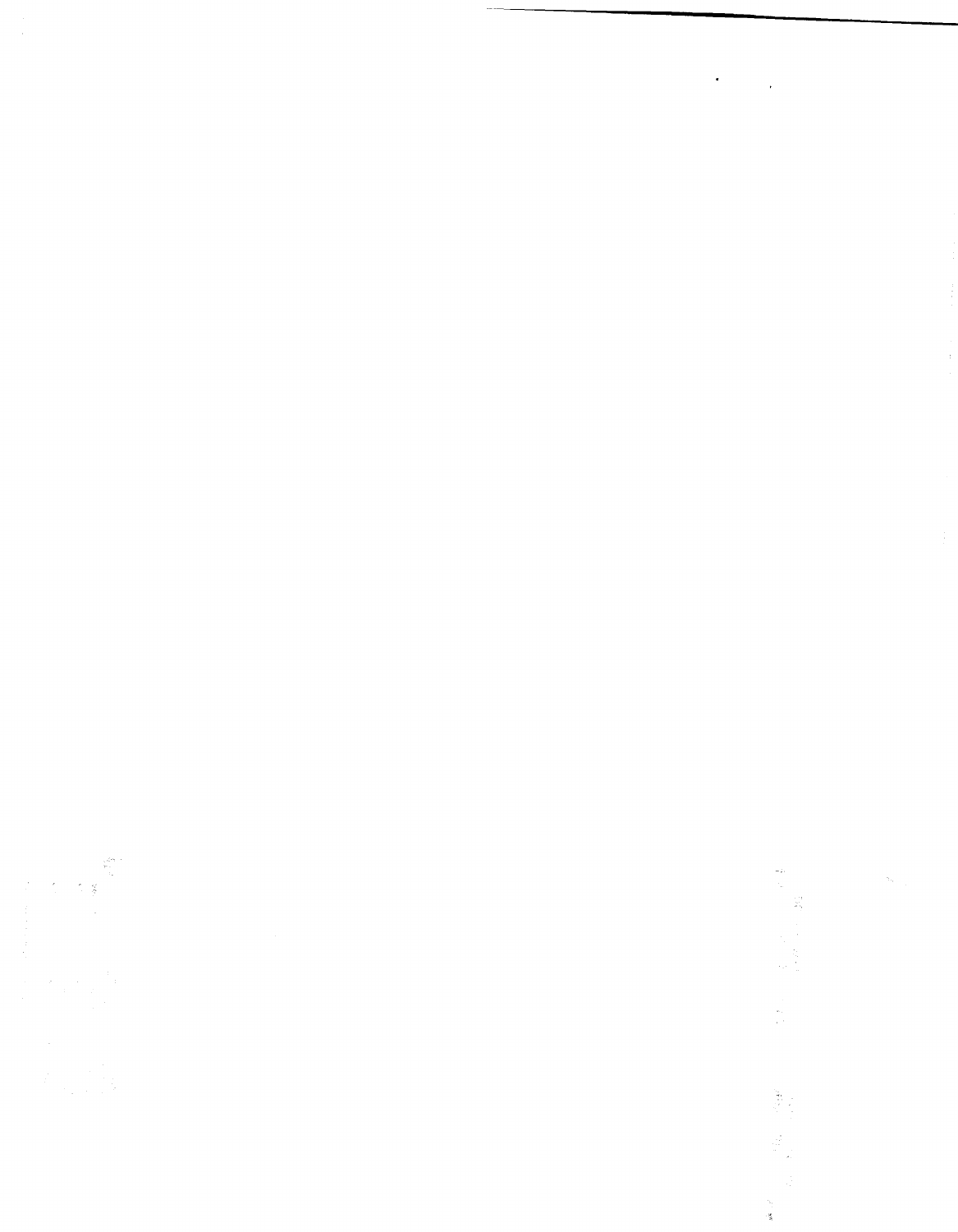DEC 03 2020



To: St. Martin Parish Government RE: Legal Work November 2020

| <b>DATE</b>    | <b>DESCRIPTION</b>                                                                                                                                                                             | <b>TIME</b>      |
|----------------|------------------------------------------------------------------------------------------------------------------------------------------------------------------------------------------------|------------------|
| $11-3-2020$    | R&R of Notice of Fixing the Matter for Trial for 1075 David Road<br>and Madeline Heights Property. Emailed the same to Parish<br>Government officials.                                         | .50              |
| 11-3-2020      | Phone call with Ronald Solaire to discuss Main Highway property                                                                                                                                | .15              |
| $11-6-20$      | Travel to and From St. Martin Parish Govt for Cedars to sign<br>verifications on Main Highway and Preston Guidry Properties.<br>Discuss the same.                                              | 1                |
| $11 - 10 - 20$ | Prepared Witness and Exhibit List for hearing on 11-18-20 for<br>Poydras place property.                                                                                                       | .50              |
| $11 - 10 - 20$ | Research and preparation of pretrial Memorandum for hearing on<br>11-18-20 for Poydras place property.                                                                                         | $\overline{2}$   |
| $11 - 10 - 10$ | Returned phone call to owner of Madeline Heights property, Karl<br>Schexnider, who called about petition he was served with.                                                                   | .15              |
| $11 - 11 - 20$ | Prepared CL to COC for witness and exhibit list and pretrial<br>memorandum and prepared the same for filing. Emailed the same to<br>opposing counsel, judge and parties' officials for review. | .25              |
| $11 - 13 - 20$ | Prepared Petitions for Preston Guidry Road and Main Highway<br>Property to be sent out for filing, prepared CL for each to COC, and<br>emailed same to Parish Government officials.            | .50              |
| $11 - 17 - 20$ | Prepared for hearing on 11-18-20 by review of file, pleadings, and<br>PG file.                                                                                                                 | .25              |
| $11 - 18 - 20$ | Travel to and from St. Matin Parish Courthouse for hearing on<br>Petition for Injunctive Relief, appeared in court for hearing, put on<br>case, and received judgment.                         | 1.5              |
| $11 - 19 - 20$ | Email to Cedars with result of court hearing. And phone call re the<br>same.                                                                                                                   | $\overline{.15}$ |
| $11-20-30$     | Prepare judgment for Poydras Place Property and circulated the same<br>to all counsel via email.                                                                                               | .50              |
| $11-24-20$     | Email to Parish Government officials regarding conversation and<br>update on Madeline Heights property.                                                                                        | .15              |
| $11-24-20$     | Sent notice of hearing (2) to PG officials on Preston Guidry property<br>and Main Highway property.                                                                                            | .15              |

Hours 7.75 $@$  \$175.00 an hour = \$1,356.25 Checks can be made out and mailed to: Expenses (U.S. Postage) =\$3.25 Durio Law Office, LLC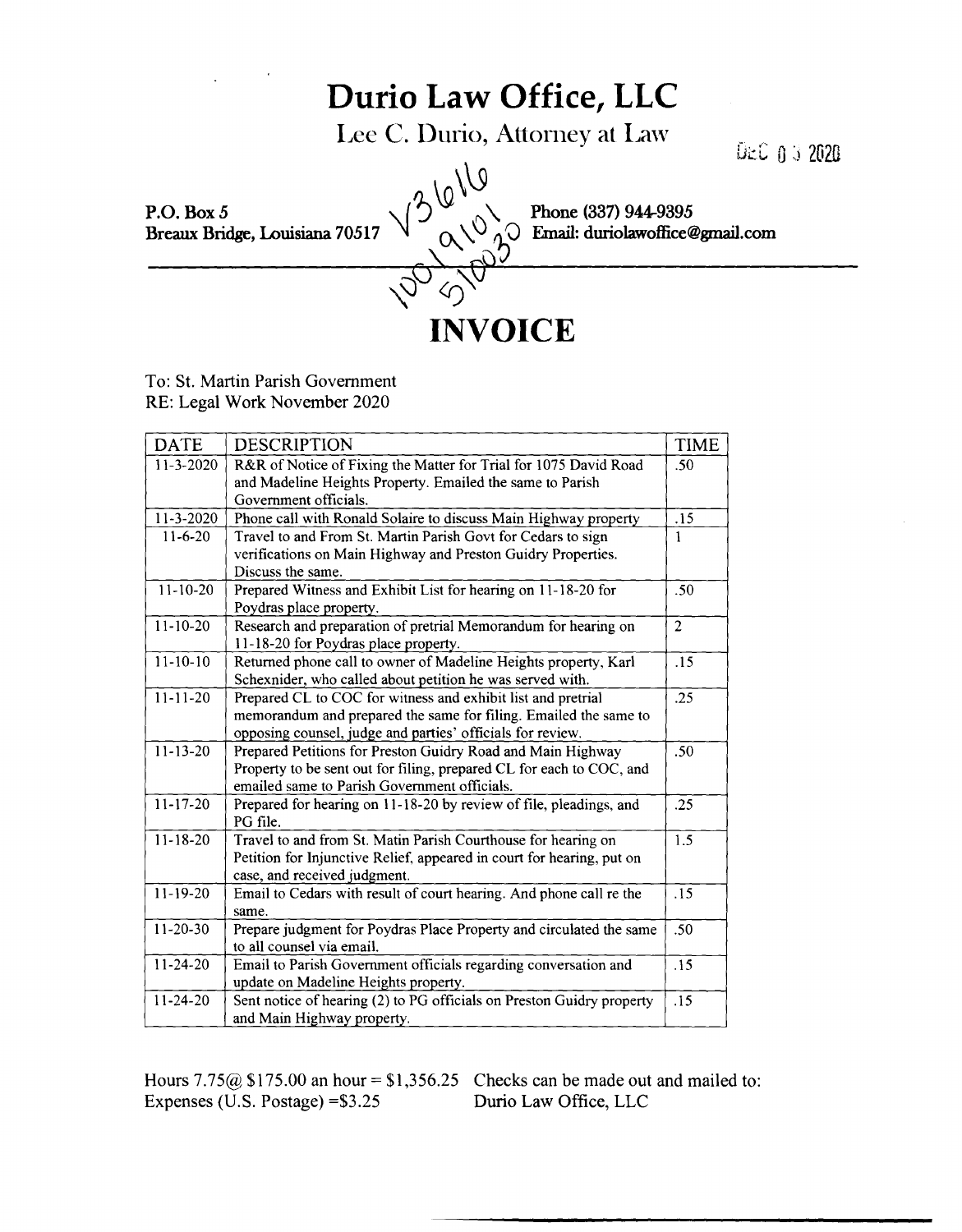Expenses (paper copies) \$15.51

 $\mathbf{z}^{(n)}$  and  $\mathbf{z}^{(n)}$  and  $\mathbf{z}^{(n)}$ 

P.O. Box  $5$ Breaux Bridge, Louisiana 70517

**TOTAL DUE: \$1,375.01** 

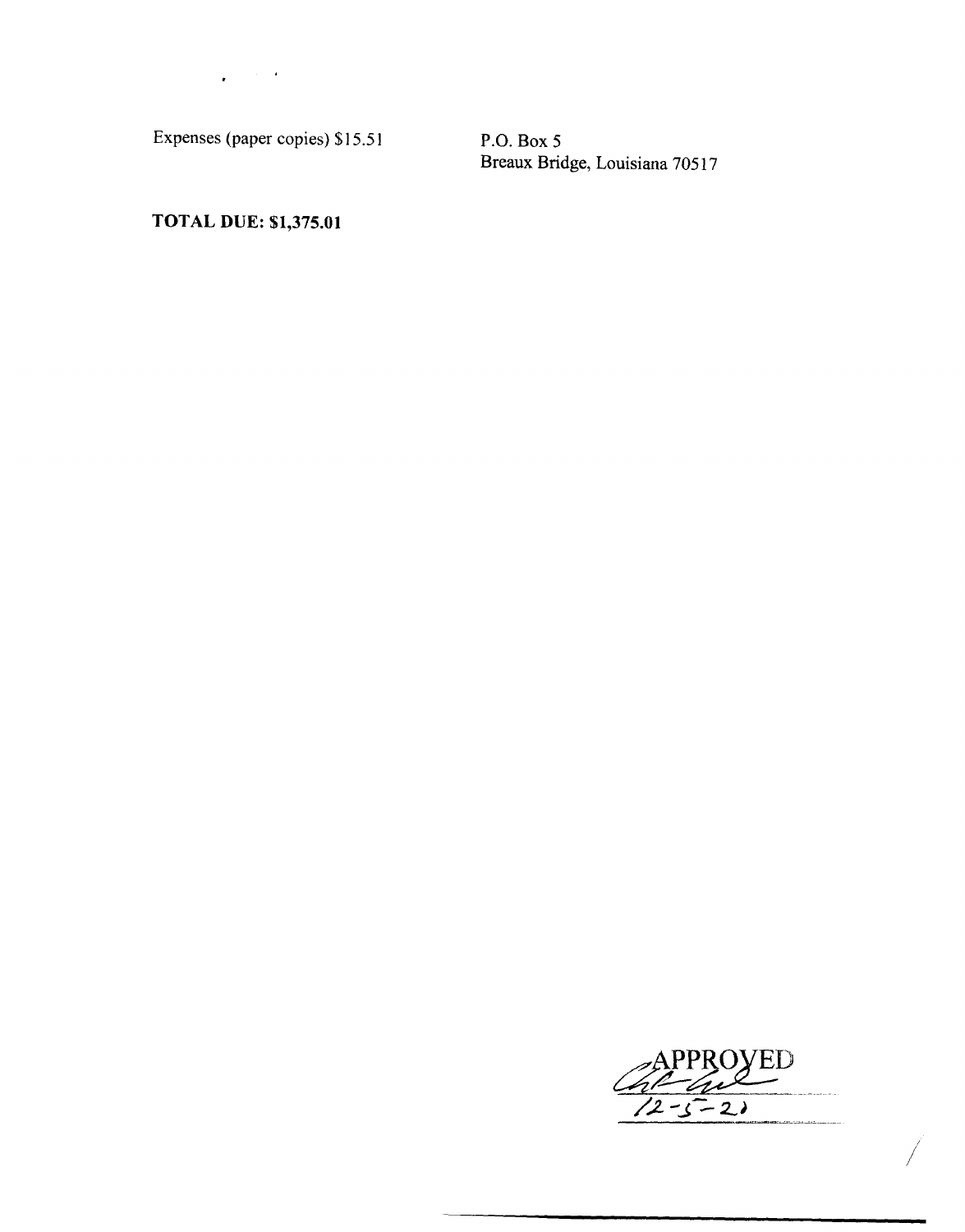|                    | <b>St. Martin Parish Government</b>                    |                                                                                                                | Page 1 | of $1$             |                       |                   | <b>Check Number:</b> | 00092118              |
|--------------------|--------------------------------------------------------|----------------------------------------------------------------------------------------------------------------|--------|--------------------|-----------------------|-------------------|----------------------|-----------------------|
|                    | Invoice Date   <b>Marshall</b> Invoice Number          | 50 - Gulimaalaa jareeg                                                                                         |        | <b>Description</b> |                       |                   |                      | <b>Invoice Amount</b> |
| 10/31/2020         | OCTOBER-2020<br>$\Lambda$                              | LEGAL WORK FOR MONTH OF OCTOBER 2020                                                                           |        |                    |                       |                   |                      | \$2,042.91            |
|                    | an al                                                  | GL-10019101-510030                                                                                             |        |                    |                       |                   |                      |                       |
|                    |                                                        |                                                                                                                |        |                    |                       |                   |                      |                       |
|                    |                                                        |                                                                                                                |        |                    |                       |                   |                      |                       |
|                    |                                                        |                                                                                                                |        |                    |                       |                   |                      |                       |
|                    |                                                        |                                                                                                                |        |                    |                       |                   |                      |                       |
|                    |                                                        |                                                                                                                |        |                    |                       |                   |                      |                       |
|                    |                                                        |                                                                                                                |        |                    |                       |                   |                      |                       |
|                    |                                                        |                                                                                                                |        |                    |                       |                   |                      |                       |
|                    |                                                        |                                                                                                                |        |                    |                       |                   |                      |                       |
|                    |                                                        |                                                                                                                |        |                    |                       |                   |                      |                       |
|                    |                                                        |                                                                                                                |        |                    |                       |                   |                      |                       |
|                    |                                                        |                                                                                                                |        |                    |                       |                   |                      |                       |
|                    |                                                        |                                                                                                                |        |                    |                       |                   |                      |                       |
|                    |                                                        |                                                                                                                |        |                    |                       |                   |                      |                       |
|                    |                                                        |                                                                                                                |        |                    |                       |                   |                      |                       |
|                    |                                                        |                                                                                                                |        |                    |                       |                   |                      |                       |
|                    |                                                        |                                                                                                                |        |                    |                       |                   |                      |                       |
|                    |                                                        |                                                                                                                |        |                    |                       |                   |                      |                       |
|                    |                                                        |                                                                                                                |        |                    |                       |                   |                      |                       |
|                    |                                                        |                                                                                                                |        |                    |                       |                   |                      |                       |
|                    |                                                        |                                                                                                                |        |                    |                       |                   |                      |                       |
|                    |                                                        |                                                                                                                |        |                    |                       |                   |                      |                       |
|                    |                                                        |                                                                                                                |        |                    |                       |                   |                      |                       |
|                    |                                                        |                                                                                                                |        |                    |                       |                   |                      |                       |
|                    |                                                        |                                                                                                                |        |                    |                       |                   |                      |                       |
|                    |                                                        |                                                                                                                |        |                    |                       |                   |                      |                       |
|                    |                                                        |                                                                                                                |        |                    |                       |                   |                      |                       |
|                    |                                                        |                                                                                                                |        |                    |                       |                   |                      |                       |
|                    |                                                        |                                                                                                                |        |                    |                       |                   |                      |                       |
|                    |                                                        |                                                                                                                |        |                    |                       |                   |                      |                       |
|                    |                                                        |                                                                                                                |        |                    |                       |                   |                      |                       |
|                    |                                                        |                                                                                                                |        |                    |                       |                   |                      |                       |
|                    |                                                        |                                                                                                                |        |                    |                       |                   |                      |                       |
|                    |                                                        |                                                                                                                |        |                    |                       |                   |                      |                       |
|                    |                                                        |                                                                                                                |        |                    |                       |                   |                      |                       |
|                    |                                                        |                                                                                                                |        |                    |                       |                   |                      |                       |
| Vendor No.         |                                                        | Vendor Name                                                                                                    |        |                    | Check No.             | <b>Check Date</b> |                      | <b>Check Amount</b>   |
| 3616               |                                                        | DURIO LAW OFFICE LLC                                                                                           |        |                    | 00092118              | 11/10/2020        |                      | \$2,042.91            |
|                    |                                                        | FOR SECURITY PURPOSES, THE FACE OF THIS DOCUMENT CONTAINS A COLORED BACKGROUND AND MICROPRINTING IN THE BORDER |        |                    |                       |                   |                      |                       |
|                    |                                                        |                                                                                                                |        |                    |                       |                   |                      |                       |
|                    | <b>St. Martin Parish Government</b>                    |                                                                                                                |        |                    |                       |                   |                      |                       |
|                    | Master Account                                         |                                                                                                                |        |                    | Vendor                |                   | Check                | Check                 |
|                    | P.O. Box 9<br>301 W. Port Street                       |                                                                                                                |        |                    | Number<br>3616        | 11/10/2020        | Date                 | Number<br>00092118    |
|                    | St. Martinville, LA 70582                              |                                                                                                                |        |                    |                       |                   |                      |                       |
|                    | (337) 394-2200                                         |                                                                                                                |        |                    |                       |                   |                      |                       |
|                    |                                                        |                                                                                                                |        |                    |                       |                   |                      |                       |
|                    |                                                        |                                                                                                                |        |                    |                       |                   |                      | \$2,042.91            |
|                    |                                                        |                                                                                                                |        |                    |                       |                   |                      |                       |
|                    | Pay Two Thousand Forty Two Dollars and 91 cents ****** |                                                                                                                |        |                    |                       |                   |                      |                       |
|                    |                                                        |                                                                                                                |        |                    |                       |                   |                      |                       |
|                    | DURIO LAW OFFICE LLC                                   |                                                                                                                |        |                    |                       |                   |                      |                       |
| To The<br>Order Of | LEE C DURIO, ATTORNEY AT LAW                           |                                                                                                                |        |                    |                       | <b>FILE COPY</b>  |                      |                       |
|                    | P.O. BOX 5                                             |                                                                                                                |        |                    | <b>NON-NEGOTIABLE</b> |                   |                      |                       |
|                    | BREAUX BRIDGE, LA 70517                                |                                                                                                                |        |                    |                       |                   |                      |                       |
|                    |                                                        | SECURITY FEATURES INCLUDED. DETAILS ON BACK                                                                    |        |                    | $\mathbf{e}$          |                   |                      |                       |
|                    |                                                        |                                                                                                                |        |                    |                       |                   |                      |                       |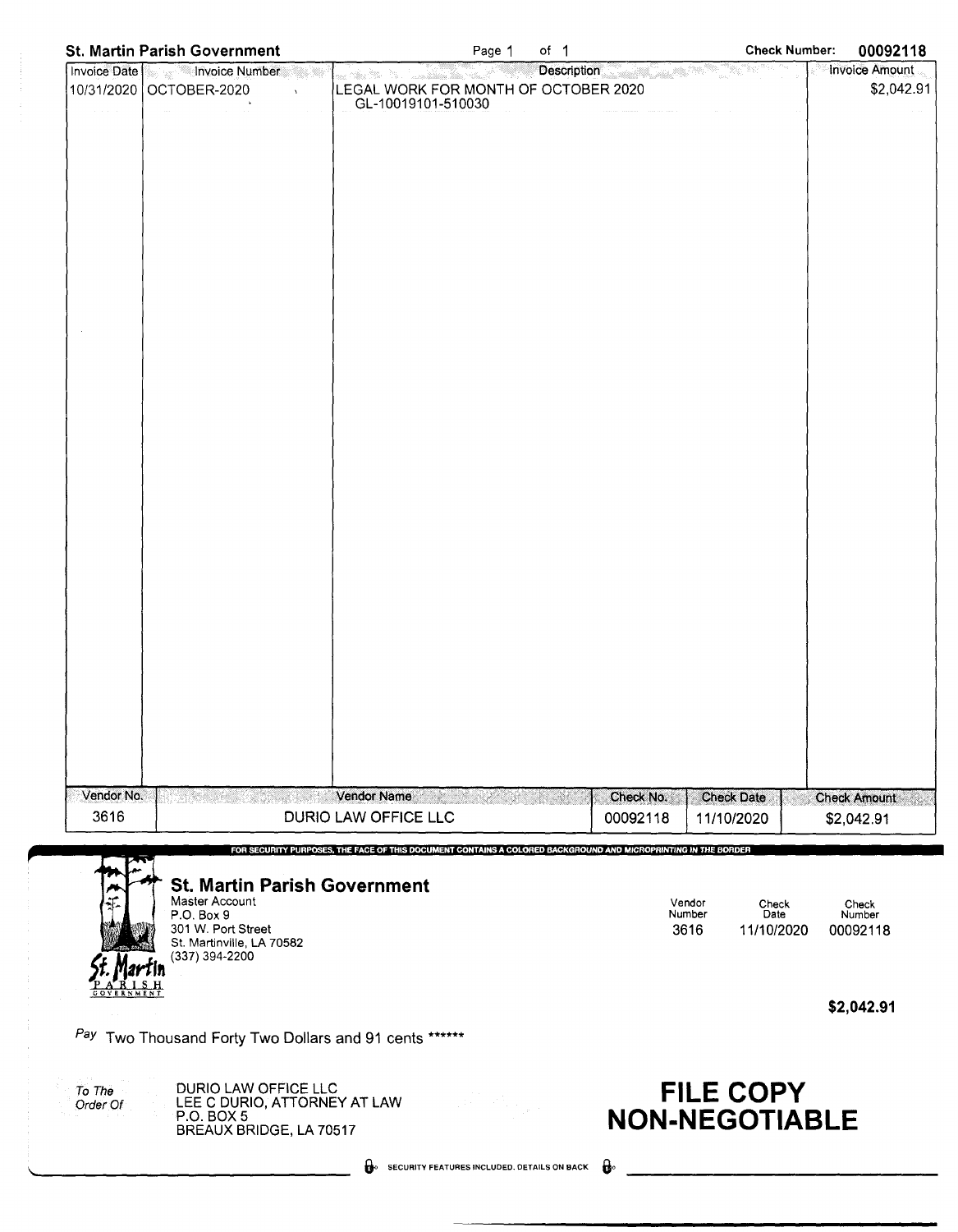$\ddot{\phantom{a}}$  $\label{eq:2.1} \begin{array}{c} \mathcal{F}_{\mathcal{G}} \\ \mathcal{F}_{\mathcal{G}} \\ \mathcal{G}_{\mathcal{G}} \end{array}$  $\hat{\mathbf{a}}$ 

 $\frac{d\phi}{d\phi} = \frac{1}{2\pi}\frac{1}{2\pi}\frac{d\phi}{d\phi} = \frac{1}{2\pi}\frac{d\phi}{d\phi} = \frac{1}{2\pi}\frac{d\phi}{d\phi} = \frac{1}{2\pi}\frac{d\phi}{d\phi} = \frac{1}{2\pi}\frac{d\phi}{d\phi} = \frac{1}{2\pi}\frac{d\phi}{d\phi} = \frac{1}{2\pi}\frac{d\phi}{d\phi} = \frac{1}{2\pi}\frac{d\phi}{d\phi} = \frac{1}{2\pi}\frac{d\phi}{d\phi} = \frac{1}{2\pi}\frac{d\phi}{d\phi} =$ 

 $\frac{1}{2} \sum_{i=1}^{n} \frac{1}{2} \sum_{j=1}^{n} \frac{1}{2} \sum_{j=1}^{n} \frac{1}{2} \sum_{j=1}^{n} \frac{1}{2} \sum_{j=1}^{n} \frac{1}{2} \sum_{j=1}^{n} \frac{1}{2} \sum_{j=1}^{n} \frac{1}{2} \sum_{j=1}^{n} \frac{1}{2} \sum_{j=1}^{n} \frac{1}{2} \sum_{j=1}^{n} \frac{1}{2} \sum_{j=1}^{n} \frac{1}{2} \sum_{j=1}^{n} \frac{1}{2} \sum_{j=1}^{n$ 

 $\mathbf{v}^{(i)}$  .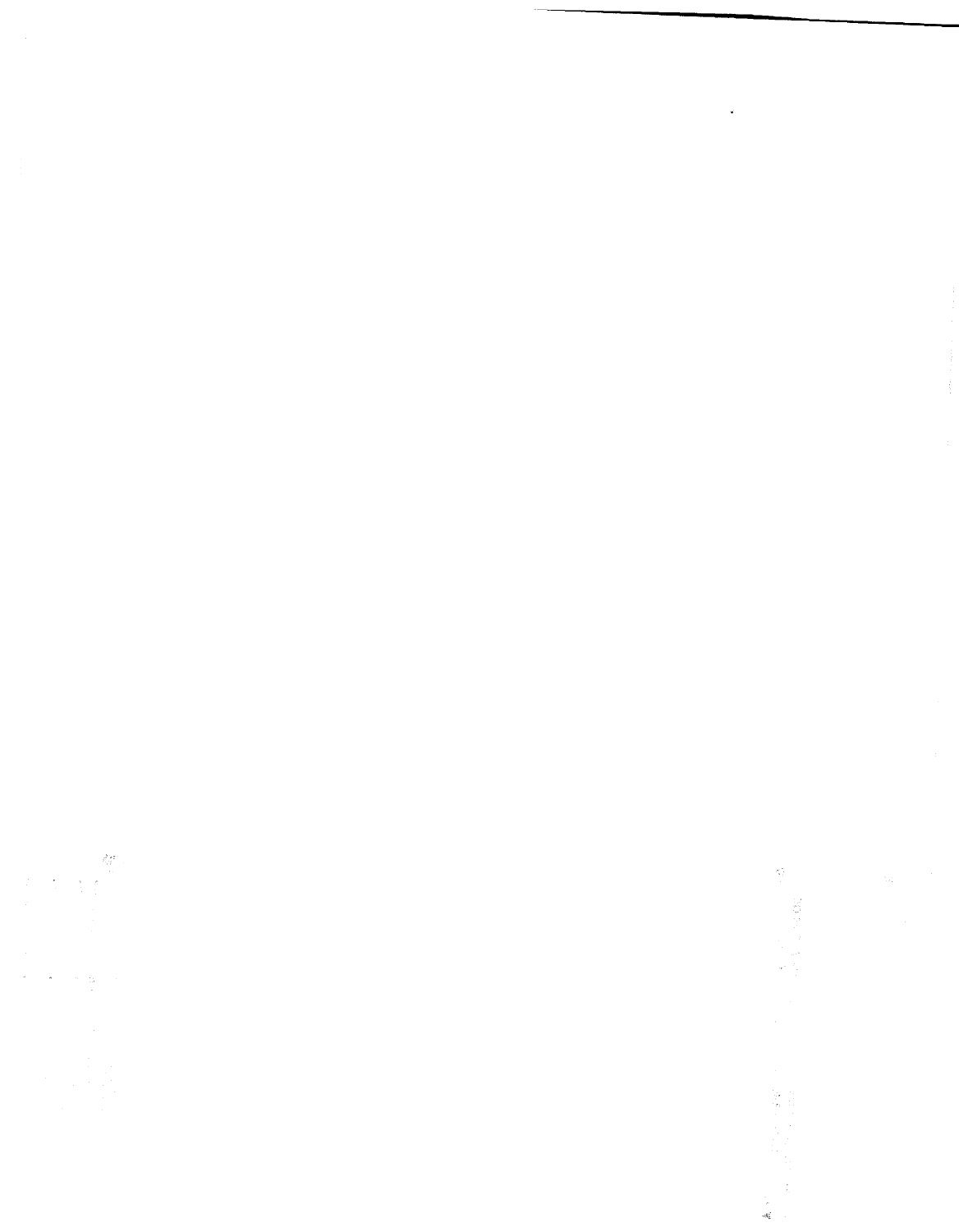Lee C. Durio, Attorney at Law



P.O. Box 5<br>Breaux Bridge, Louisiana 70517

Phone (337) 944-9395 Email: duriolawoffice@gmail.com

#### **INVOICE**

To: St. Martin Parish Government RE: Legal Work October 2020

| <b>DATE</b>    | <b>DESCRIPTION</b>                                                                                                                                                         | <b>TIME</b>       |
|----------------|----------------------------------------------------------------------------------------------------------------------------------------------------------------------------|-------------------|
| $10 - 1 - 20$  | Research for address of property owners on St. Martin Parish COC                                                                                                           | .25               |
|                | online, Tax assessor, and LA secretary of State for 1075 David Road                                                                                                        |                   |
|                | property.                                                                                                                                                                  |                   |
| $10 - 1 - 20$  | Preparation of Petition for Injunctive relief for the property on 1075<br>David Road, verification, and order.                                                             | 1.25              |
| $10 - 2 - 20$  | R&R of notice of hearing for the property located at 1073 Poydras<br>Place and emailed notice to parish government officials.                                              | .25               |
| $10 - 2 - 20$  | Prepared request form notices form for 1075 David Road property                                                                                                            | .25               |
|                | Prepared Petition for Injunctive relief for the property on Madeline<br>Heights, verification, and order.                                                                  | 1.25              |
| $10 - 2 - 20$  | Prepared request form notices form for Madeline Heights property                                                                                                           | .25               |
| $10 - 2 - 20$  | Research for address of property owners on St. Martin Parish COC<br>online and Tax assessor Madeline Heights property.                                                     | $\overline{.25}$  |
| $10 - 12 - 20$ | R&R of notice of service on both Defendants on Poydras Place<br>Property.                                                                                                  | $\overline{.15}$  |
| $10 - 12 - 20$ | Prepared Motion and Order for appointment of curator to located<br>defendants, CL to COC and filed same with COC for Poydras Place<br>property.                            | .65               |
| $10-12-20$     | Prepared letter to COC with request for subpoena and sent same to<br>COC.                                                                                                  | .25               |
| $10 - 13 - 20$ | Emil to Client with notice of service and motion to appoint curator<br>ad hoc.                                                                                             | .15               |
| $10-20-20$     | Research on tourism project.                                                                                                                                               | $\mathbf{1}$      |
| $10-22-20$     | Phone call with Ronald Solaire to discuss Poydras Place Property<br>and R&R of email from Solaire with updated pictures of property.                                       | .25               |
| $10 - 22 - 20$ | R&R of file for property located at 3640-B Main Highway to begin<br>suit.                                                                                                  | .15               |
| $10 - 23 - 20$ | Prepared Memo to Parish President on Tourism project                                                                                                                       | 1.25              |
| $10 - 23 - 20$ | Prepared Petitions for 1075 David Road and Madeline Heights to be<br>sent out for filing, prepared CL for each to COC, and emailed same<br>to Parish Government officials. | .50               |
| $10-27-20$     | Research for address of property owners on St. Martin Parish COC<br>online and Tax assessor 3640 Main Highway.                                                             | $\overline{.25}$  |
| $10-27-20$     | Prepared Petition for Injunctive relief for the property on 3640B<br>Main Highway, verification, and order.                                                                | $\overline{1.25}$ |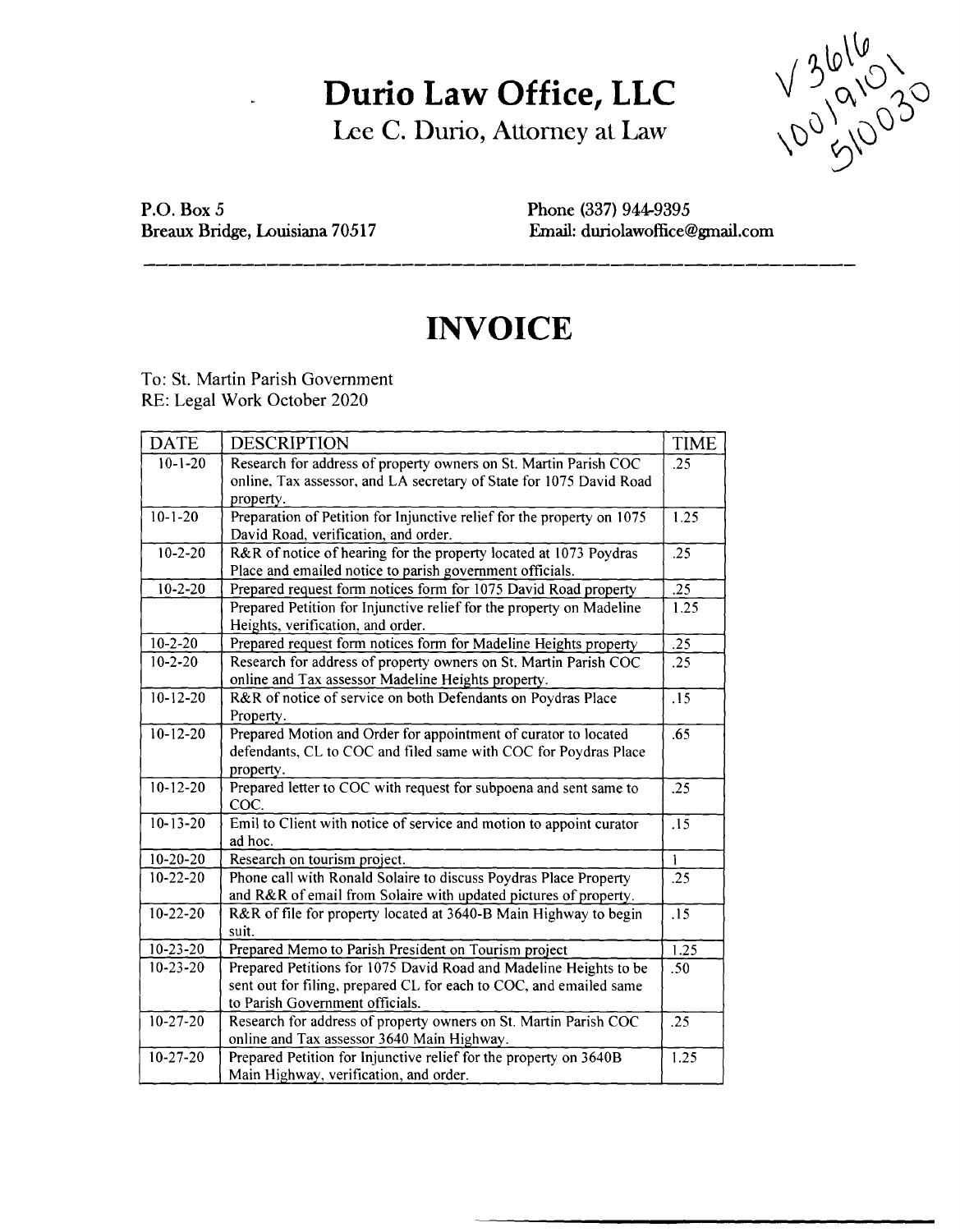| $10 - 27 - 20$ | Prepared request form notices form for 3640B Main Highway<br>property                                                    | .25  |
|----------------|--------------------------------------------------------------------------------------------------------------------------|------|
| $10 - 27 - 20$ | Research for address of property owners on St. Martin Parish COC<br>online and Tax assessor for Preston Guidry Property. | .25  |
| $10 - 27 - 20$ | Prepared Petition for Injunctive relief for the property on Preston<br>Guidry Property, verification, and order.         | 1.25 |
| $10-27-20$     | Prepared request form notices form for Preston Guidry Property.                                                          | .25  |

Hours  $11.6@$  \$175.00 an hour = \$2,030.00 Checks can be made out and mailed to: Expenses (U.S. Postage) =  $$4.00$ Expenses (paper copies) \$8.91

Durio Law Office, LLC P.O. Box 5 Breaux Bridge, Louisiana 70517

#### **TOT AL DUE: \$2,042.91**

 $\bullet$ 

APPROVED  $11 - 2 - 2020$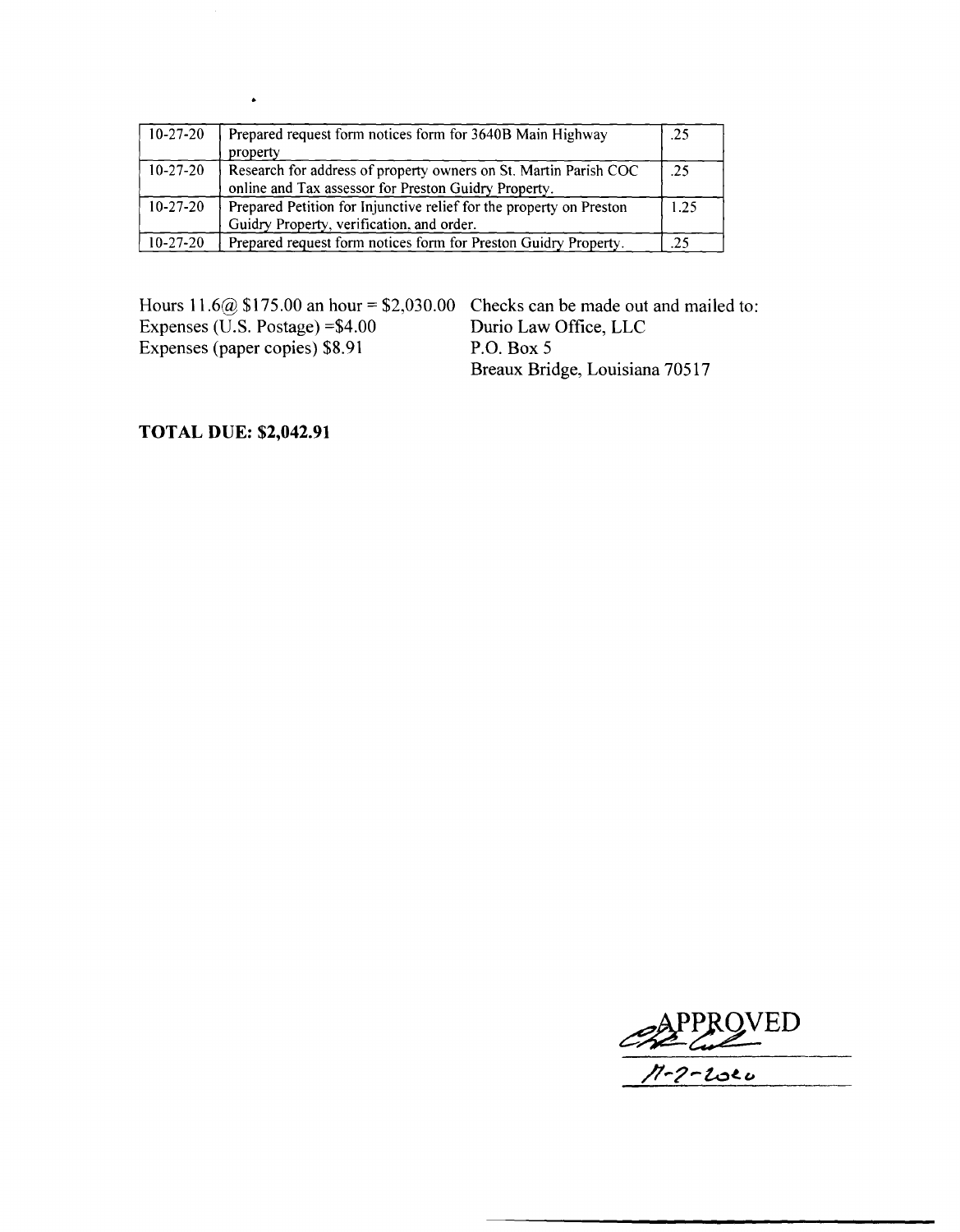| <b>St. Martin Parish Government</b>                                                               | Page 1<br>of $1$                                                                                                                                                                                                                                                                                                                                                                                                                                                                                                                                                                                                                                | <b>Check Number:</b><br>00091722                           |
|---------------------------------------------------------------------------------------------------|-------------------------------------------------------------------------------------------------------------------------------------------------------------------------------------------------------------------------------------------------------------------------------------------------------------------------------------------------------------------------------------------------------------------------------------------------------------------------------------------------------------------------------------------------------------------------------------------------------------------------------------------------|------------------------------------------------------------|
| Invoice Date   Invoice Number<br>- 50<br>09/30/2020 SEPT-2020<br>$\sim 10^{-10}$                  | <b>Description</b><br>an a shi badan a shekarar 1979. A shekarar 1979<br>J.<br>LEGAL WORK SEPT-2020--NUISANCE PLAN -N ZONE<br>GL-10019101-510030<br>$\label{eq:1} \mathcal{L} = \mathcal{L} \left( \mathcal{L} \right) \mathcal{L} \left( \mathcal{L} \right) \mathcal{L} \left( \mathcal{L} \right) \mathcal{L} \left( \mathcal{L} \right) \mathcal{L} \left( \mathcal{L} \right) \mathcal{L} \left( \mathcal{L} \right) \mathcal{L} \left( \mathcal{L} \right) \mathcal{L} \left( \mathcal{L} \right) \mathcal{L} \left( \mathcal{L} \right) \mathcal{L} \left( \mathcal{L} \right) \mathcal{L} \left( \mathcal{L} \right) \mathcal{L} \left$ | Invoice Amount<br>in.<br>\$881.93                          |
|                                                                                                   |                                                                                                                                                                                                                                                                                                                                                                                                                                                                                                                                                                                                                                                 |                                                            |
|                                                                                                   |                                                                                                                                                                                                                                                                                                                                                                                                                                                                                                                                                                                                                                                 |                                                            |
|                                                                                                   |                                                                                                                                                                                                                                                                                                                                                                                                                                                                                                                                                                                                                                                 |                                                            |
|                                                                                                   |                                                                                                                                                                                                                                                                                                                                                                                                                                                                                                                                                                                                                                                 |                                                            |
|                                                                                                   |                                                                                                                                                                                                                                                                                                                                                                                                                                                                                                                                                                                                                                                 |                                                            |
|                                                                                                   |                                                                                                                                                                                                                                                                                                                                                                                                                                                                                                                                                                                                                                                 |                                                            |
|                                                                                                   |                                                                                                                                                                                                                                                                                                                                                                                                                                                                                                                                                                                                                                                 |                                                            |
|                                                                                                   |                                                                                                                                                                                                                                                                                                                                                                                                                                                                                                                                                                                                                                                 |                                                            |
|                                                                                                   |                                                                                                                                                                                                                                                                                                                                                                                                                                                                                                                                                                                                                                                 |                                                            |
|                                                                                                   |                                                                                                                                                                                                                                                                                                                                                                                                                                                                                                                                                                                                                                                 |                                                            |
|                                                                                                   |                                                                                                                                                                                                                                                                                                                                                                                                                                                                                                                                                                                                                                                 |                                                            |
|                                                                                                   |                                                                                                                                                                                                                                                                                                                                                                                                                                                                                                                                                                                                                                                 |                                                            |
|                                                                                                   |                                                                                                                                                                                                                                                                                                                                                                                                                                                                                                                                                                                                                                                 |                                                            |
| Vendor No.                                                                                        | Vendor Name<br>Check No.                                                                                                                                                                                                                                                                                                                                                                                                                                                                                                                                                                                                                        | <b>Check Date</b><br><b>Check Amount</b>                   |
| 3616                                                                                              | DURIO LAW OFFICE LLC<br>00091722                                                                                                                                                                                                                                                                                                                                                                                                                                                                                                                                                                                                                | \$881.93<br>10/12/2020                                     |
| <b>St. Martin Parish Government</b>                                                               | FOR SECURITY PURPOSES, THE FACE OF THIS DOCUMENT CONTAINS A COLORED BACKGROUND AND MICROPRINTING IN THE BORDER                                                                                                                                                                                                                                                                                                                                                                                                                                                                                                                                  |                                                            |
| Master Account<br>P.O. Box 9<br>301 W. Port Street<br>St. Martinville, LA 70582<br>(337) 394-2200 | Vendor<br>Number<br>3616                                                                                                                                                                                                                                                                                                                                                                                                                                                                                                                                                                                                                        | Check<br>Check<br>Number<br>Date<br>10/12/2020<br>00091722 |

\$881.93

Pay Eight Hundred Eighty One Dollars and 93 cents \*\*\*\*\*\*

To The Order Of DURIO LAW OFFICE LLC<br>LEE C DURIO, ATTORNEY AT LAW<br>P.O. BOX 5<br>BREAUX BRIDGE, LA 70517

# FILE COPY<br>NON-NEGOTIABLE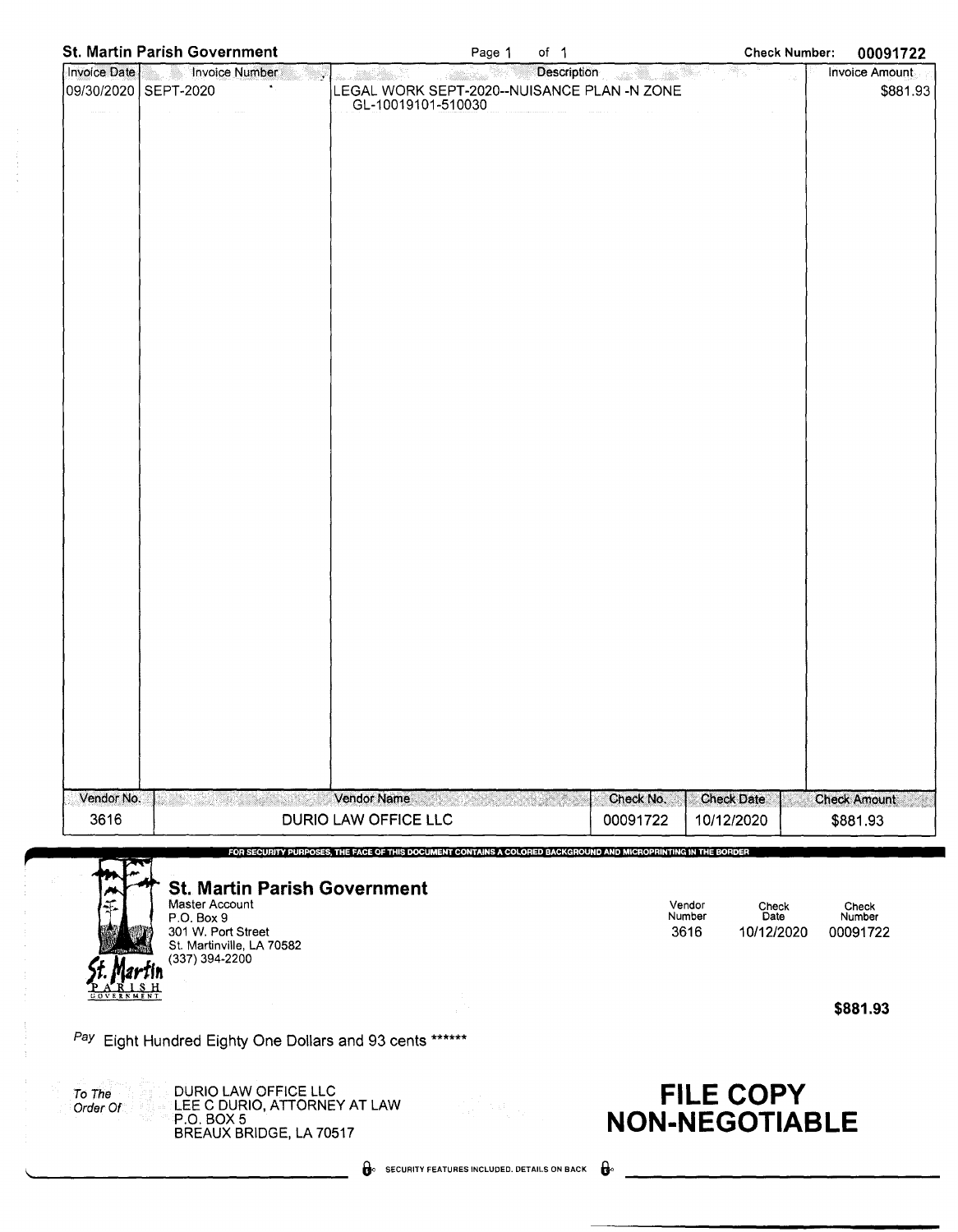$\frac{1}{2} \frac{d}{dt}$  $\frac{1}{2}$ 

 $\cdot$ 

 $\frac{\partial^2 y^2}{\partial x^2}$ 

**WE DO NOT METHE / SIGN / STAMP DELCAN - PARTY : 1988**<br>WE SEPOSITORY BANK ENDORSEMENT : 1988<br>WE SEPOSITORY BANK ENDORSEMENT : 1988

 $\ddot{\phantom{0}}$ 

 $\mathcal{L}$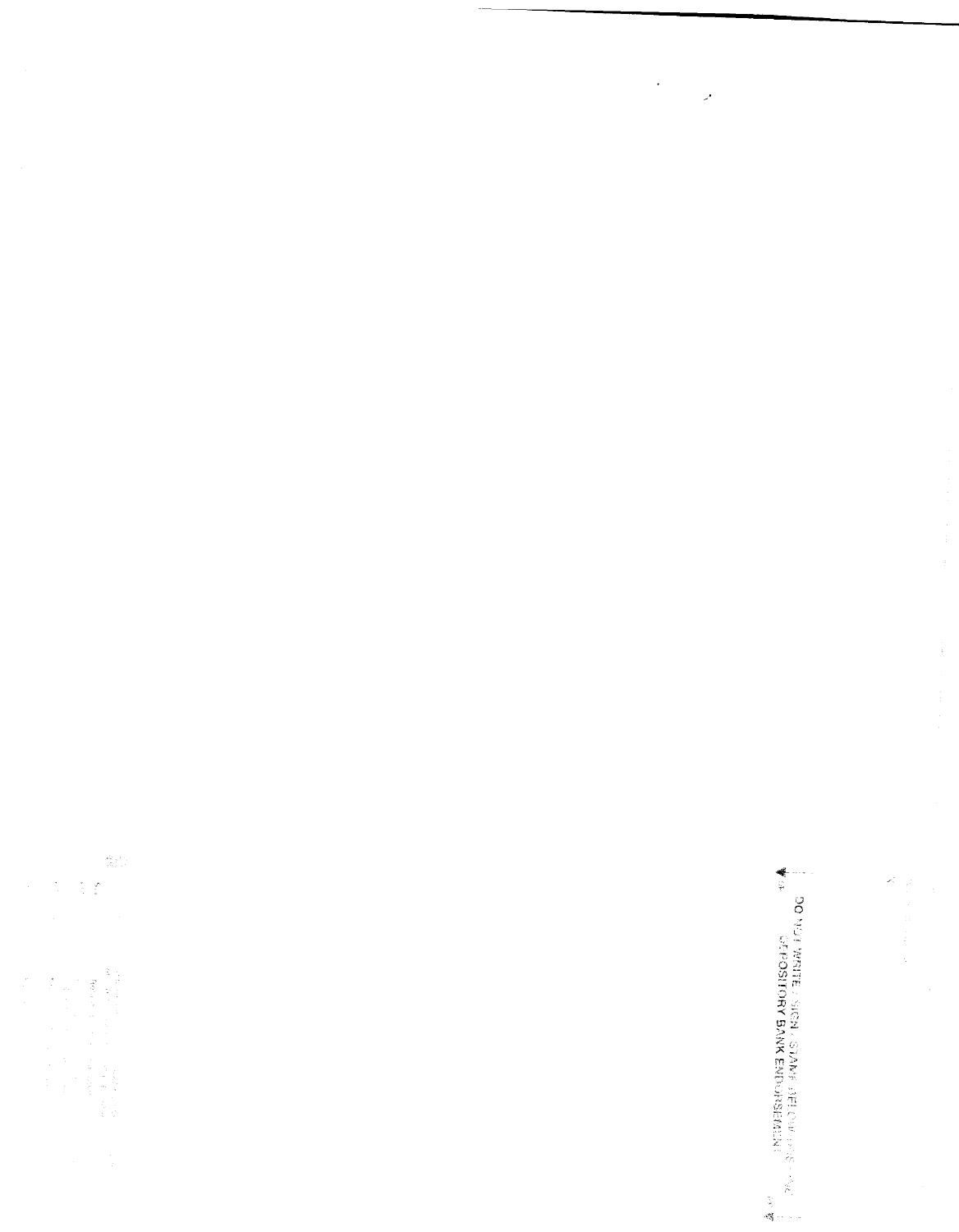Lee C. Durio, Attorney at Law



 $\hat{\mathbf{A}}$ 

P.O. Box 5  $\bigcirc$  Phone (337) 944-9395  $\bigcirc$ Breaux Bridge, Louisiana 70517 Email: duriolawoffice@gmail.com

#### **INVOICE**

To: St. Martin Parish Government RE: Legal Work September 2020

| <b>DATE</b>   | <b>DESCRIPTION</b>                                                        | <b>TIME</b>     |
|---------------|---------------------------------------------------------------------------|-----------------|
| $9 - 8 - 20$  | Received and review of nuisance property files for Poydras Place,         | .75             |
|               | Madeline Heights, and David Road.                                         |                 |
| $9 - 10 - 20$ | Research on Tourism project                                               |                 |
| $9 - 15 - 20$ | Preparation of Petition for Injunctive relief for 1073 Poydras Place      | 1.50            |
|               | Road, order, and verification.                                            |                 |
| $9 - 15 - 20$ | Research on address and owner of property for 1073 Poydras Place          | .25             |
|               | Road on St. Martin Parish Tax Accessor website and online clerk of        |                 |
|               | court records.                                                            |                 |
| $9 - 15 - 20$ | Prepared request form notices form for 1073 Poydras place road            | .25             |
|               | property                                                                  |                 |
| $9 - 16 - 20$ | Travel to and from SMPG to meet with Parish President Cedars to           | $\overline{.5}$ |
|               | discuss injunctive relief and sign and notarize verification to petition. |                 |
| $9 - 16 - 20$ | Email to Ronald and Shani for further owner information or more           | .10             |
|               | updated service address for Poydras Place Property.                       |                 |
| $9 - 22 - 20$ | Prepared CL to COC for filing and travel to and from COC to file          | .50             |
|               | Petition.                                                                 |                 |
| $9 - 24 - 20$ | Emailed copy of Filed Petition to Cedars and Solaire.                     | .15             |

Hours  $5\omega$  \$175.00 an hour = \$875.00 Expenses (U.S. Postage) =\$0.00 Expenses (paper copies) \$6.93

Checks can be made out and mailed to: Durio Law Office, LLC P.O. Box 5 Breaux Bridge, Louisiana 70517

**TOTAL DUE: \$881.93** 

RECEIVED

OCT 0 5 2020

ST MARTIN PARISH GOVERNMENT MARTIN PARISH GOVENING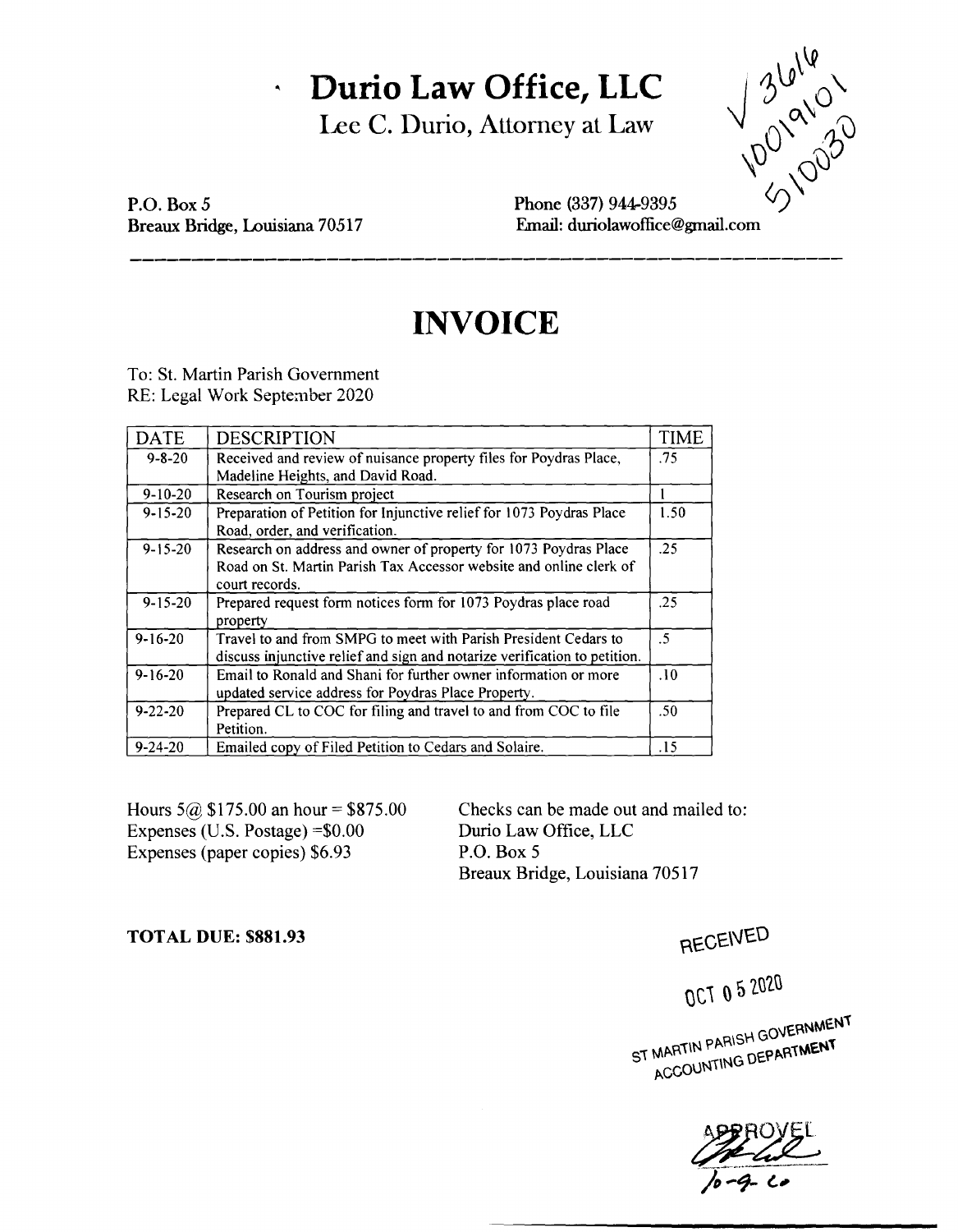|              | <b>St. Martin Parish Government</b>           | Page 1                                                                                                         | of 1               | <b>Check Number:</b>                 | 00091721            |
|--------------|-----------------------------------------------|----------------------------------------------------------------------------------------------------------------|--------------------|--------------------------------------|---------------------|
| Invoice Date | <b>Invoice Number</b><br>ra a                 |                                                                                                                | <b>Description</b> | i Milita a Post (n.                  | Invoice Amount      |
|              | 09/30/2020 AUGUST-2020                        | LEGAL SERVICES FOR AUG-2020-ADJ                                                                                |                    |                                      |                     |
|              |                                               | PROPERTY-PLAN-ZONE                                                                                             |                    |                                      | \$700.00            |
|              |                                               | GL-10019101-510030                                                                                             |                    |                                      |                     |
|              |                                               |                                                                                                                |                    |                                      |                     |
|              |                                               |                                                                                                                |                    |                                      |                     |
|              |                                               |                                                                                                                |                    |                                      |                     |
|              |                                               |                                                                                                                |                    |                                      |                     |
|              |                                               |                                                                                                                |                    |                                      |                     |
|              |                                               |                                                                                                                |                    |                                      |                     |
|              |                                               |                                                                                                                |                    |                                      |                     |
|              |                                               |                                                                                                                |                    |                                      |                     |
|              |                                               |                                                                                                                |                    |                                      |                     |
|              |                                               |                                                                                                                |                    |                                      |                     |
|              |                                               |                                                                                                                |                    |                                      |                     |
|              |                                               |                                                                                                                |                    |                                      |                     |
|              |                                               |                                                                                                                |                    |                                      |                     |
|              |                                               |                                                                                                                |                    |                                      |                     |
|              |                                               |                                                                                                                |                    |                                      |                     |
|              |                                               |                                                                                                                |                    |                                      |                     |
|              |                                               |                                                                                                                |                    |                                      |                     |
|              |                                               |                                                                                                                |                    |                                      |                     |
|              |                                               |                                                                                                                |                    |                                      |                     |
|              |                                               |                                                                                                                |                    |                                      |                     |
|              |                                               |                                                                                                                |                    |                                      |                     |
|              |                                               |                                                                                                                |                    |                                      |                     |
|              |                                               |                                                                                                                |                    |                                      |                     |
|              |                                               |                                                                                                                |                    |                                      |                     |
|              |                                               |                                                                                                                |                    |                                      |                     |
|              |                                               |                                                                                                                |                    |                                      |                     |
|              |                                               |                                                                                                                |                    |                                      |                     |
|              |                                               |                                                                                                                |                    |                                      |                     |
|              |                                               |                                                                                                                |                    |                                      |                     |
|              |                                               |                                                                                                                |                    |                                      |                     |
|              |                                               |                                                                                                                |                    |                                      |                     |
|              |                                               |                                                                                                                |                    |                                      |                     |
|              |                                               |                                                                                                                |                    |                                      |                     |
|              |                                               |                                                                                                                |                    |                                      |                     |
|              |                                               |                                                                                                                |                    |                                      |                     |
| Vendor No.   |                                               | Vendor Name New State Company                                                                                  |                    | Check No.<br><b>Check Date</b>       | <b>Check Amount</b> |
| 3616         |                                               |                                                                                                                |                    |                                      |                     |
|              |                                               | DURIO LAW OFFICE LLC                                                                                           |                    | 00091721<br>10/12/2020               | \$700.00            |
|              |                                               | FOR SECURITY PURPOSES, THE FACE OF THIS DOCUMENT CONTAINS A COLORED BACKGROUND AND MICROPRINTING IN THE BORDER |                    |                                      |                     |
|              |                                               |                                                                                                                |                    |                                      |                     |
|              | <b>St. Martin Parish Government</b>           |                                                                                                                |                    |                                      |                     |
|              | Master Account                                |                                                                                                                |                    | Vendor<br>Check                      | Check<br>Number     |
|              | P.O. Box 9<br>301 W. Port Street              |                                                                                                                |                    | Number<br>Date<br>3616<br>10/12/2020 | 00091721            |
|              | St. Martinville, LA 70582                     |                                                                                                                |                    |                                      |                     |
|              | (337) 394-2200                                |                                                                                                                |                    |                                      |                     |
|              |                                               |                                                                                                                |                    |                                      |                     |
|              |                                               |                                                                                                                |                    |                                      |                     |
|              |                                               |                                                                                                                |                    |                                      | \$700.00            |
|              | Pay Seven Hundred Dollars and 00 cents ****** |                                                                                                                |                    |                                      |                     |
|              |                                               |                                                                                                                |                    |                                      |                     |
|              |                                               |                                                                                                                |                    |                                      |                     |
| To The       | DURIO LAW OFFICE LLC                          |                                                                                                                |                    | <b>FILE COPY</b>                     |                     |
| Order Of     | LEE C DURIO, ATTORNEY AT LAW<br>P.O. BOX 5    |                                                                                                                |                    |                                      |                     |
|              | BREAUX BRIDGE, LA 70517                       |                                                                                                                |                    | <b>NON-NEGOTIABLE</b>                |                     |
|              |                                               |                                                                                                                |                    |                                      |                     |
|              |                                               |                                                                                                                |                    |                                      |                     |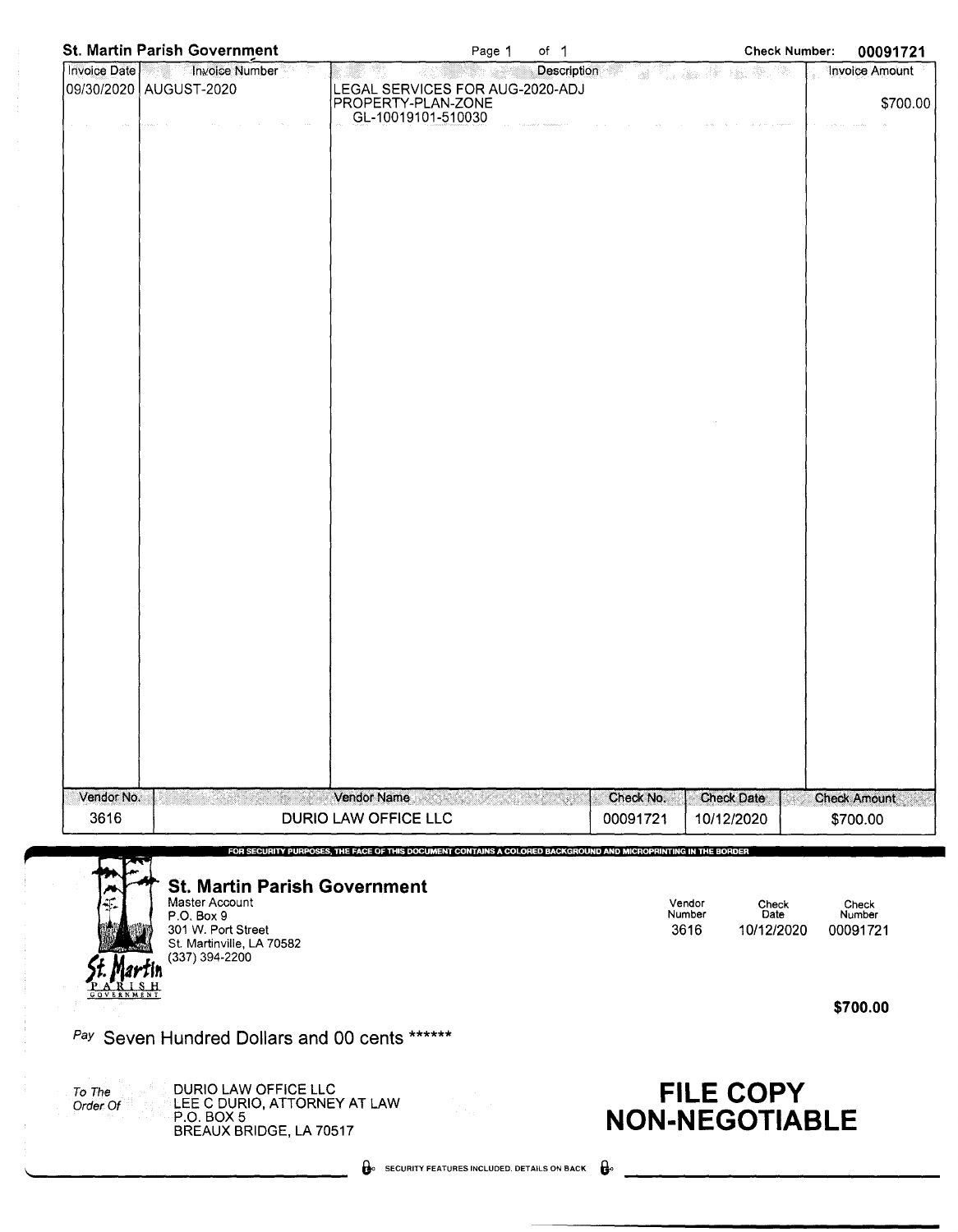$\overline{\mathcal{E}}$  $\bar{\mathbb{Z}}$  $\sim$  10  $\mu$ Ĵ. J.

 $\hat{\xi}^{\mu}_{\mu}$ 

 $\begin{array}{ll} \big\{\quad \ \ \, \text{or} \; \; \text{isom} \; \; \text{isom} \; \; \text{isom} \; \; \text{isom} \; \; \text{isom} \; \; \text{isom} \; \; \text{isom} \; \; \text{isom} \; \; \text{isom} \; \; \text{isom} \; \; \text{isom} \; \; \text{isom} \; \; \text{isom} \; \; \text{isom} \; \; \text{isom} \; \; \text{isom} \; \; \text{isom} \; \; \text{isom} \; \; \text{isom} \; \; \text{$ 

ĵ

ł.

 $\ddot{\phantom{0}}$ 

 $\frac{1}{\sqrt{2}}\int_{0}^{\sqrt{2}}\frac{1}{\sqrt{2}}\left( \frac{1}{2}\right) ^{2}d\mu$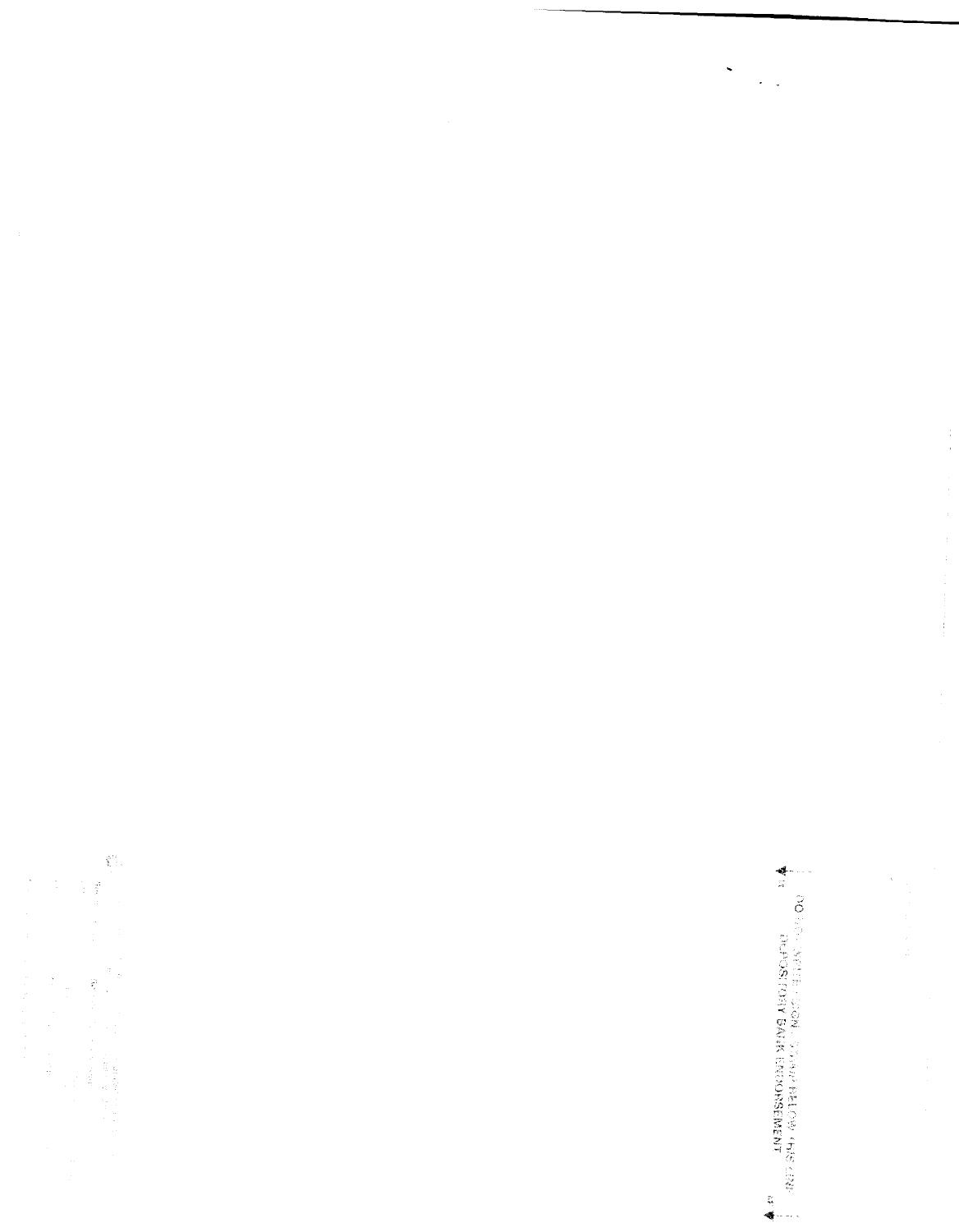## **Durio Law Office, LLC**  $\qquad \qquad \setminus (\overset{2}{\circ}^{\vee}, \circ)$

Lee C. Durio, Attorney at Law



P.O. Box5 Breaux Bridge, Louisiana 70517

Email: duriolawoffice@gmail.com

#### **INVOICE**

To: St. Martin Parish Government RE: Legal Work August 2020

| DATE        | <b>DESCRIPTION</b>                                                                                                                                                  | TIME    |
|-------------|---------------------------------------------------------------------------------------------------------------------------------------------------------------------|---------|
| $07-29-20$  | Travel to and from Meeting at SMPG with Parish President to<br>discuss new legal matter on nuisance properties.                                                     | 1.5     |
| $8-17-2020$ | Review of current parish ordinance on firing range in St. Martin<br>Parish and La. R.S. 14:94, and D.C. vs. Heller, along with additional<br>research on the issue. |         |
| 8-17-2020   | Drafting of Ordinance for illegal discharge of firearm in St. Martin<br>Parish.                                                                                     |         |
| $8-26-20$   | Final additions and review of ordinance and prepared cover letter<br>and email to Mr. Cedars with final firearms ordinances for his<br>review.                      | $\cdot$ |
|             |                                                                                                                                                                     |         |

Hours  $4\omega$ , \$175.00 an hour = \$700.00 Expenses (U.S. Postage) =\$0.00 Expenses (paper copies) \$\$0.00

Checks can be made out and mailed to: Durio Law Office, LLC P.O. Box 5 Breaux Bridge, Louisiana 70517

**TOTAL DUE: \$700.00** 

 $\mathscr{V}^{\text{ED}}$ *~,j-1-c>*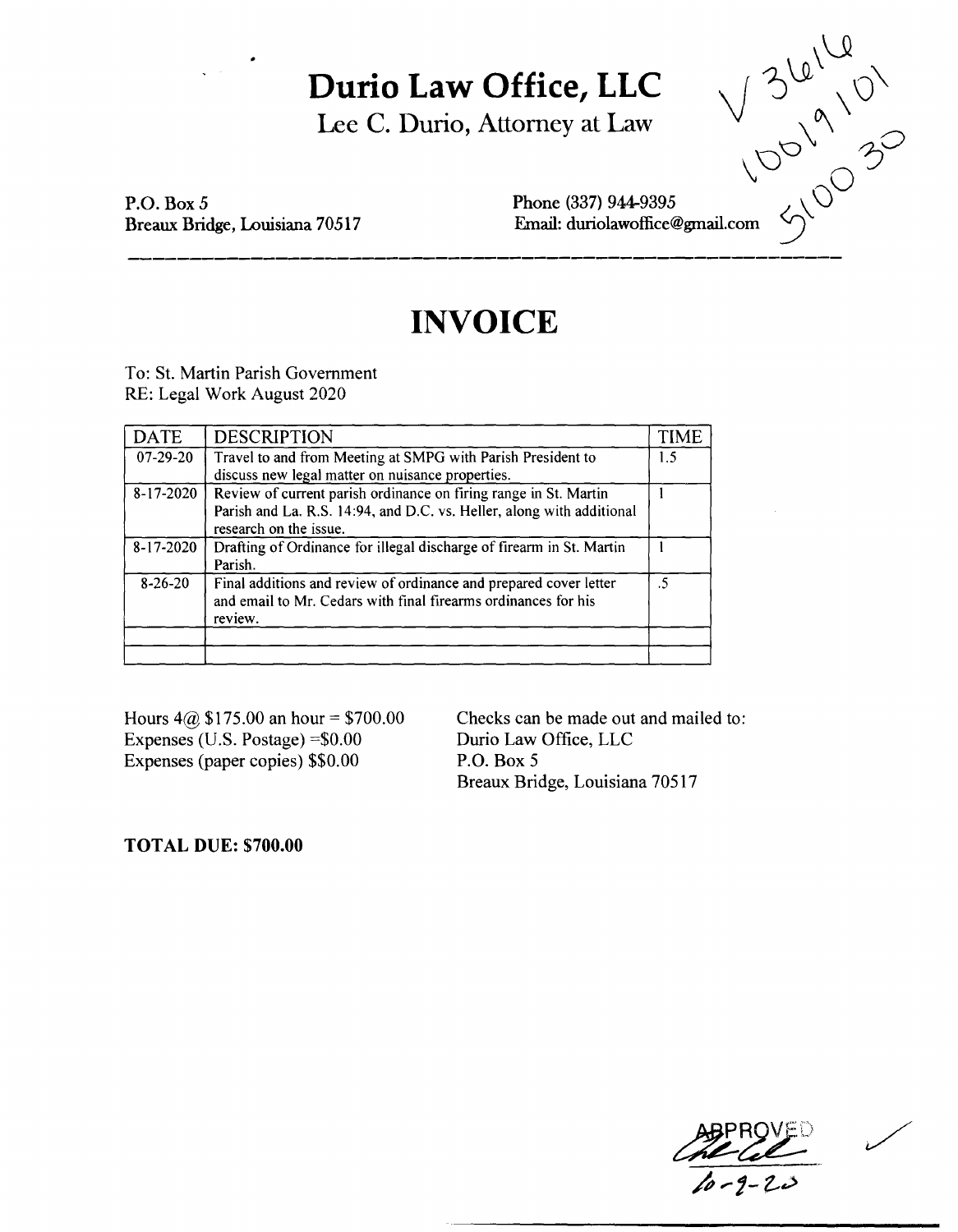|                    | <b>St. Martin Parish Government</b>                       |                                                                                                                | Page 1   | of $1$             |                       |                                                     | <b>Check Number:</b>        | 00088065                        |
|--------------------|-----------------------------------------------------------|----------------------------------------------------------------------------------------------------------------|----------|--------------------|-----------------------|-----------------------------------------------------|-----------------------------|---------------------------------|
| Invoice Date       | <b>Invoice Number</b><br>12/31/2019   DEC-2019 '          | SERVICES HEARINGS OFFICER--DEC-2019                                                                            |          | <b>Description</b> |                       | <u>a magaalada kale ka mid ah san san san sa ma</u> |                             | Invoice Amount<br>\$739.70      |
|                    |                                                           | GL-10013101-510030                                                                                             |          |                    |                       |                                                     |                             |                                 |
|                    |                                                           |                                                                                                                |          |                    |                       |                                                     |                             |                                 |
|                    |                                                           |                                                                                                                |          |                    |                       |                                                     |                             |                                 |
|                    |                                                           |                                                                                                                |          |                    |                       |                                                     |                             |                                 |
|                    |                                                           |                                                                                                                | 1001a101 |                    |                       |                                                     |                             |                                 |
|                    |                                                           |                                                                                                                |          |                    |                       |                                                     |                             |                                 |
|                    |                                                           |                                                                                                                |          |                    |                       |                                                     |                             |                                 |
|                    |                                                           |                                                                                                                |          |                    |                       |                                                     |                             |                                 |
|                    |                                                           |                                                                                                                |          |                    |                       |                                                     |                             |                                 |
|                    |                                                           |                                                                                                                |          |                    |                       |                                                     |                             |                                 |
|                    |                                                           |                                                                                                                |          |                    |                       |                                                     |                             |                                 |
|                    |                                                           |                                                                                                                |          |                    |                       |                                                     |                             |                                 |
|                    |                                                           |                                                                                                                |          |                    |                       |                                                     |                             |                                 |
|                    |                                                           |                                                                                                                |          |                    |                       |                                                     |                             |                                 |
|                    |                                                           |                                                                                                                |          |                    |                       |                                                     |                             |                                 |
|                    |                                                           |                                                                                                                |          |                    |                       |                                                     |                             |                                 |
|                    |                                                           |                                                                                                                |          |                    |                       |                                                     |                             |                                 |
|                    |                                                           |                                                                                                                |          |                    |                       |                                                     |                             |                                 |
|                    |                                                           |                                                                                                                |          |                    |                       |                                                     |                             |                                 |
| Vendor No.<br>3616 |                                                           | Vendor Name<br>DURIO LAW OFFICE LLC                                                                            |          |                    | Check No.<br>00088065 | <b>Check Date</b><br>01/10/2020                     |                             | <b>Check Amount</b><br>\$739.70 |
|                    |                                                           | FOR SECURITY PURPOSES, THE FACE OF THIS DOCUMENT CONTAINS A COLORED BACKGROUND AND MICROPRINTING IN THE BORDER |          |                    |                       |                                                     |                             |                                 |
|                    | <b>St. Martin Parish Government</b>                       |                                                                                                                |          |                    |                       |                                                     |                             |                                 |
|                    | Master Account<br>P.O. Box 9<br>301 W. Port Street        |                                                                                                                |          |                    |                       | Vendor<br>Number<br>3616                            | Check<br>Date<br>01/10/2020 | Check<br>Number<br>00088065     |
|                    | St. Martinville, LA 70582<br>(337) 394-2200               |                                                                                                                |          |                    |                       |                                                     |                             |                                 |
|                    |                                                           |                                                                                                                |          |                    |                       |                                                     |                             |                                 |
|                    | Pay Seven Hundred Thirty Nine Dollars and 70 cents ****** |                                                                                                                |          |                    |                       |                                                     |                             | \$739.70                        |
|                    |                                                           |                                                                                                                |          |                    |                       |                                                     |                             |                                 |
| To The<br>Order Of | DURIO LAW OFFICE LLC<br>LEE C DURIO, ATTORNEY AT LAW      |                                                                                                                |          |                    |                       | <b>FILE COPY</b>                                    |                             |                                 |
|                    | P.O. BOX 5<br>BREAUX BRIDGE, LA 70517                     |                                                                                                                |          |                    | <b>NON-NEGOTIABLE</b> |                                                     |                             |                                 |
|                    |                                                           | SECURITY FEATURES INCLUDED. DETAILS ON BACK                                                                    |          |                    | $\mathbf{a}$          |                                                     |                             |                                 |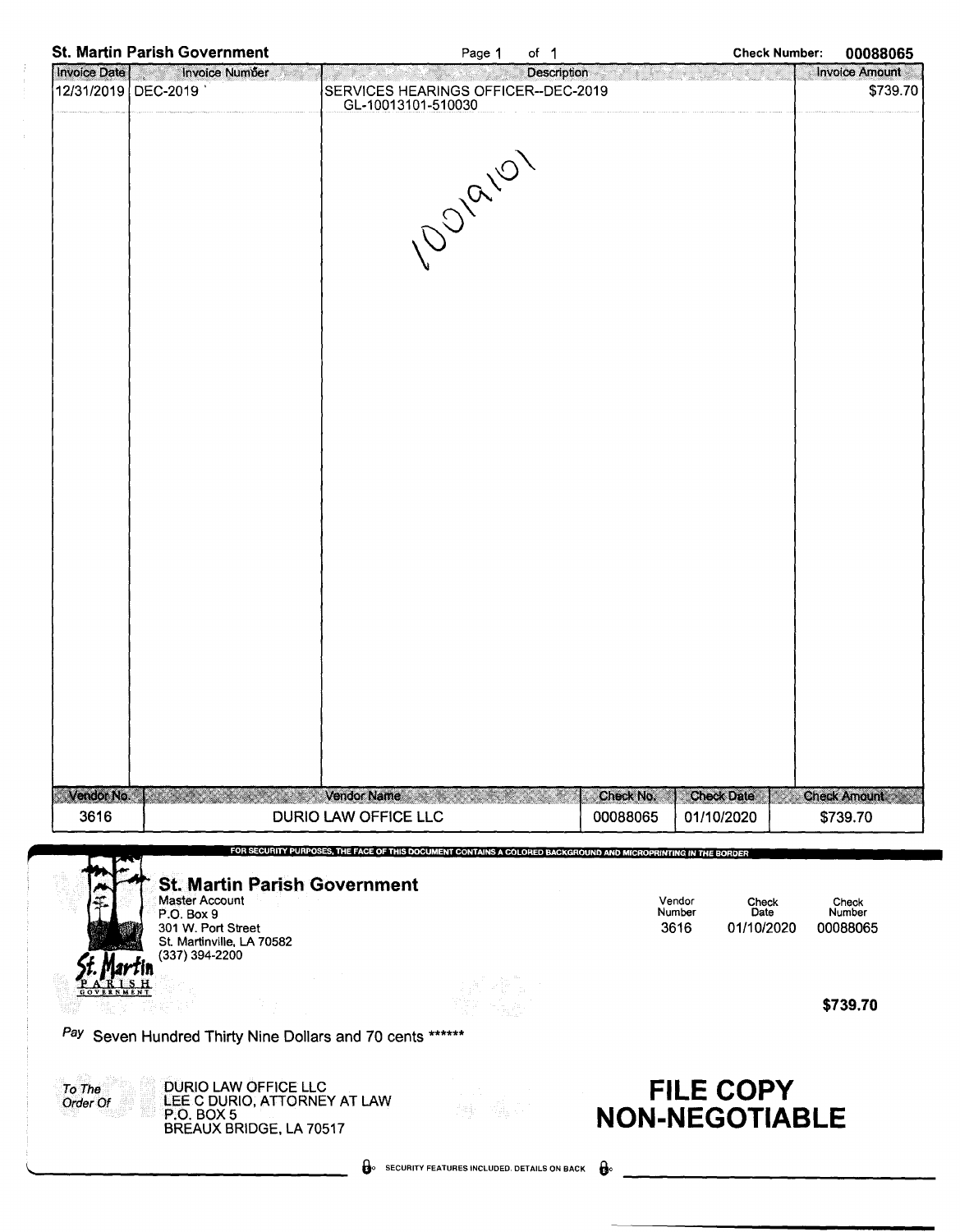The contribution of the problem of the space of the contribution of the contribution of the contribution of the contribution of the contribution of the contribution of the contribution of the contribution of the contribut



ьмоявя снеск нене<br>Х

DO NOT WRITE / SIGN / STAMP BELOW THIS LINE

 $\frac{5}{4}$ 

医腹股沟 医白色素 化二乙

 $\begin{array}{c} \frac{1}{2} \\ \frac{1}{2} \end{array}$ 

 $\frac{1}{2}$ 

 $\begin{aligned} \bullet & \longrightarrow \\ \bullet & \longrightarrow \\ \bullet & \longrightarrow \end{aligned}$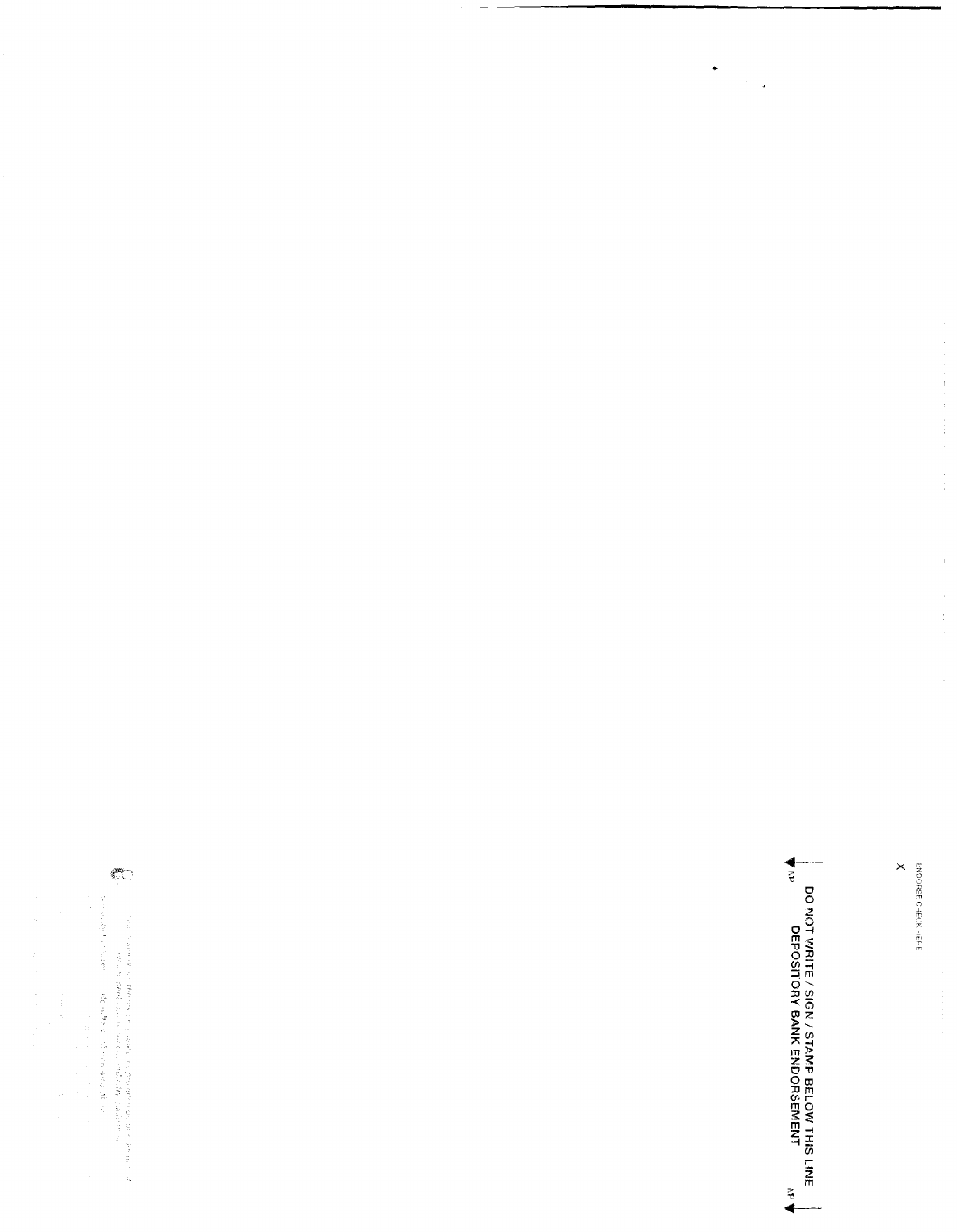Lee C. **Durio,** Attorney at Law

**P.O. Box 1280**<br>Breaux Bridge, Louisiana 70517  $\sqrt{\frac{360 \times 32}{310}}$  Phone (337) 944-9395<br>Email: duriolawoffice@

 $\n Email: \n during a window of the *Qgmail.com*\n$ 

#### **INVOICE**

To: St. Martin Parish Government RE: Hearing Officer Duties December 2019

| <b>DATE</b>    | <b>DESCRIPTION</b>                                                                                                                                                                                            | <b>TIME</b> |
|----------------|---------------------------------------------------------------------------------------------------------------------------------------------------------------------------------------------------------------|-------------|
| $12 - 4 - 19$  | Received and responded to email from Holli Guilbeau regarding the<br>property located on Kirk Street.                                                                                                         | .2          |
| $12 - 5 - 19$  | Received and Reviewed affidavit of curator, Teche news publication,<br>and efforts of curator for her duties and curator for the property<br>located at 4499 Catahoula Highway.                               | .25         |
| $12 - 5 - 19$  | Received and Reviewed an email form Shani Dodge and Calder<br>Hebert regarding the properties located on Kirk Street and Catahoula<br>Highway current status and progress of the property cleanup.            | .25         |
| $12 - 6 - 19$  | Attended hearing at St. Martin Parish regarding the Kirk Street and<br>Catahoula Highway property. Met with Calder Hebert regarding<br>Catahoula Highway property. Received new files from Holli<br>Guilbeau. | 1.25        |
| $12-9-19$      | Received and Reviewed file from Holli Guilbeau regarding the<br>property located at 1033 Cecil Drive, 1025 Ches Broussard, and the<br>property on Dora Washington to begin hearing officer proceedings.       | .75         |
| $12 - 11 - 19$ | Received and Reviewed email from Holli Guilbeau regarding the<br>property located on Cecil Drive.                                                                                                             | $\cdot$ .2  |
| 12-19-19       | Prepared Judgment and CL for the property located at 1126 Kirk<br>Street and sent via regular and certified mail.                                                                                             | 1.25        |

Hours 4.15 @ \$175.00 an hour = \$726.25 Expenses (U.S. Postage) =\$6.85 Expenses (paper copies) \$6.60

Checks can be made out and mailed to: Durio Law Office, LLC P.O. Box 5 Breaux Bridge, Louisiana 70517

**TOTAL DUE: \$739.70**  $\measuredangle$ **PLEASE NOTE NEW ADDRESS** 

**ABOVE!** 

REDENED

武陟 賽達 7020

U MARING REGULIANAN' ACCOUNTELL IN MATINGER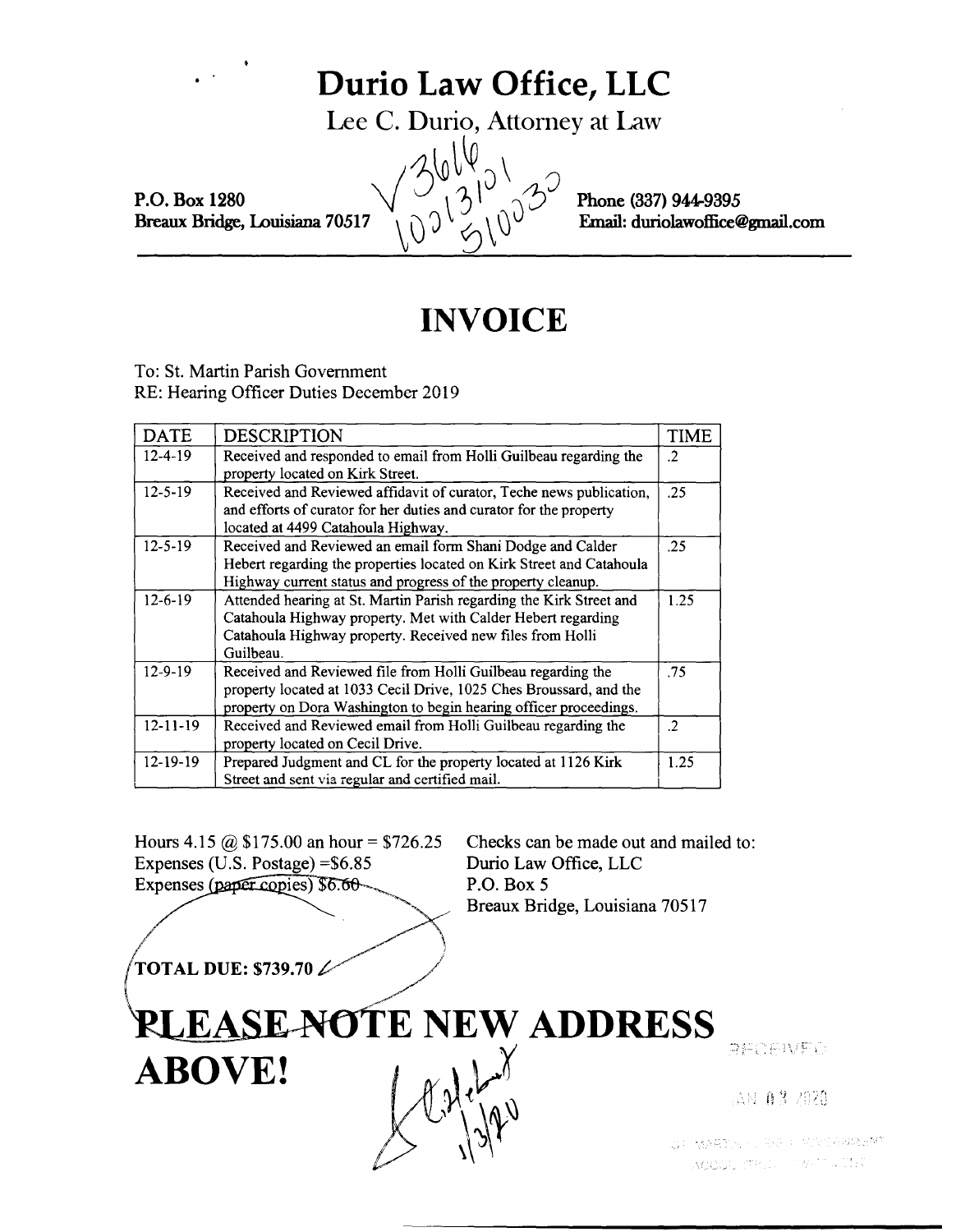| <b>St. Martin Parish Government</b>                                        | Page 1<br>of $1$                                                                                               | <b>Check Number:</b>                 | 00088507                         |
|----------------------------------------------------------------------------|----------------------------------------------------------------------------------------------------------------|--------------------------------------|----------------------------------|
| Invoice Date<br><b>Example 11 Invoice Number</b><br> 02/07/2020            | <b>Description</b><br>HEARING OFFICER DUTIES JAN 2020                                                          |                                      | Invoice Amount<br>x.<br>\$743.45 |
| JAN-2020                                                                   | GL-10013101-510030                                                                                             |                                      |                                  |
|                                                                            | 10-19-101                                                                                                      |                                      |                                  |
|                                                                            |                                                                                                                |                                      |                                  |
|                                                                            |                                                                                                                |                                      |                                  |
|                                                                            |                                                                                                                |                                      |                                  |
|                                                                            |                                                                                                                |                                      |                                  |
|                                                                            |                                                                                                                |                                      |                                  |
|                                                                            |                                                                                                                |                                      |                                  |
|                                                                            |                                                                                                                |                                      |                                  |
|                                                                            |                                                                                                                |                                      |                                  |
|                                                                            |                                                                                                                |                                      |                                  |
|                                                                            |                                                                                                                |                                      |                                  |
|                                                                            |                                                                                                                |                                      |                                  |
|                                                                            |                                                                                                                |                                      |                                  |
|                                                                            |                                                                                                                |                                      |                                  |
|                                                                            |                                                                                                                |                                      |                                  |
|                                                                            |                                                                                                                |                                      |                                  |
|                                                                            |                                                                                                                |                                      |                                  |
|                                                                            |                                                                                                                |                                      |                                  |
|                                                                            |                                                                                                                |                                      |                                  |
|                                                                            |                                                                                                                |                                      |                                  |
|                                                                            |                                                                                                                |                                      |                                  |
|                                                                            |                                                                                                                |                                      |                                  |
|                                                                            |                                                                                                                |                                      |                                  |
|                                                                            |                                                                                                                |                                      |                                  |
|                                                                            |                                                                                                                |                                      |                                  |
| Vendor No.                                                                 | <b>Wendor Name Allen Street</b>                                                                                | Check No.<br><b>Check Date</b>       | <b>Check Amount</b>              |
| 3616                                                                       | DURIO LAW OFFICE LLC                                                                                           | 00088507<br>02/10/2020               | \$743.45                         |
|                                                                            | FOR SECURITY PURPOSES, THE FACE OF THIS DOCUMENT CONTAINS A COLORED BACKGROUND AND MICROPRINTING IN THE BORDER |                                      |                                  |
|                                                                            |                                                                                                                |                                      |                                  |
| <b>St. Martin Parish Government</b><br>Master Account                      |                                                                                                                | Vendor<br>Check                      | Check                            |
| P.O. Box 9<br>301 W. Port Street                                           |                                                                                                                | Number<br>Date<br>3616<br>02/10/2020 | Number<br>00088507               |
| St. Martinville, LA 70582<br>(337) 394-2200                                |                                                                                                                |                                      |                                  |
|                                                                            |                                                                                                                |                                      |                                  |
|                                                                            |                                                                                                                |                                      | \$743.45                         |
|                                                                            |                                                                                                                |                                      |                                  |
| Pay Seven Hundred Forty Three Dollars and 45 cents ******                  |                                                                                                                |                                      |                                  |
|                                                                            |                                                                                                                |                                      |                                  |
| DURIO LAW OFFICE LLC<br>To The<br>LEE C DURIO, ATTORNEY AT LAW<br>Order Of |                                                                                                                | <b>FILE COPY</b>                     |                                  |
| P.O. BOX 5<br>DOCALIV DOINAE 1 A 70547                                     |                                                                                                                | <b>NON-NEGOTIABLE</b>                |                                  |

BREAUX BRIDGE, LA 70517

Ť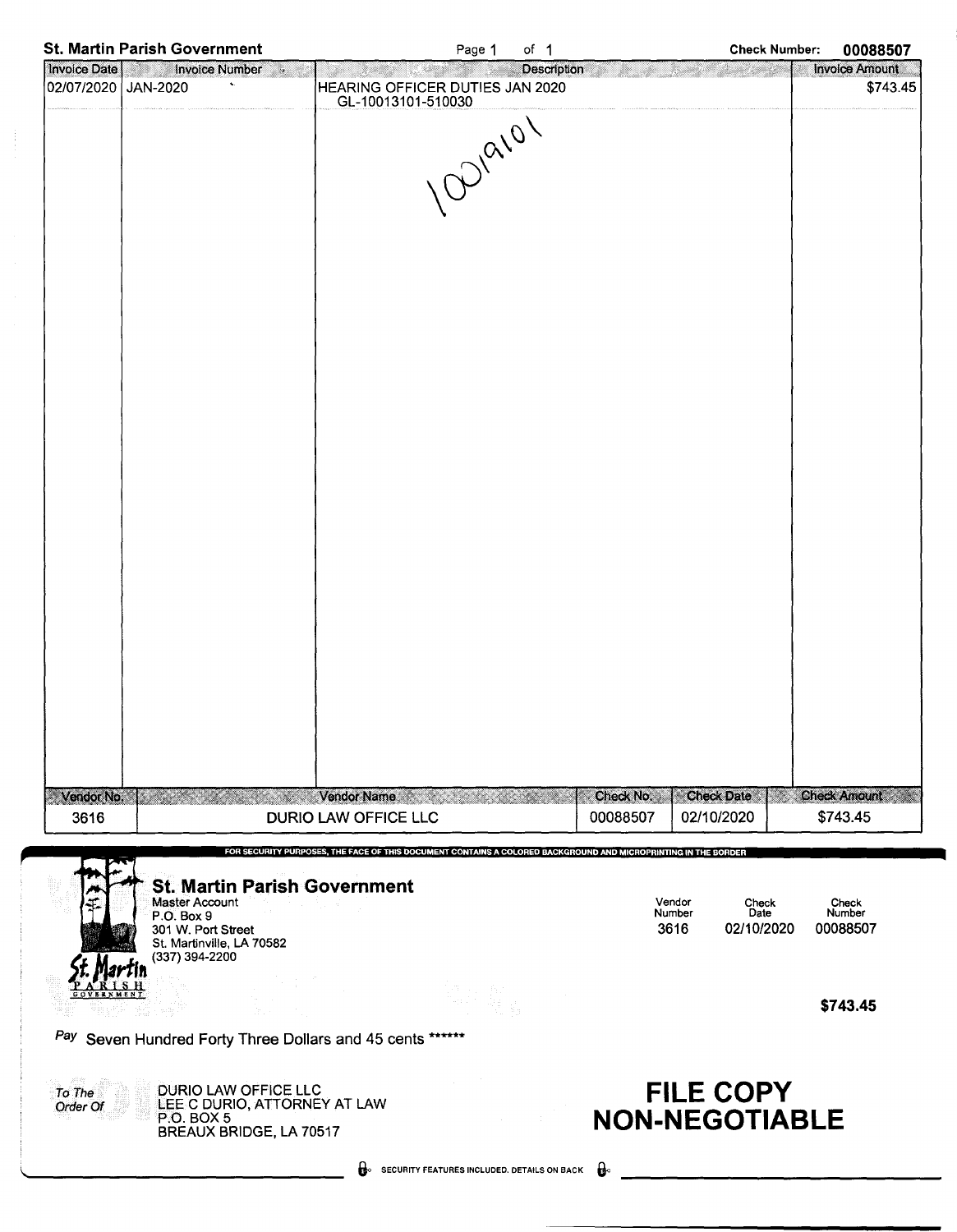is the contract of the contract of the contract of the contract of the contract of the contract of the contract of the contract of the contract of the contract of the contract of the contract of the contract of the contra



ЕND/RSE CHECK НЕRE<br>И

 $\frac{4}{3}$ 

**DO NOT WRITE / SIGN / STAMP BELOW THIS LINE<br>
AT HIS LINE<br>
IS TO DEPOSITORY BANK ENDORSEMENT** 

 $\frac{2}{3}$ 

 $\label{eq:1} \mathbf{e}_{\text{max}} = \frac{1}{\sqrt{2}}$ 

 $\ddot{\phantom{0}}$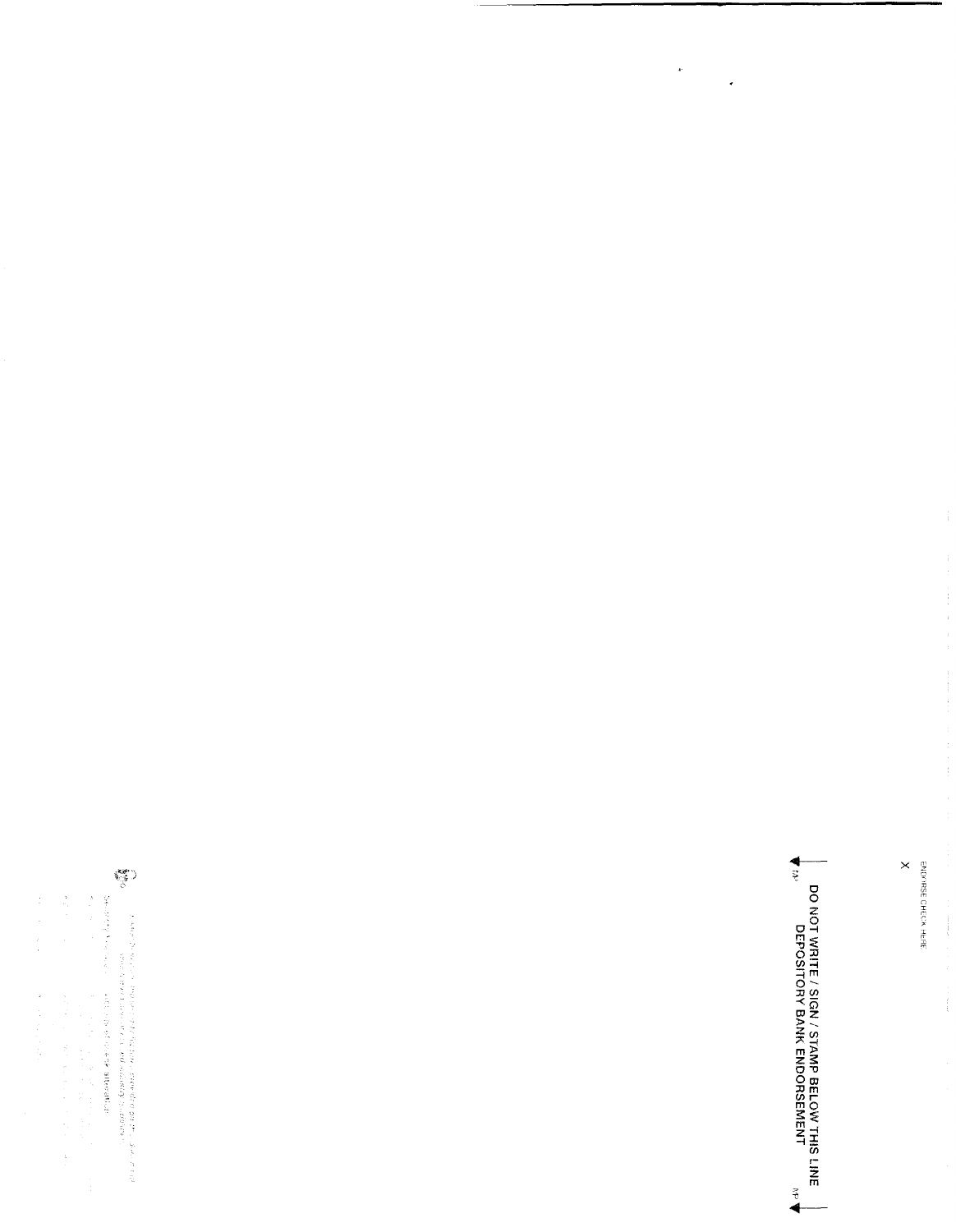Lee C. Durio, Attorney at Law

作れる 真 アプリント

P.O. Box 5 **Phone (337)** 944-9395 **Phone (337)** 944-9395 **Breaux Bridge, Louisiana** 70517

#### **Email: duriolawoffice@gmail.com**

#### **INVOICE**

To: St. Martin Parish Government RE: Hearing Officer Duties January 2020

| <b>DATE</b>   | <b>DESCRIPTION</b>                                                  | <b>TIME</b>  |
|---------------|---------------------------------------------------------------------|--------------|
| $1 - 23 - 20$ | Phone call with Shani Dodge to discuss the property located at 1022 | $\cdot$ .2   |
|               | Vivian Street and to begin hearing officer procedure.               |              |
| $1 - 24 - 20$ | Received and Reviewed file regarding the property located 1022      | .25          |
|               | Vivian Street to begin hearing officer proceedings                  |              |
| $1 - 27 - 20$ | Prepared Rule to Show Cause for 1022 Vivian Street (1) for Ryan     | 1            |
|               | Calais and (1) for Ryan Calais C/O Mayola Calais and sent out for   |              |
|               | service via certified mail and regular mail. Checked Tax assessor's |              |
|               | website for correct property owner information and mailing address. |              |
| $1 - 27 - 20$ | Prepared Rule to Show Cause for 1025 Ches Broussard Road (1) for    | $\mathbf{1}$ |
|               | Christopher Hayward and (1) for Amy Robin and sent out for service  |              |
|               |                                                                     |              |
|               | via certified mail and regular mail. Checked Tax assessor's website |              |
|               | for correct property owner information and mailing address.         |              |
| $1 - 27 - 20$ | Prepared Rule to Show Cause for TBD Dora Washington Road for        | .75          |
|               | Perry Washington and sent out for service via certified mail and    |              |
|               | regular mail. Checked Tax assessor's website for correct property   |              |
|               | owner information and mailing address.                              |              |
| $1 - 27 - 20$ | Prepared Rule to Show Cause for TBD Dora Washington Road for        | .75          |
|               | LouLou Washington and sent out for service via certified mail and   |              |
|               | regular mail. Checked Tax assessor's website for correct property   |              |
|               |                                                                     |              |
|               | owner information and mailing address.                              |              |
|               |                                                                     |              |

Hours 3.95  $\omega$  \$175.00 an hour = \$691.25 Expenses (U.S. Postage) =\$45.00 Expenses (paper copies) \$7.20

Checks can be made out and mailed to: Durio Law Office, LLC P.O. Box 5 Breaux Bridge, Louisiana 70517

**TOT AL DUE:** \$743.45

and Child

136160100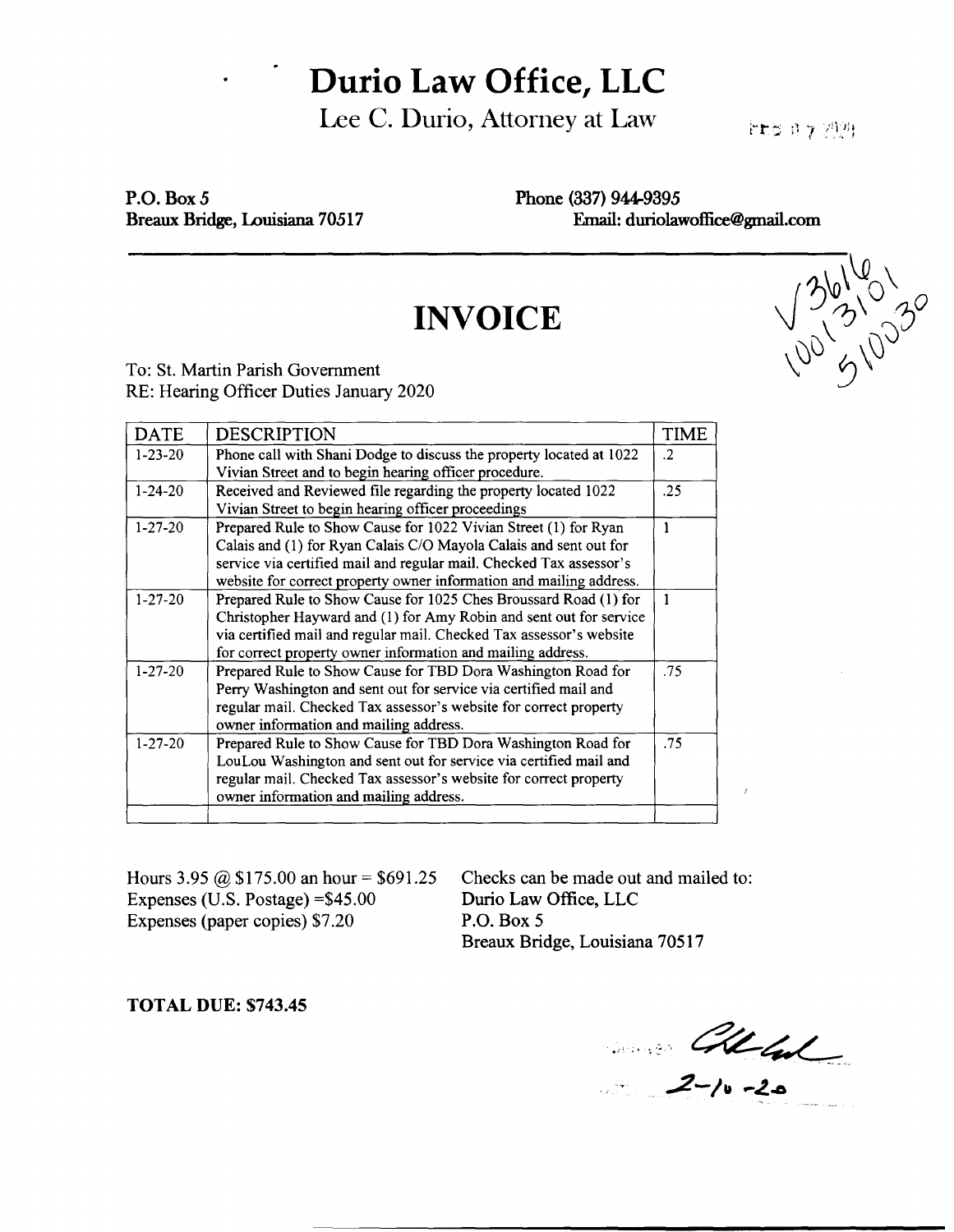# PLEASE NOTE NEW ADDRESS ABOVE!

- 
- 
- 
- 
- 
- 
- 
- 
- 
- 
- - - - -
				-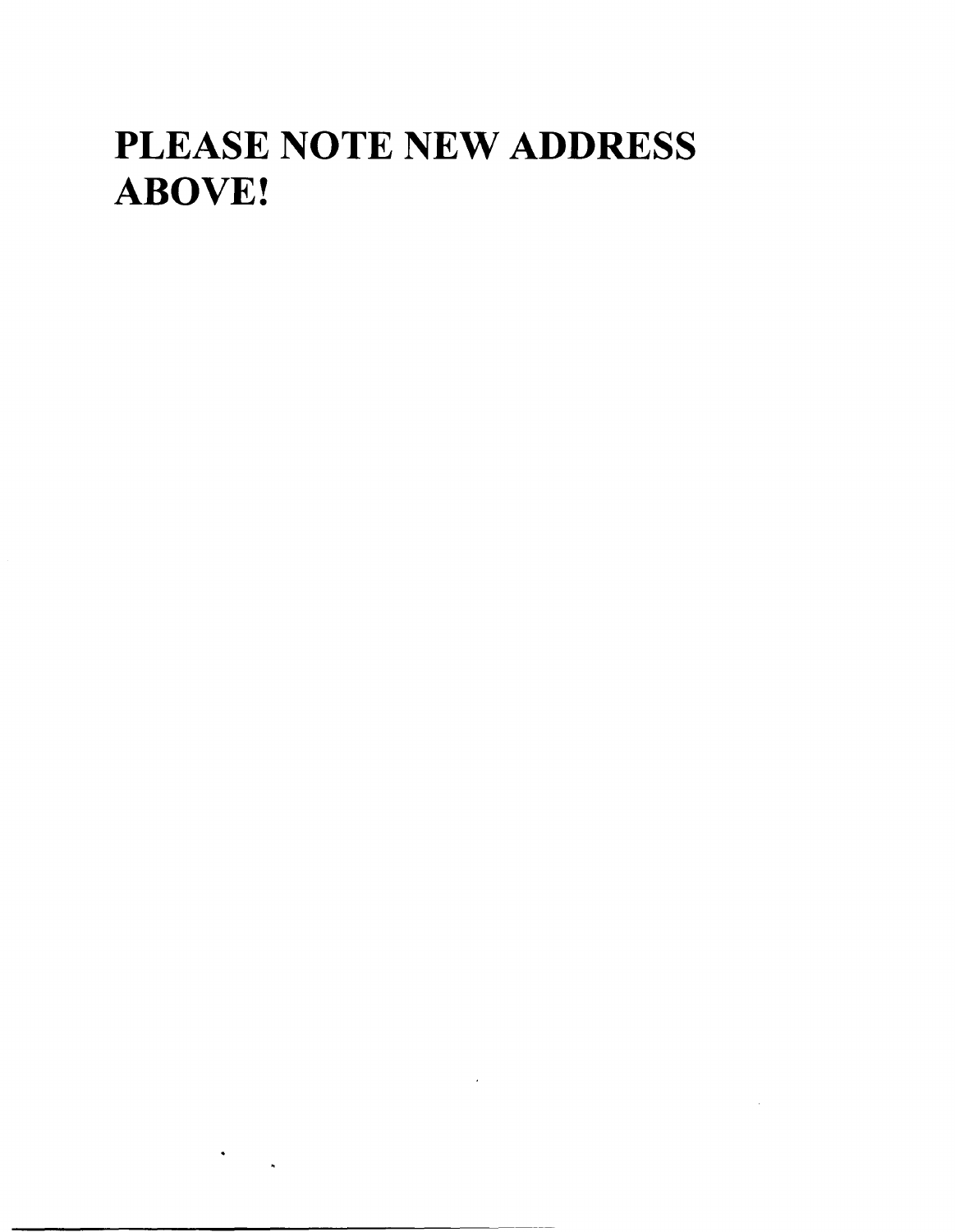| <b>St. Martin Parish Government</b>                                         |                                                                                                                | Page 1<br>of 1                                                                                                                                                                                                        |                              |                                           | <b>Check Number:</b> | 00088957                          |
|-----------------------------------------------------------------------------|----------------------------------------------------------------------------------------------------------------|-----------------------------------------------------------------------------------------------------------------------------------------------------------------------------------------------------------------------|------------------------------|-------------------------------------------|----------------------|-----------------------------------|
| Invoice Date!<br><b>Example 1</b> Invoice Number<br>02/28/2020 FEBRUARY2020 |                                                                                                                | <b>Description</b><br>LEGAL WORK ADJUCIATED PROPERTY--MONTH OF FEB-2020                                                                                                                                               |                              |                                           |                      | <b>Invoice Amount</b><br>\$638.75 |
| $\mathfrak{t}_\bullet$                                                      | GL-10013101-510030                                                                                             |                                                                                                                                                                                                                       |                              |                                           |                      |                                   |
|                                                                             |                                                                                                                |                                                                                                                                                                                                                       |                              |                                           |                      |                                   |
|                                                                             |                                                                                                                | 1001 alor                                                                                                                                                                                                             |                              |                                           |                      |                                   |
|                                                                             |                                                                                                                |                                                                                                                                                                                                                       |                              |                                           |                      |                                   |
|                                                                             |                                                                                                                |                                                                                                                                                                                                                       |                              |                                           |                      |                                   |
|                                                                             |                                                                                                                |                                                                                                                                                                                                                       |                              |                                           |                      |                                   |
|                                                                             |                                                                                                                |                                                                                                                                                                                                                       |                              |                                           |                      |                                   |
|                                                                             |                                                                                                                |                                                                                                                                                                                                                       |                              |                                           |                      |                                   |
|                                                                             |                                                                                                                |                                                                                                                                                                                                                       |                              |                                           |                      |                                   |
|                                                                             |                                                                                                                |                                                                                                                                                                                                                       |                              |                                           |                      |                                   |
|                                                                             |                                                                                                                |                                                                                                                                                                                                                       |                              |                                           |                      |                                   |
|                                                                             |                                                                                                                |                                                                                                                                                                                                                       |                              |                                           |                      |                                   |
|                                                                             |                                                                                                                |                                                                                                                                                                                                                       |                              |                                           |                      |                                   |
|                                                                             |                                                                                                                |                                                                                                                                                                                                                       |                              |                                           |                      |                                   |
|                                                                             |                                                                                                                |                                                                                                                                                                                                                       |                              |                                           |                      |                                   |
|                                                                             |                                                                                                                |                                                                                                                                                                                                                       |                              |                                           |                      |                                   |
|                                                                             |                                                                                                                |                                                                                                                                                                                                                       |                              |                                           |                      |                                   |
|                                                                             |                                                                                                                |                                                                                                                                                                                                                       |                              |                                           |                      |                                   |
|                                                                             |                                                                                                                |                                                                                                                                                                                                                       |                              |                                           |                      |                                   |
|                                                                             |                                                                                                                |                                                                                                                                                                                                                       |                              |                                           |                      |                                   |
|                                                                             |                                                                                                                |                                                                                                                                                                                                                       |                              |                                           |                      |                                   |
|                                                                             |                                                                                                                |                                                                                                                                                                                                                       |                              |                                           |                      |                                   |
|                                                                             |                                                                                                                |                                                                                                                                                                                                                       |                              |                                           |                      |                                   |
|                                                                             |                                                                                                                |                                                                                                                                                                                                                       |                              |                                           |                      |                                   |
| Vendor No.<br>3616                                                          | Vendor Name<br>DURIO LAW OFFICE LLC                                                                            |                                                                                                                                                                                                                       | <b>Check No.</b><br>00088957 | <b>Check Date</b><br>03/10/2020           |                      | <b>Check Amount</b><br>\$638.75   |
|                                                                             | FOR SECURITY PURPOSES, THE FACE OF THIS DOCUMENT CONTAINS A COLORED BACKGROUND AND MICROPRINTING IN THE BORDER |                                                                                                                                                                                                                       |                              |                                           |                      |                                   |
|                                                                             | <b>St. Martin Parish Government</b>                                                                            |                                                                                                                                                                                                                       |                              |                                           |                      |                                   |
| <b>Master Account</b><br>P.O. Box 9                                         |                                                                                                                |                                                                                                                                                                                                                       |                              | Vendor<br>Check<br>Number<br>Date         |                      | Check<br>Number                   |
| 301 W. Port Street<br>St. Martinville, LA 70582                             |                                                                                                                |                                                                                                                                                                                                                       |                              | 03/10/2020<br>3616                        |                      | 00088957                          |
| (337) 394-2200                                                              |                                                                                                                |                                                                                                                                                                                                                       |                              |                                           |                      |                                   |
|                                                                             |                                                                                                                |                                                                                                                                                                                                                       |                              |                                           |                      |                                   |
|                                                                             |                                                                                                                |                                                                                                                                                                                                                       |                              |                                           |                      | \$638.75                          |
| Pay Six Hundred Thirty Eight Dollars and 75 cents ******                    |                                                                                                                |                                                                                                                                                                                                                       |                              |                                           |                      |                                   |
| DURIO LAW OFFICE LLC                                                        |                                                                                                                |                                                                                                                                                                                                                       |                              |                                           |                      |                                   |
| To The<br>Order Of<br>P.O. BOX 5                                            | LEE C DURIO, ATTORNEY AT LAW                                                                                   | $\label{eq:1} \begin{array}{cc} \mathcal{B}^{\mathcal{P}}_{\alpha} & \mathcal{B}^{\mathcal{P}}_{\alpha} \\ \mathcal{P}_{\alpha\beta} & \mathcal{E}^{\mathcal{P}}_{\alpha} \mathcal{P}^{\beta} \\ \end{array} \quad ,$ |                              | <b>FILE COPY</b><br><b>NON-NEGOTIABLE</b> |                      |                                   |
| BREAUX BRIDGE, LA 70517                                                     |                                                                                                                |                                                                                                                                                                                                                       |                              |                                           |                      |                                   |
|                                                                             |                                                                                                                | SECURITY FEATURES INCLUDED, DETAILS ON BACK                                                                                                                                                                           | $\theta$                     |                                           |                      |                                   |
|                                                                             |                                                                                                                |                                                                                                                                                                                                                       |                              |                                           |                      |                                   |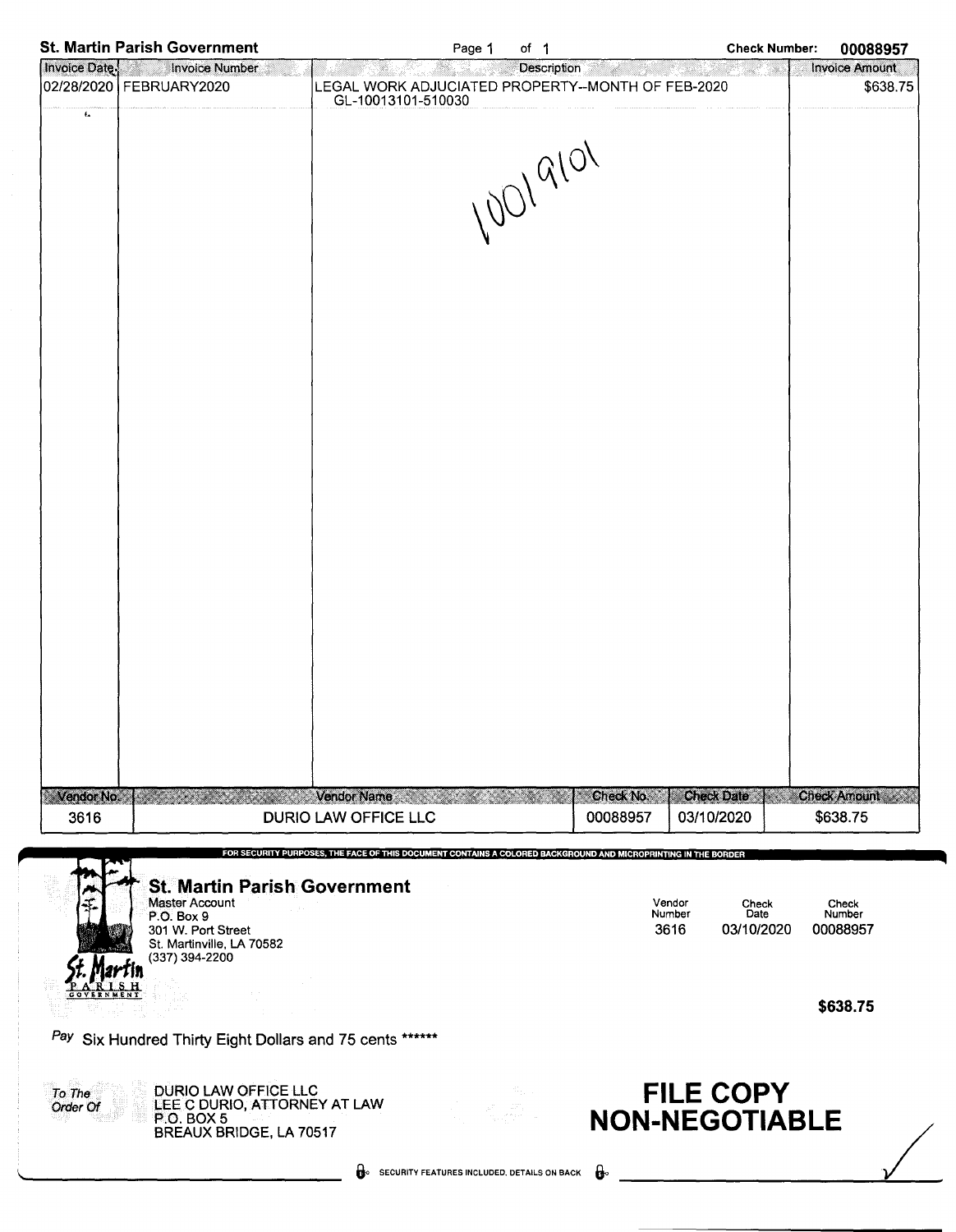ENDORSE CHECK HERE

 $\mathsf{X}^{\top}$ 

 $\mathcal{A}^{\pm}$ 

 $\mathcal{L}$ 

DO NOT WRITE / SIGN / STAMP BELOW THIS LINE DEPOSITORY BANK ENDORSEMENT MP ▼  $\bigstar$   $\infty$ 

 $\bigcap_{\alpha\in\mathcal{P}} \mathbb{R}^n$  . In this means of the sector by buildings admirated and last intervals of  $\bigcap_{\alpha\in\mathcal{P}} \mathbb{R}^n$ 

Secondy Persons - Respuested de Persons -

 $\sigma$  , we can also assume that the distribution of the set of the set of the set of the set of the set of the set of the part of  $\sigma$ 

 $\mathcal{A}^{(1)}$  where  $\mathcal{A}^{(1)}$  is a subset of the properties of the set of  $\mathcal{A}^{(1)}$  and  $\mathcal{A}^{(2)}$  $\mathcal{L}^{\text{max}}_{\text{max}}$  , where  $\mathcal{L}^{\text{max}}_{\text{max}}$ 

, where  $\alpha$  is the transformation of the first part of  $\alpha$  ,  $\alpha$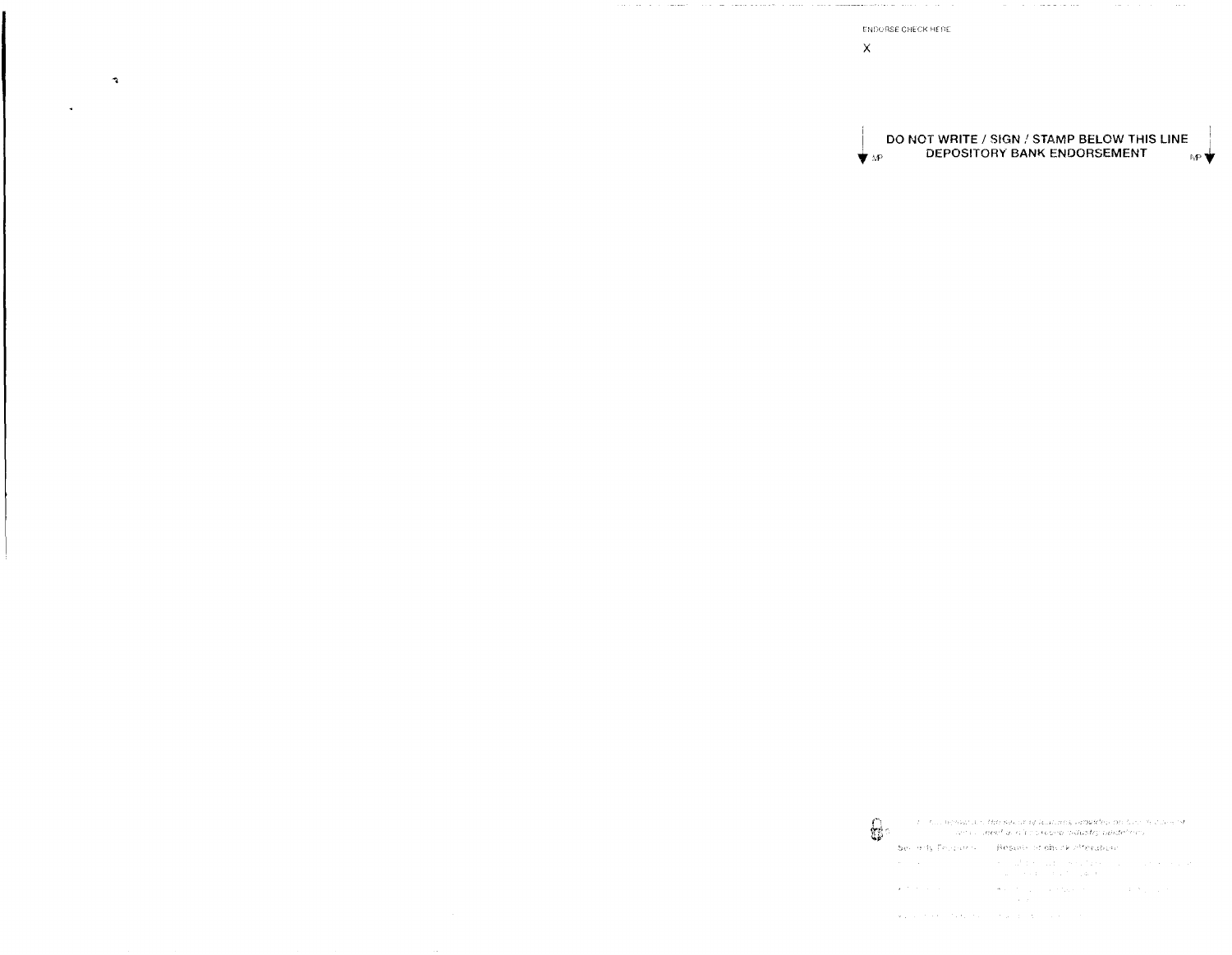Lee C. Durio, Attorney at Law



P.O. Box 5<br>Breaux Bridge, Louisiana 70517<br>Email: duriolay

Email: duriolawoffice@gmail.com

#### **INVOICE**

To: St. Martin Parish Government RE: Legal Work February 2020

| <b>DATE</b> | <b>DESCRIPTION</b>                                                  | TIME    |
|-------------|---------------------------------------------------------------------|---------|
| 02/03/20    | Phone call with Shani Dodge to discuss the property located at 1140 | $\cdot$ |
|             | Nina Highway and Sam Champagne.                                     |         |
| 02/03/20    | Meeting with Parish President to discuss Gloria Kern Road Project.  | .75     |
| 02/13/2020  | Research on applicable statues pertaining to Gloria Kern Road       | .75     |
|             | Project under Louisiana R.S. 33:3683 et seq.                        |         |
| 02/21/2020  | Prepared ordinances for the Gloria Kern Road Project.               | 1.50    |
| 02/26/2020  | Prepared CL to Parish President with work on Gloria Kern Road       | .25     |
|             | emailed and fax the same to his office.                             |         |
| 02/28/2020  | Checked service on all cases set before March 6, 2020, greens       | .2      |
|             | cards, online tracking, etc.                                        |         |
|             |                                                                     |         |

Hours 3.65  $\omega$  \$175.00 an hour = \$638.75 Expenses (U.S. Postage) =\$0.00 Expenses (paper copies) \$0.00

Checks can be made out and mailed to: **Durio Law Office, LLC P.O. Box 5 Breaux Bridge, Louisiana** 70517

**TOTAL DUE: \$638.75** 

# **PLEASE NOTE NEW ADDRESS ABOVE!**

MAR \$ 2 2620

Approved Pola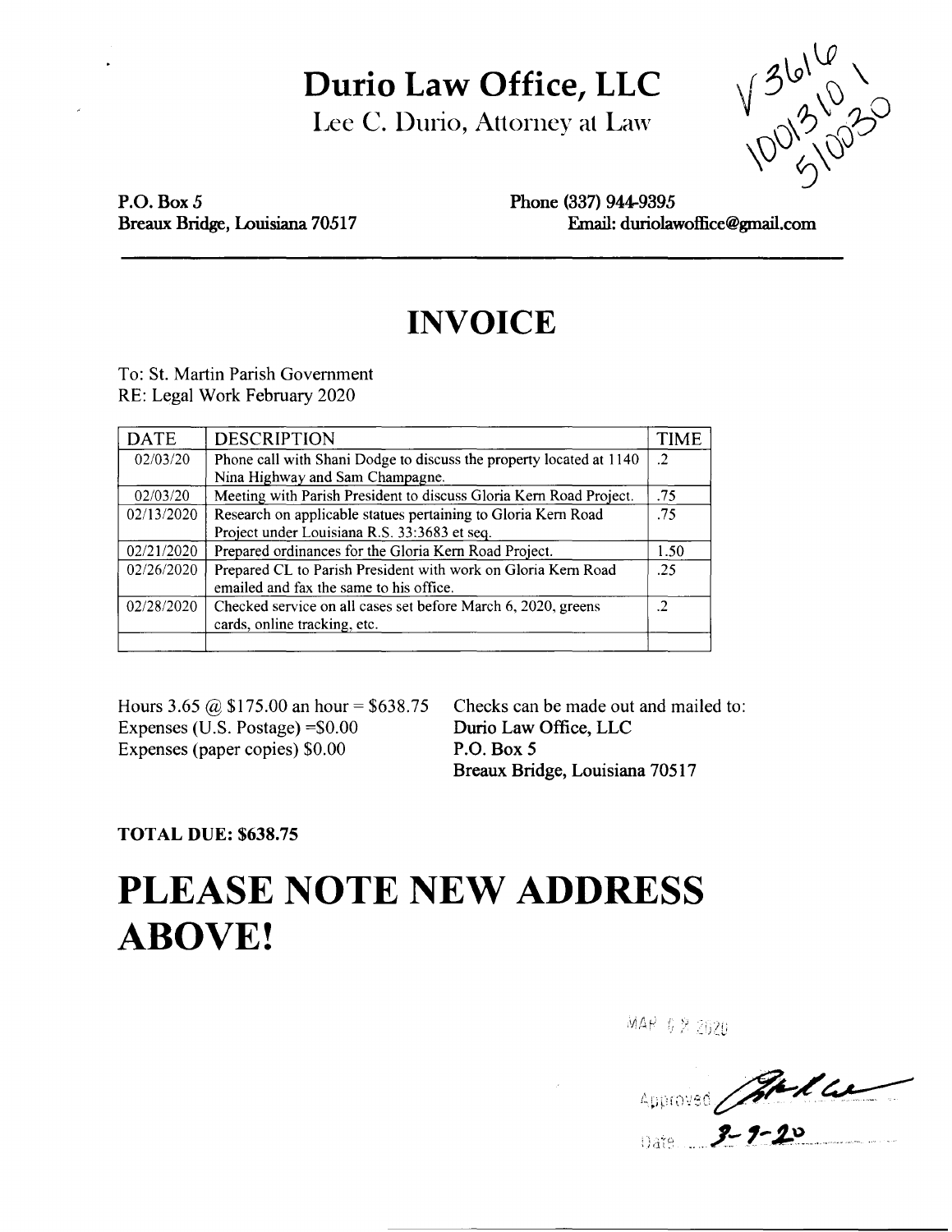|              | <b>St. Martin Parish Government</b> |                                                 | Page 1 | Ω |
|--------------|-------------------------------------|-------------------------------------------------|--------|---|
| Invoice Date | <b>Invoice Number</b>               |                                                 |        | D |
|              | 04/14/2020   MARCH-2020             | LEGAL WORK - ADJ PROPERTY<br>GL-10013101-510030 |        |   |
|              |                                     |                                                 |        |   |
|              |                                     |                                                 |        |   |

| Vendor No.<br>3616 | S Maria M | <b>Example 2.5 Vendor Name</b><br><u>TAN TANAH MARAKA</u><br>DURIO LAW OFFICE LLC | Check No.<br>00089391 | <b>Check Date</b><br>04/16/2020 | <b>Check Amount</b><br>Ŵ.<br>\$736.15 |
|--------------------|-----------|-----------------------------------------------------------------------------------|-----------------------|---------------------------------|---------------------------------------|
|                    |           | FOR SECURITY PURPOSES, THE FACE OF THIS DOCUMENT CONTAINS A COLORED BACKGROUT     | <b>AND MICROPR</b>    | ING IN THE ROPDER               |                                       |



**St. Martin Parish Government** Master Account P.O. Box 9 301 W. Port Street St. Martinville, LA 70582  $(337) 394 - 2200$ 

| Vendor | Check      |
|--------|------------|
| Number | Date       |
| 3616   | 04/16/2020 |

Check<br>Number 00089391

\$736.15

Pay Seven Hundred Thirty Six Dollars and 15 cents \*\*\*\*\*\*



DURIO LAW OFFICE LLC<br>LEE C DURIO, ATTORNEY AT LAW<br>P.O. BOX 5 BREAUX BRIDGE, LA 70517



#### FILE COPY **NON-NEGOTIABLE**

Invoice Amount

\$736.15

a katika ma

Description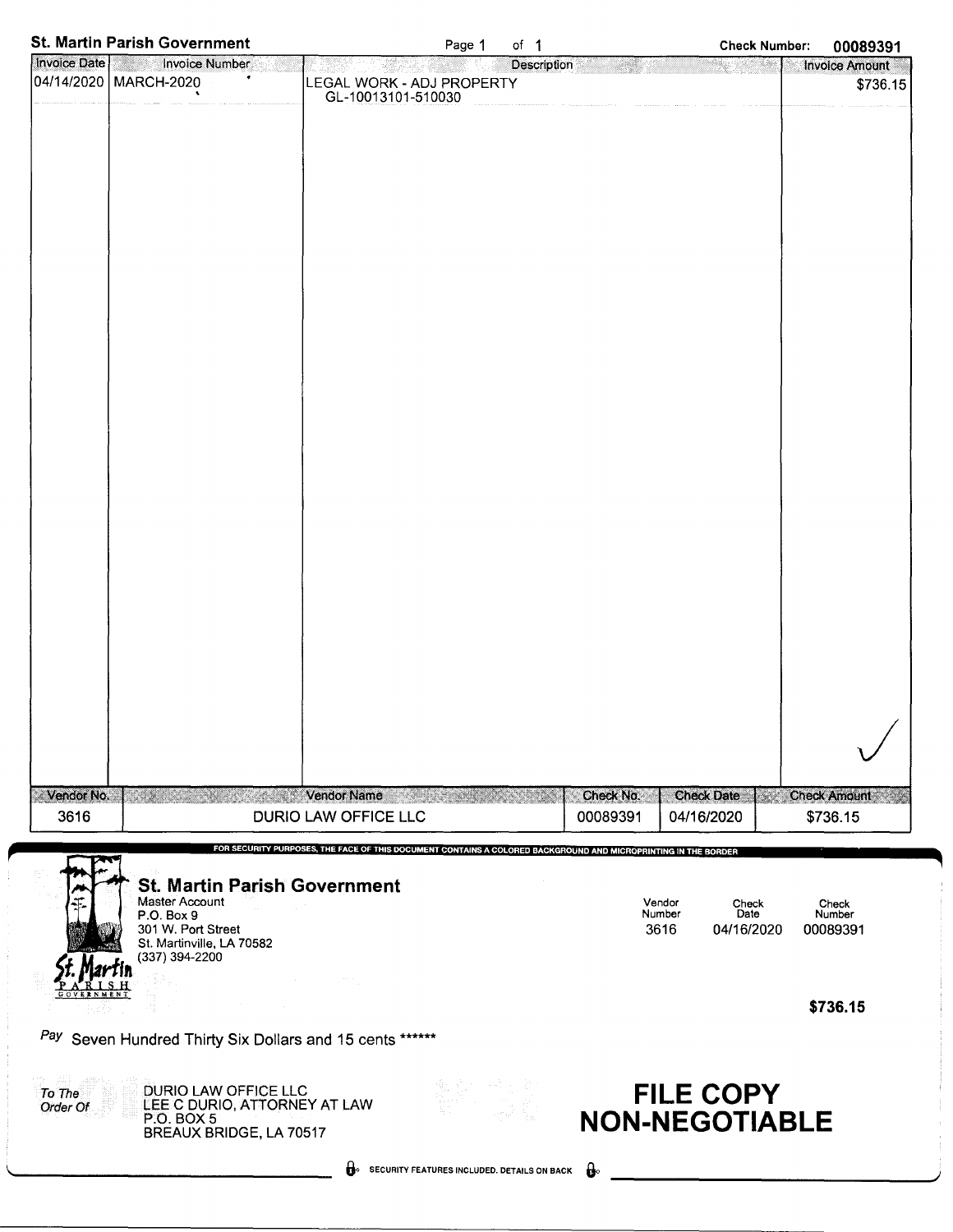Ŷ,  $\bullet$  . The state is the state of the state of the state of the state of the state of the state of the state of the state of the state of the state of the state of the state of the state of the state of the state of the st  $\frac{1}{2}$ 

 $\label{eq:3.1} \begin{split} \text{where}&\text{argmax}_{\mathbf{x}}\text{argmax}_{\mathbf{x}}\text{argmax}_{\mathbf{x}}=\ldots=\ldots=1\end{split}$ 

 $\frac{1}{\sqrt{2}}$ 

 $\bullet$  Distribution photo  $\sim$  $10\,\mathrm{mm}\,\mathrm{W}$  $\bullet$  Additionally, the specifical dependence of the specific space of the specific specific specific space  $\sim$  $\label{eq:3} \begin{split} \mathbf{w}^{(1)}_{\mathbf{u}}&= \mathbf{v}^{(1)}_{\mathbf{u}}\cdot\mathbf{v}^{(1)}_{\mathbf{u}}\cdot\mathbf{v}^{(2)}_{\mathbf{u}}\cdot\mathbf{v}^{(3)}_{\mathbf{u}}\cdot\mathbf{v}^{(4)}_{\mathbf{u}}\cdot\mathbf{v}^{(5)}_{\mathbf{u}}\cdot\mathbf{v}^{(6)}_{\mathbf{u}}\cdot\mathbf{v}^{(8)}_{\mathbf{u}}\cdot\mathbf{v}^{(8)}_{\mathbf{u}}\cdot\mathbf{v}^{(8)}_{\mathbf{u}}\$ 

Listed Proble 24e the security features provided on this dependent<br>which meet under a construction of the dependent<br>Security Features: Recube of check attending



ENDOPSE CHECK HERE  $\asymp$ 

 $\frac{4}{3}$ 

DO NOT WRITE / SIGN / STAMP BELOW THIS LINE

 $\ddot{\phantom{0}}$ 

 $\overline{\phantom{a}}$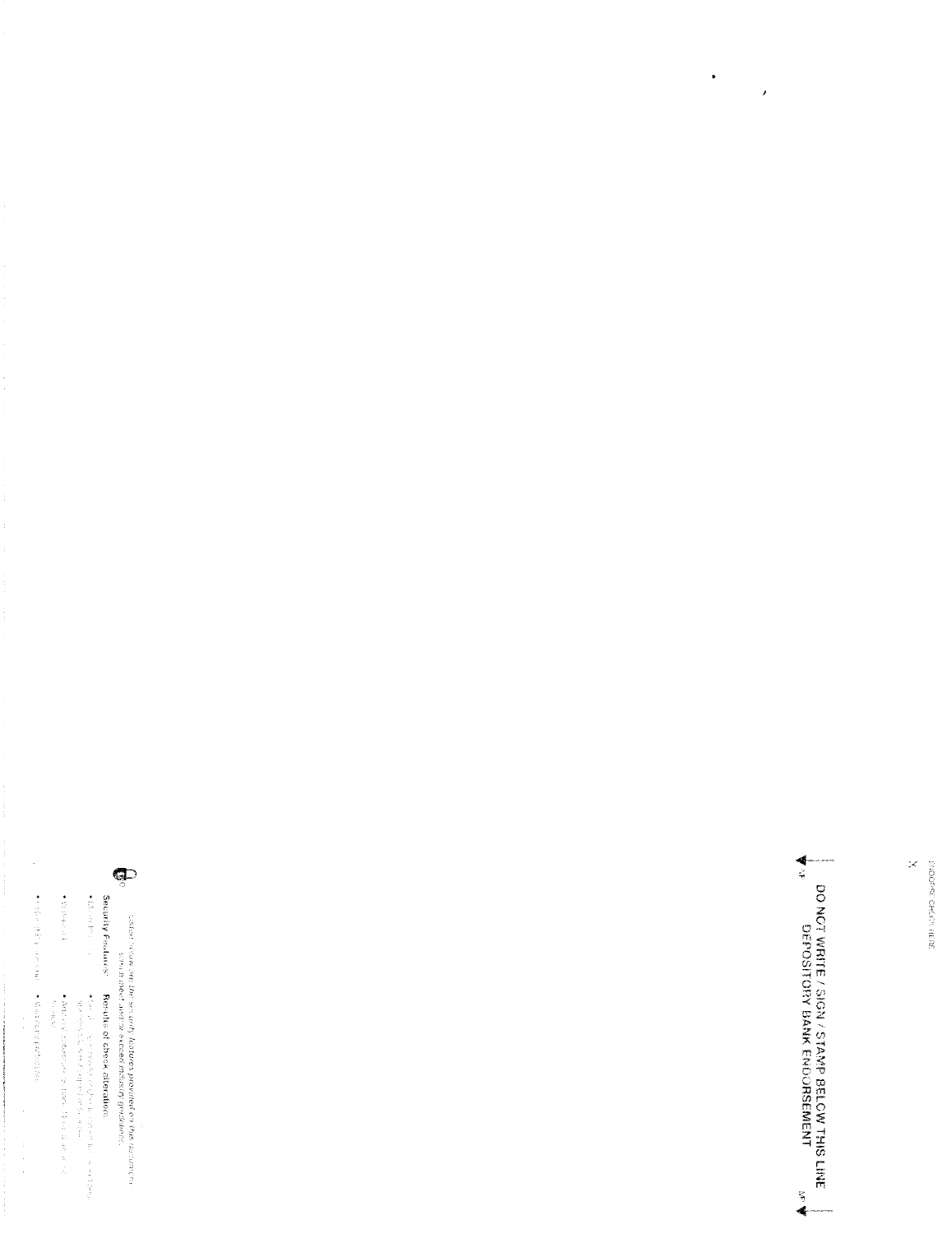**Durio Law Office, LLC** 

Lee C. Durio, Attorney at Law



RIVER Collection

Breaux Bridge, Louisiana 70517

P.O. Box 5<br>**Phone (337)** 944-9395<br>**Email:** duriolawoffice@gmail.com

#### **INVOICE**

To: St. Martin Parish Government RE: Legal Work March 2020

| <b>DATE</b> | <b>DESCRIPTION</b>                                                                                                                                  | TIME      |
|-------------|-----------------------------------------------------------------------------------------------------------------------------------------------------|-----------|
| 03/05/2020  | Phone call with Shani Dodge regarding the hearing for the property<br>located on Dora Washington owned by Perry Williams.                           | $\cdot$   |
| 03/06/2020  | Hearing for the properties located on Vivian Street, Ches Broussard,<br>and Dora Washington.                                                        |           |
| 03/30/2020  | Prepared Judgment and CL for the property located at 1022 Vivian<br>Street and sent via regular and certified mail.                                 | 1.25      |
| 03/30/2020  | Prepared Judgment and CL for the property located at 1025 Ches<br>Broussard Road and sent via regular and certified mail to all<br>property owners. | 1.50      |
| 03/30/2020  | Email to Shani Dodge with judgments from the hearing on March 6,<br>2020.                                                                           | $\cdot$ 2 |
|             |                                                                                                                                                     |           |

Hours 4.15 @ \$175.00 an hour = \$726.25 Expenses (U.S. Postage) =\$0.00 Expenses (paper copies) \$9.90

Checks can be made out and mailed to: Durio Law Office, LLC P.O. Box 5 Breaux Bridge, Louisiana 70517

**TOTAL DUE: \$736.15**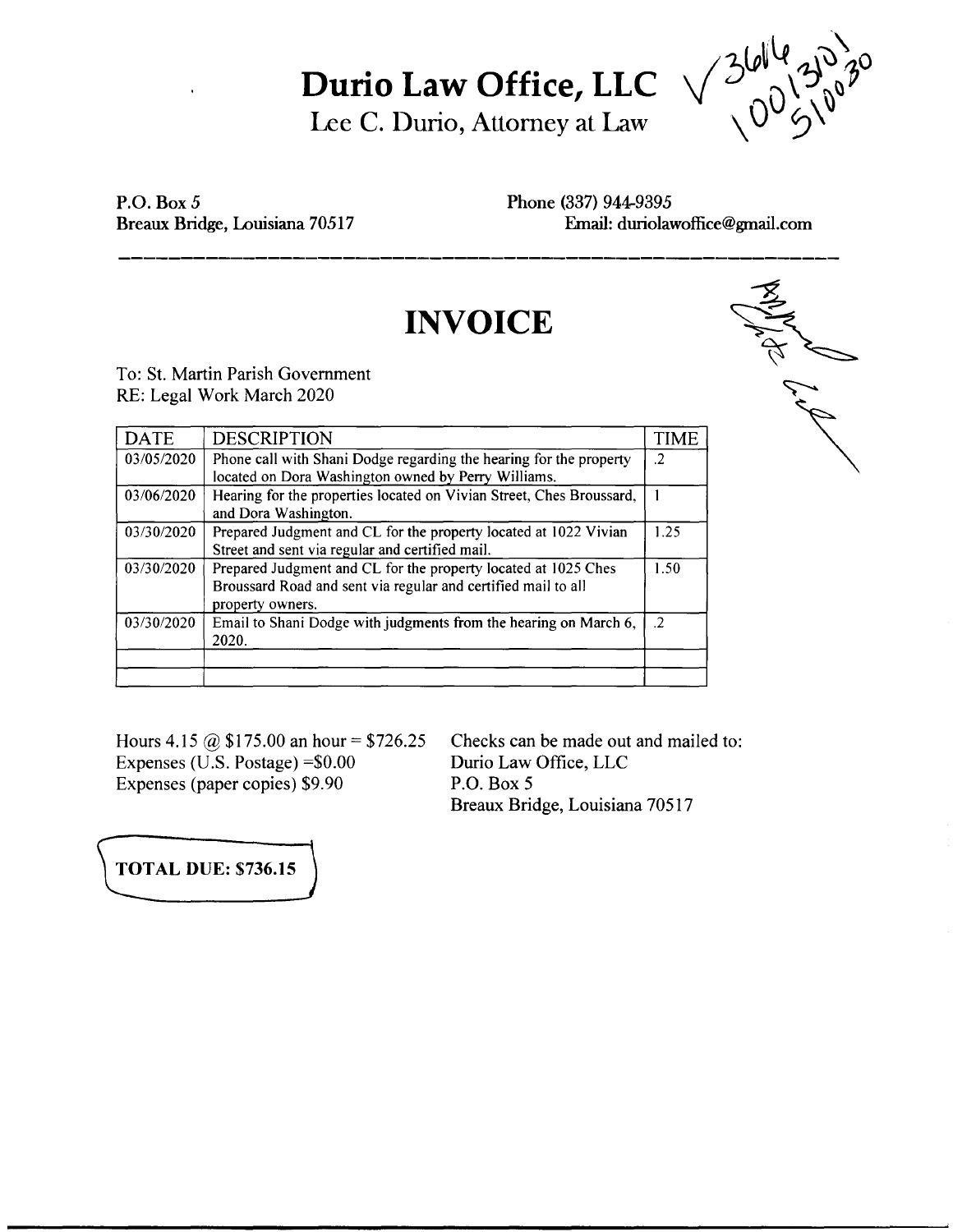#### **Calder Hebert**

**Sent: To:** 

**From:** Shani Peltier Monday, April 6, 2020 12:07 PM Calder Hebert **Subject:** Re: Durio invoice / March 2020

Appears correct

Get Outlook for iOS

**From:** Calder Hebert <chebert@stmartinparish.net> **Sent:** Monday, April 6, 2020 12:04:38 PM **To:** Shani Peltier <speltier@stmartinparish.net> **Subject:** Durio invoice/ March 2020

Shani,

Please review the attached invoice and advise if correct for payment processing.

Thanks,

**Calder "Pop" Hebert Director of Administration** 

St. Martin Parish Government **P.O. Box** 9 St. Martinville, LA 70582 Telephone: 337-394-2200 Fax: 337-394-2203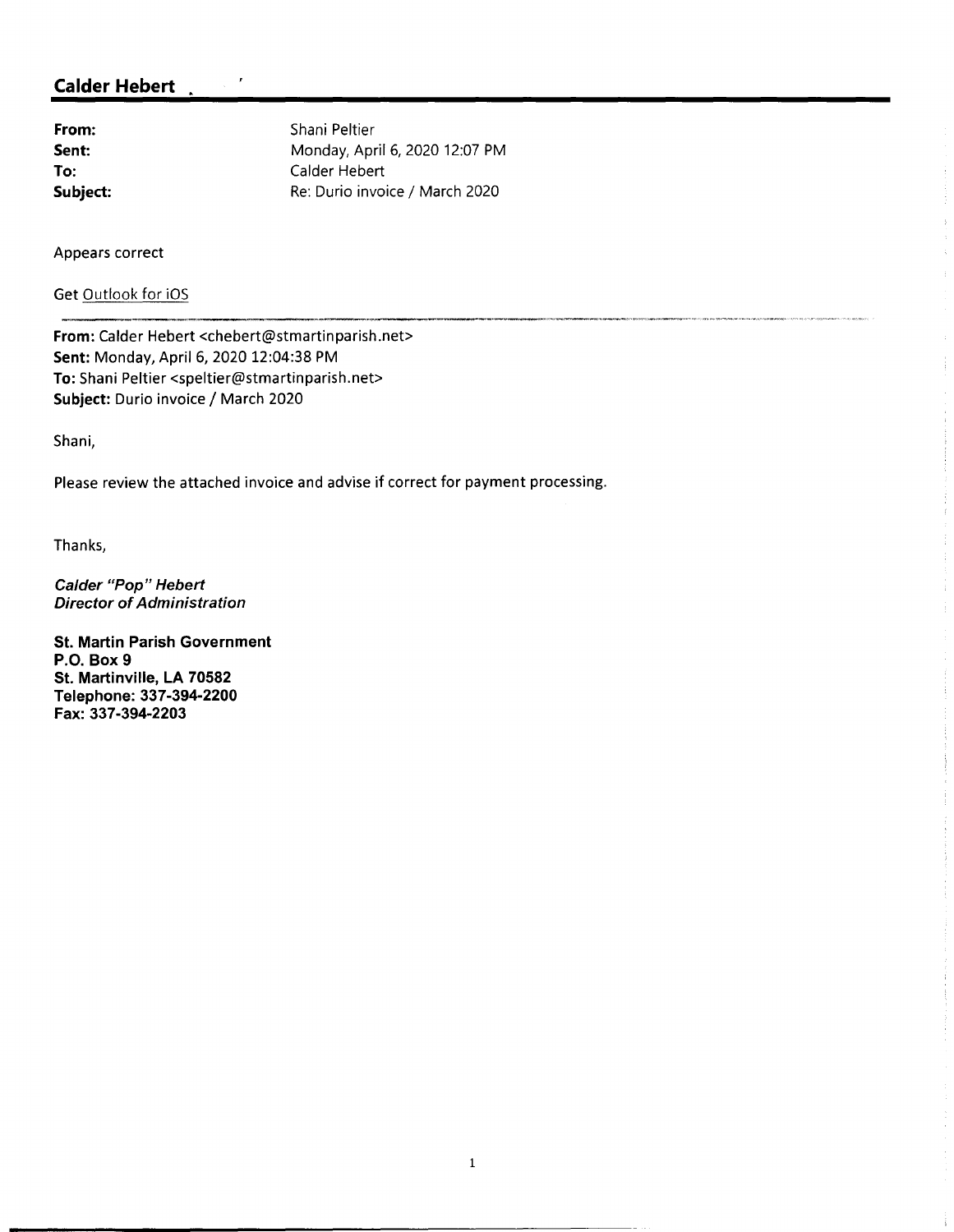|                    | <b>St. Martin Parish Government</b>                                |                                                                                                                | Page 1 | of $1$             |                       |                                 | <b>Check Number:</b> | 00089571            |         |
|--------------------|--------------------------------------------------------------------|----------------------------------------------------------------------------------------------------------------|--------|--------------------|-----------------------|---------------------------------|----------------------|---------------------|---------|
| Invoice Date       | <b>Invoice Number</b><br>04/30/2020 APRIL-2020                     | LEGAL EXPENSES<br>GL-10013101-510030                                                                           |        | <b>Description</b> |                       |                                 |                      | Invoice Amount      | \$22.50 |
|                    |                                                                    |                                                                                                                |        |                    |                       |                                 |                      |                     |         |
|                    |                                                                    |                                                                                                                |        |                    | UDIQUO I              |                                 |                      |                     |         |
|                    |                                                                    |                                                                                                                |        |                    |                       |                                 |                      |                     |         |
|                    |                                                                    |                                                                                                                |        |                    |                       |                                 |                      |                     |         |
|                    |                                                                    |                                                                                                                |        |                    |                       |                                 |                      |                     |         |
|                    |                                                                    |                                                                                                                |        |                    |                       |                                 |                      |                     |         |
|                    |                                                                    |                                                                                                                |        |                    |                       |                                 |                      |                     |         |
|                    |                                                                    |                                                                                                                |        |                    |                       |                                 |                      |                     |         |
|                    |                                                                    |                                                                                                                |        |                    |                       |                                 |                      |                     |         |
|                    |                                                                    |                                                                                                                |        |                    |                       |                                 |                      |                     |         |
|                    |                                                                    |                                                                                                                |        |                    |                       |                                 |                      |                     |         |
|                    |                                                                    |                                                                                                                |        |                    |                       |                                 |                      |                     |         |
|                    |                                                                    |                                                                                                                |        |                    |                       |                                 |                      |                     |         |
|                    |                                                                    |                                                                                                                |        |                    |                       |                                 |                      |                     |         |
|                    |                                                                    |                                                                                                                |        |                    |                       |                                 |                      |                     |         |
| Vendor No.<br>3616 |                                                                    | Vendor Name<br>DURIO LAW OFFICE LLC                                                                            |        |                    | Check No.<br>00089571 | <b>Check Date</b><br>05/08/2020 |                      | <b>Check Amount</b> |         |
|                    |                                                                    | FOR SECURITY PURPOSES, THE FACE OF THIS DOCUMENT CONTAINS A COLORED BACKGROUND AND MICROPRINTING IN THE BORDER |        |                    |                       |                                 |                      | \$22.50             |         |
|                    | <b>St. Martin Parish Government</b><br>Master Account              |                                                                                                                |        |                    |                       | Vendor                          | Check                | Check               |         |
|                    | P.O. Box 9<br>301 W. Port Street<br>St. Martinville, LA 70582      |                                                                                                                |        |                    |                       | Number<br>3616                  | Date<br>05/08/2020   | Number<br>00089571  |         |
|                    | (337) 394-2200                                                     |                                                                                                                |        |                    |                       |                                 |                      |                     |         |
|                    | Pay Twenty Two Dollars and 50 cents ******                         |                                                                                                                |        |                    |                       |                                 |                      | \$22.50             |         |
|                    |                                                                    |                                                                                                                |        |                    |                       |                                 |                      |                     |         |
| To The<br>Order Of | DURIO LAW OFFICE LLC<br>LEE C DURIO, ATTORNEY AT LAW<br>P.O. BOX 5 |                                                                                                                |        |                    | <b>NON-NEGOTIABLE</b> |                                 | <b>FILE COPY</b>     |                     |         |
|                    | BREAUX BRIDGE, LA 70517                                            |                                                                                                                |        |                    |                       |                                 |                      |                     |         |

 $\bar{z}$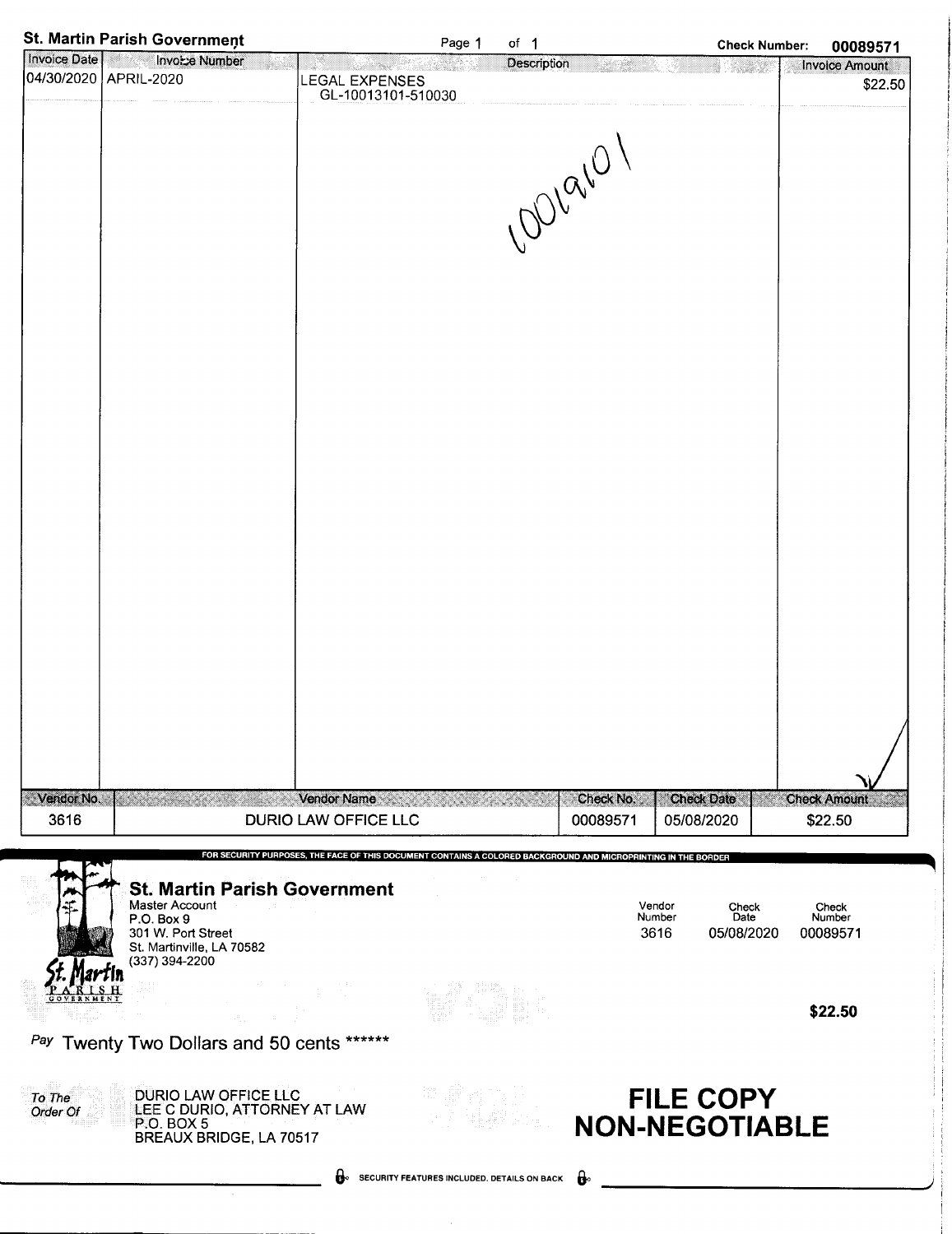$\label{eq:2.1} \frac{1}{\sqrt{2}}\left(\frac{1}{\sqrt{2}}\right)^2\left(\frac{1}{\sqrt{2}}\right)^2\left(\frac{1}{\sqrt{2}}\right)^2\left(\frac{1}{\sqrt{2}}\right)^2\left(\frac{1}{\sqrt{2}}\right)^2\left(\frac{1}{\sqrt{2}}\right)^2\left(\frac{1}{\sqrt{2}}\right)^2\left(\frac{1}{\sqrt{2}}\right)^2\left(\frac{1}{\sqrt{2}}\right)^2\left(\frac{1}{\sqrt{2}}\right)^2\left(\frac{1}{\sqrt{2}}\right)^2\left(\frac{1}{\sqrt{2}}\right)^2\left(\frac{1}{\sqrt$ 

 $\label{eq:2.1} \frac{1}{\sqrt{2}}\left[\frac{1}{\sqrt{2}}\left(\frac{1}{\sqrt{2}}\right)^2\left(\frac{1}{\sqrt{2}}\right)^2\left(\frac{1}{\sqrt{2}}\right)^2\left(\frac{1}{\sqrt{2}}\right)^2\left(\frac{1}{\sqrt{2}}\right)^2\left(\frac{1}{\sqrt{2}}\right)^2\left(\frac{1}{\sqrt{2}}\right)^2\left(\frac{1}{\sqrt{2}}\right)^2\left(\frac{1}{\sqrt{2}}\right)^2\left(\frac{1}{\sqrt{2}}\right)^2\left(\frac{1}{\sqrt{2}}\right)^2\left(\frac{1}{\sqrt{2}}\$ 

 $\begin{aligned} \frac{1}{\sqrt{2}}\mathbf{1}_{\mathcal{A}}\mathbf{1}_{\mathcal{A}}\\ \frac{1}{\sqrt{2}}\mathbf{1}_{\mathcal{A}}\mathbf{1}_{\mathcal{A}}\mathbf{1}_{\mathcal{A}}\mathbf{1}_{\mathcal{A}}\mathbf{1}_{\mathcal{A}}\mathbf{1}_{\mathcal{A}}\mathbf{1}_{\mathcal{A}}\mathbf{1}_{\mathcal{A}}\mathbf{1}_{\mathcal{A}}\mathbf{1}_{\mathcal{A}}\mathbf{1}_{\mathcal{A}}\mathbf{1}_{\mathcal{A}}\mathbf{1}_{\mathcal{A}}\mathbf{1}_{\mathcal{A}}\math$  $\sim$  100 Mag  $_{\odot}$  $\label{eq:2.1} \begin{split} \mathcal{L}_{\text{max}}(\mathbf{r}) &= \mathcal{L}_{\text{max}}(\mathbf{r}) \mathcal{L}_{\text{max}}(\mathbf{r}) = \mathcal{L}_{\text{max}}(\mathbf{r}) \mathcal{L}_{\text{max}}(\mathbf{r}) = \mathcal{L}_{\text{max}}(\mathbf{r}) \mathcal{L}_{\text{max}}(\mathbf{r}) = \mathcal{L}_{\text{max}}(\mathbf{r}) \mathcal{L}_{\text{max}}(\mathbf{r}) = \mathcal{L}_{\text{max}}(\mathbf{r}) \mathcal{L}_{\text{max}}(\mathbf{r}) = \mathcal{L}_{\text{max}}(\math$ 

 $\frac{\partial \Phi}{\partial \phi}$ 

 $\times$ ENDORGE CHECK HERE

 $\bigotimes$ 

 $\ddot{\phantom{0}}$ 

 $\frac{1}{2}$  ,  $\frac{1}{2}$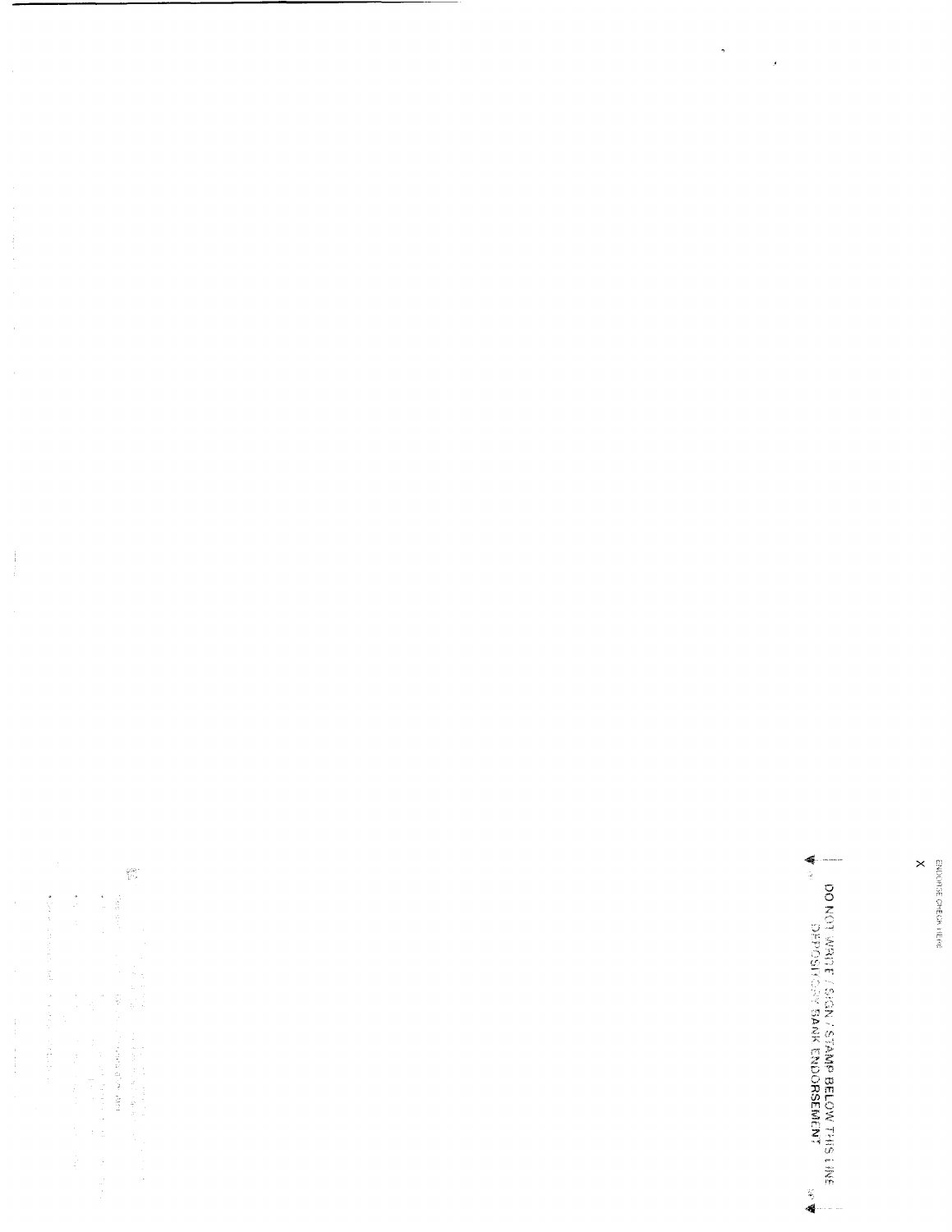Lee C. Durio, Attorney at Law



P.O. Box5 Breaux Bridge, Louisiana 70517 Phone (337) 944-9395 Email: duriolawoffice@gmail.com

#### **INVOICE**

To: St. Martin Parish Government RE: Legal Work April 2020

| DATE DESCRIPTION | <b>TIME</b> |
|------------------|-------------|
|                  |             |
|                  |             |
|                  |             |
|                  |             |
|                  |             |
|                  |             |

Hours  $0.00@$  \$175.00 an hour = \$0.00 Expenses (U.S. Postage) =\$22.50 Expenses (paper copies) \$

Checks can be made out and mailed to: Durio Law Office, LLC P.O. Box 5 Breaux Bridge, Louisiana 70517

**TOTAL DUE: \$22.50** 

 $\mathbf{M}\mathbf{A}=\mathbf{p}\sqrt{2m_{\mathrm{B}}^{2}}$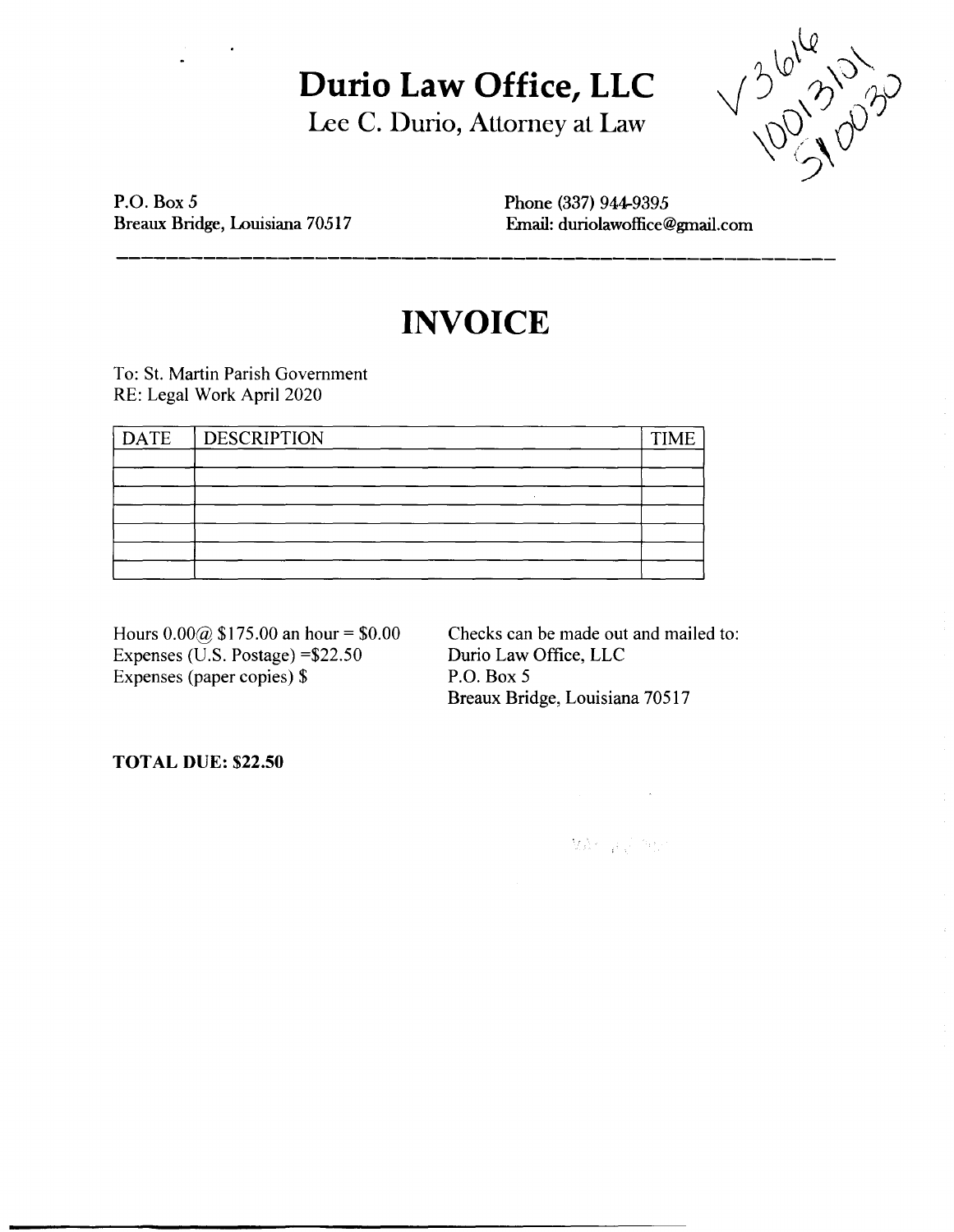|                                     | <b>St. Martin Parish Government</b>                                | Page 1                                                                                                         | of $1$             |                       | <b>Check Number:</b>                                    | 00090123                          |
|-------------------------------------|--------------------------------------------------------------------|----------------------------------------------------------------------------------------------------------------|--------------------|-----------------------|---------------------------------------------------------|-----------------------------------|
| Invoice Date<br>06/08/2020 05-31-20 | <b>Invoice Number</b><br>m.                                        | LEGAL WORK MAY 2020<br>GL-10013101-510030                                                                      | <b>Description</b> |                       |                                                         | <b>Invoice Amount</b><br>\$105.00 |
|                                     |                                                                    |                                                                                                                |                    |                       |                                                         |                                   |
|                                     |                                                                    |                                                                                                                | 100 avol           |                       |                                                         |                                   |
|                                     |                                                                    |                                                                                                                |                    |                       |                                                         |                                   |
|                                     |                                                                    |                                                                                                                |                    |                       |                                                         |                                   |
|                                     |                                                                    |                                                                                                                |                    |                       |                                                         |                                   |
|                                     |                                                                    |                                                                                                                |                    |                       |                                                         |                                   |
|                                     |                                                                    |                                                                                                                |                    |                       |                                                         |                                   |
|                                     |                                                                    |                                                                                                                |                    |                       |                                                         |                                   |
|                                     |                                                                    |                                                                                                                |                    |                       |                                                         |                                   |
|                                     |                                                                    |                                                                                                                |                    |                       |                                                         |                                   |
|                                     |                                                                    |                                                                                                                |                    |                       |                                                         |                                   |
|                                     |                                                                    |                                                                                                                |                    |                       |                                                         |                                   |
|                                     |                                                                    |                                                                                                                |                    |                       |                                                         |                                   |
|                                     |                                                                    |                                                                                                                |                    |                       |                                                         |                                   |
|                                     |                                                                    |                                                                                                                |                    |                       |                                                         |                                   |
|                                     |                                                                    |                                                                                                                |                    |                       |                                                         |                                   |
|                                     |                                                                    |                                                                                                                |                    |                       |                                                         |                                   |
|                                     |                                                                    |                                                                                                                |                    |                       |                                                         |                                   |
| Vendor No.<br>3616                  |                                                                    | Vendor Name<br>DURIO LAW OFFICE LLC                                                                            |                    | Check No.<br>00090123 | <b>Check Date</b><br>06/10/2020                         | <b>Check Amount</b><br>\$105.00   |
|                                     |                                                                    | FOR SECURITY PURPOSES, THE FACE OF THIS DOCUMENT CONTAINS A COLORED BACKGROUND AND MICROPRINTING IN THE BORDER |                    |                       |                                                         |                                   |
|                                     | <b>St. Martin Parish Government</b>                                |                                                                                                                |                    |                       |                                                         |                                   |
|                                     | Master Account<br>P.O. Box 9<br>301 W. Port Street                 |                                                                                                                |                    |                       | Vendor<br>Check<br>Number<br>Date<br>3616<br>06/10/2020 | Check<br>Number<br>00090123       |
|                                     | St. Martinville, LA 70582<br>(337) 394-2200                        |                                                                                                                |                    |                       |                                                         |                                   |
|                                     |                                                                    |                                                                                                                |                    |                       |                                                         | \$105.00                          |
|                                     | Pay One Hundred Five Dollars and 00 cents ******                   |                                                                                                                |                    |                       |                                                         |                                   |
|                                     |                                                                    |                                                                                                                |                    |                       |                                                         |                                   |
| To The<br>Order Of                  | DURIO LAW OFFICE LLC<br>LEE C DURIO, ATTORNEY AT LAW<br>P.O. BOX 5 |                                                                                                                |                    |                       | <b>FILE COPY</b><br><b>NON-NEGOTIABLE</b>               |                                   |
|                                     | BREAUX BRIDGE, LA 70517                                            |                                                                                                                |                    |                       |                                                         |                                   |

. i

H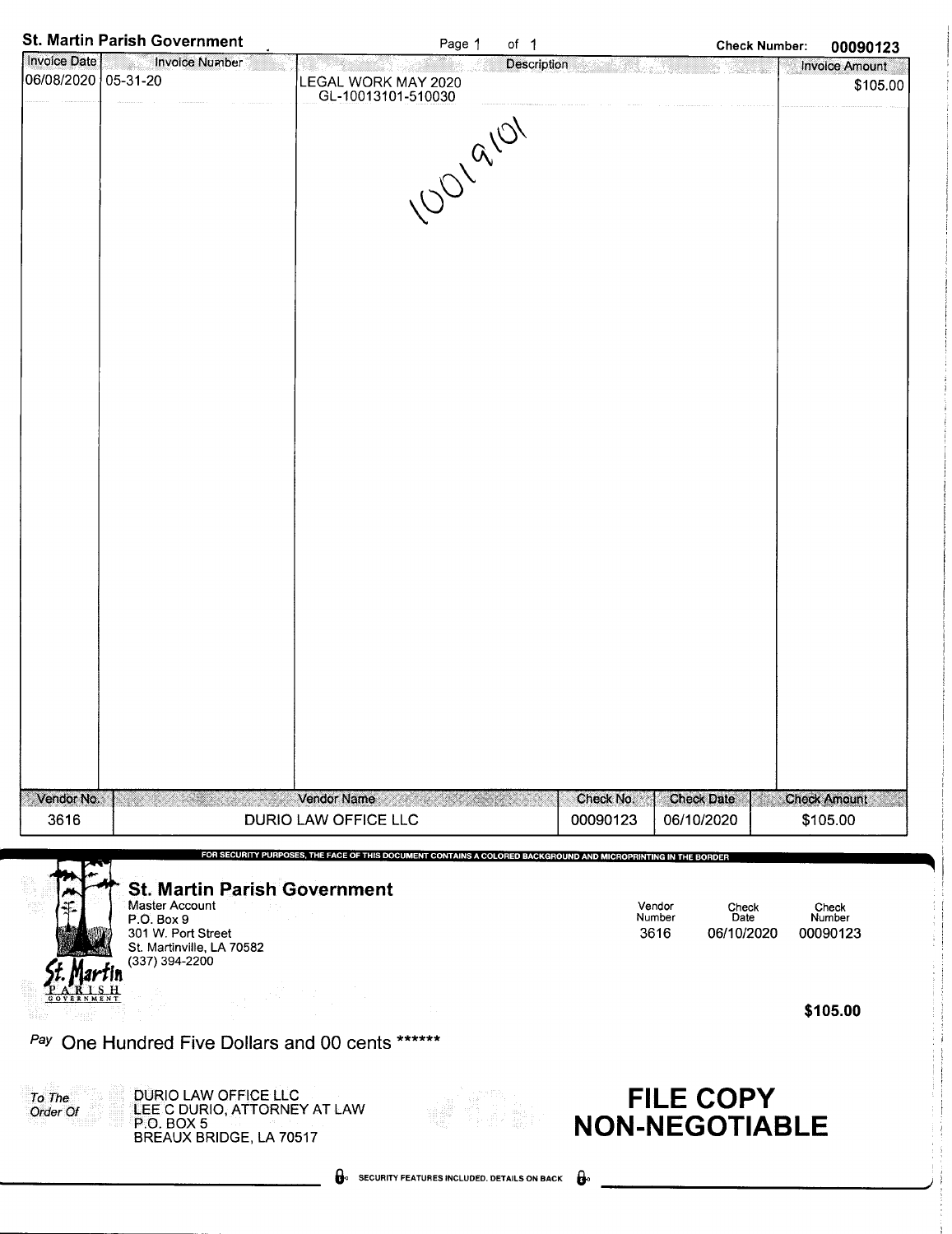$\label{eq:optimal} \begin{split} \mathbf{q}_{\text{LQCD}}(x,y) &= \frac{1}{2\pi}\left[\frac{1}{2\pi}\left(1-\frac{1}{2\pi}\right)\left(\frac{1}{2\pi}\left(\frac{1}{2\pi}\right)\frac{1}{2\pi}\right)\left(\frac{1}{2\pi}\left(\frac{1}{2\pi}\right)\frac{1}{2\pi}\left(\frac{1}{2\pi}\left(\frac{1}{2\pi}\right)\frac{1}{2\pi}\right)\right)\right] \\ &\quad + \frac{1}{2\pi}\left[\frac{1}{2\pi}\left(\frac{1}{2\pi}\left(\frac{1}{2\pi}\right)\frac{1}{2\pi}\right)\left(\$  $\log N_{\rm H}$  , which is a constraint the second constraint of the constraints of the constraints of the constraints of  $\sim$ 

 $\label{eq:2.1} \begin{split} \mathcal{L}_{\text{G}}&=\left(1, \theta^{(1)}-1\right)^{-1} \left(1+\exp\left(-\frac{d\theta}{2\pi}\right)\right) \left(1+\exp\left(-\frac{d\theta}{2\pi}\right)\right) \\ \mathcal{L}_{\text{G}}&=\frac{d\theta}{2\pi}\frac{d\theta}{2\pi}\left(1+\exp\left(-\frac{d\theta}{2\pi}\right)\right) \left(1+\exp\left(-\frac{d\theta}{2\pi}\right)\right) \left(1+\exp\left(-\frac{d\theta}{2\pi}\right)\right) \left(1+\exp\left(-\frac{d\theta}{2\pi}\right)\$ 

 $\left\langle \left\langle \psi_{\lambda\lambda} \right\rangle_{\mathcal{H}} \left\langle \psi_{\lambda\lambda} \right\rangle_{\mathcal{H}} \left\langle \psi_{\lambda\lambda} \right\rangle_{\mathcal{H}} \left\langle \psi_{\lambda\lambda} \right\rangle_{\mathcal{H}} \left\langle \psi_{\lambda\lambda} \right\rangle_{\mathcal{H}} \left\langle \psi_{\lambda\lambda} \right\rangle_{\mathcal{H}} \left\langle \psi_{\lambda\lambda} \right\rangle_{\mathcal{H}} \left\langle \psi_{\lambda\lambda} \right\rangle_{\mathcal{H}} \left\langle \psi_{\lambda\lambda} \right\rangle_{\mathcal{H}}$ 

縠

DO NOT WRITE / SIGN / STAMP BELOW THIS LINE ÷ DEPOSITORY BANK ENDORSEMENT MP **W**  $\frac{1}{N}$  ,  $\alpha$ 

 $\mathsf{X}$ 

 $\sim$ 

 $\sim$ 

**ENDORSE CHECK HERE**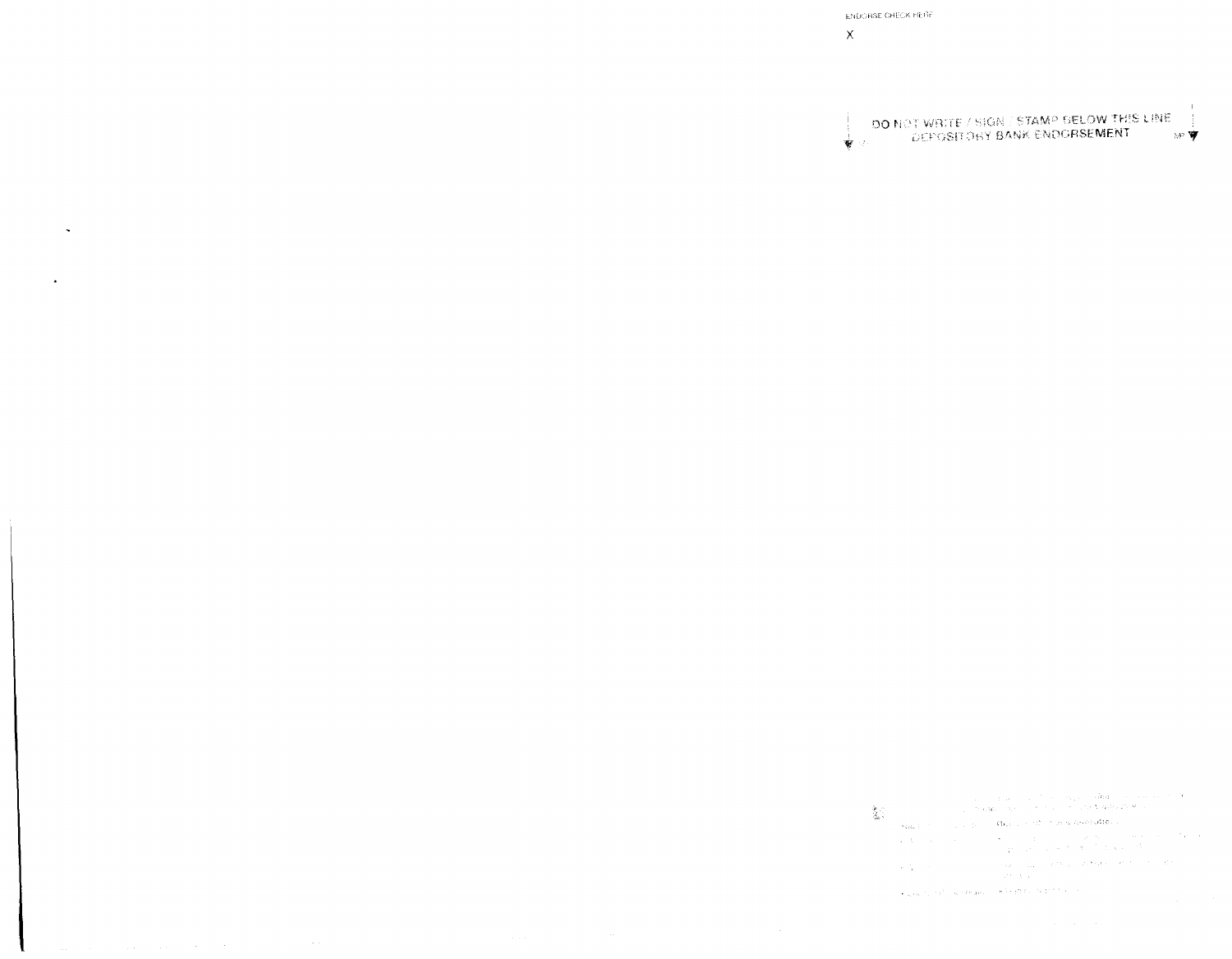Lee C. Durio, Attorney at Law



P.O. Box 5<br>Breaux Bridge, Louisiana 70517<br>Email: duriolawoffice@

Email: duriolawoffice@gmail.com

#### **INVOICE**

To: St. Martin Parish Government RE: Legal Work May 2020

| <b>DATE</b>    | <b>DESCRIPTION</b>                                                                                    | TIME       |
|----------------|-------------------------------------------------------------------------------------------------------|------------|
| $05 - 01 - 20$ | Received and reviewed email regarding 1025 Ches Broussard Road<br>and payment of fines and cost.      | $\cdot$ .2 |
| $05-07-20$     | R&R to email regarding the property located at 1022 Vivan Street<br>and its noncompliance with order. |            |
| $05 - 14 - 20$ | R&R to an email on status of all current files.                                                       | .2         |
|                |                                                                                                       |            |

Hours  $.6@$  \$175.00 an hour = \$105.00 Expenses (U.S. Postage) =\$0.00 Expenses (paper copies) \$\$0.00

Checks can be made out and mailed to: Durio Law Office, LLC P.O. Box 5

**TOTAL DUE: \$105.00** 

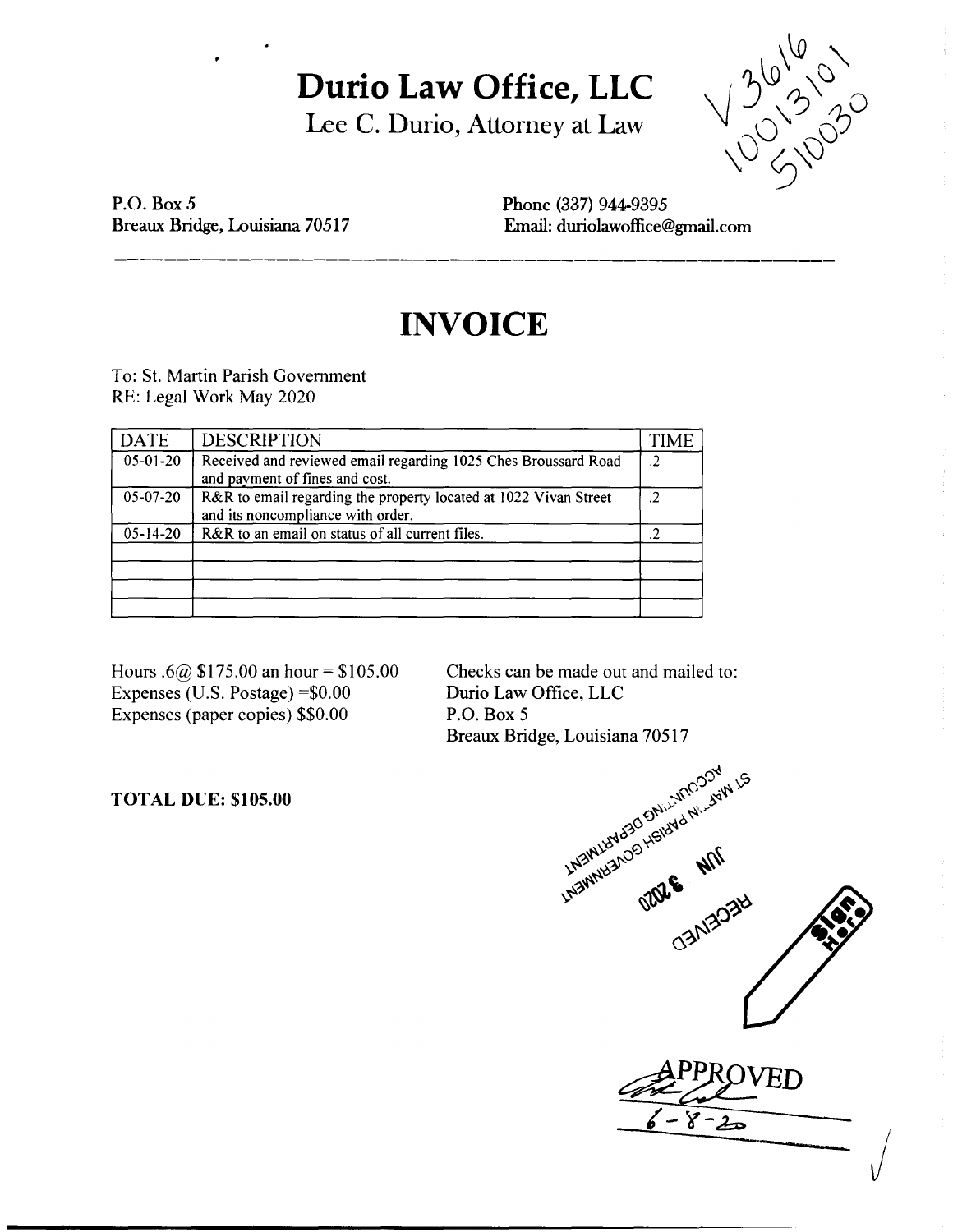|                    | <b>St. Martin Parish Government</b>                                                           |                              | Page 1<br>of 1                                                                                                 |                          | <b>Check Number:</b>                      | 00090497                         |
|--------------------|-----------------------------------------------------------------------------------------------|------------------------------|----------------------------------------------------------------------------------------------------------------|--------------------------|-------------------------------------------|----------------------------------|
| Invoice Date       | <b>Stanvolce Number 1999</b><br>06/25/2020 JUNE-2020                                          | 585 L.<br>GL-10013101-510030 | 도 부분 경쟁<br>Description<br>LEGAL SERVICES MONTH OFJUNE                                                          | 있는 것<br>가족               | NG                                        | <b>Invoice Amount</b><br>\$43.75 |
|                    |                                                                                               |                              | 1001a101                                                                                                       |                          |                                           |                                  |
|                    |                                                                                               |                              |                                                                                                                |                          |                                           |                                  |
|                    |                                                                                               |                              |                                                                                                                |                          |                                           |                                  |
|                    |                                                                                               |                              |                                                                                                                |                          |                                           |                                  |
|                    |                                                                                               |                              |                                                                                                                |                          |                                           |                                  |
|                    |                                                                                               |                              |                                                                                                                |                          |                                           |                                  |
|                    |                                                                                               |                              |                                                                                                                |                          |                                           |                                  |
|                    |                                                                                               |                              |                                                                                                                |                          |                                           |                                  |
|                    |                                                                                               |                              |                                                                                                                |                          |                                           |                                  |
|                    |                                                                                               |                              |                                                                                                                |                          |                                           |                                  |
|                    |                                                                                               |                              |                                                                                                                |                          |                                           |                                  |
| Vendor No.         |                                                                                               | Vendor Name                  |                                                                                                                | Check No.                | <b>Check Date</b>                         | Check Amount                     |
| 3616               |                                                                                               | DURIO LAW OFFICE LLC         |                                                                                                                | 00090497                 | 07/10/2020                                | \$43.75                          |
|                    | <b>St. Martin Parish Government</b><br>Master Account                                         |                              | FOR SECURITY PURPOSES, THE FACE OF THIS DOCUMENT CONTAINS A COLORED BACKGROUND AND MICROPRINTING IN THE BORDER |                          |                                           |                                  |
|                    | P.O. Box 9<br>301 W. Port Street<br>St. Martinville, LA 70582<br>(337) 394-2200               |                              |                                                                                                                | Vendor<br>Number<br>3616 | Check<br>Date<br>07/10/2020               | Check<br>Number<br>00090497      |
|                    |                                                                                               |                              | 1245<br>o Malie C                                                                                              |                          |                                           | \$43.75                          |
|                    | Pay Forty Three Dollars and 75 cents ******                                                   |                              |                                                                                                                |                          |                                           |                                  |
| To The<br>Order Of | DURIO LAW OFFICE LLC<br>LEE C DURIO, ATTORNEY AT LAW<br>P.O. BOX 5<br>BREAUX BRIDGE, LA 70517 |                              |                                                                                                                |                          | <b>FILE COPY</b><br><b>NON-NEGOTIABLE</b> |                                  |
|                    |                                                                                               |                              | SECURITY FEATURES INCLUDED. DETAILS ON BACK                                                                    | $\mathbf{e}$             |                                           |                                  |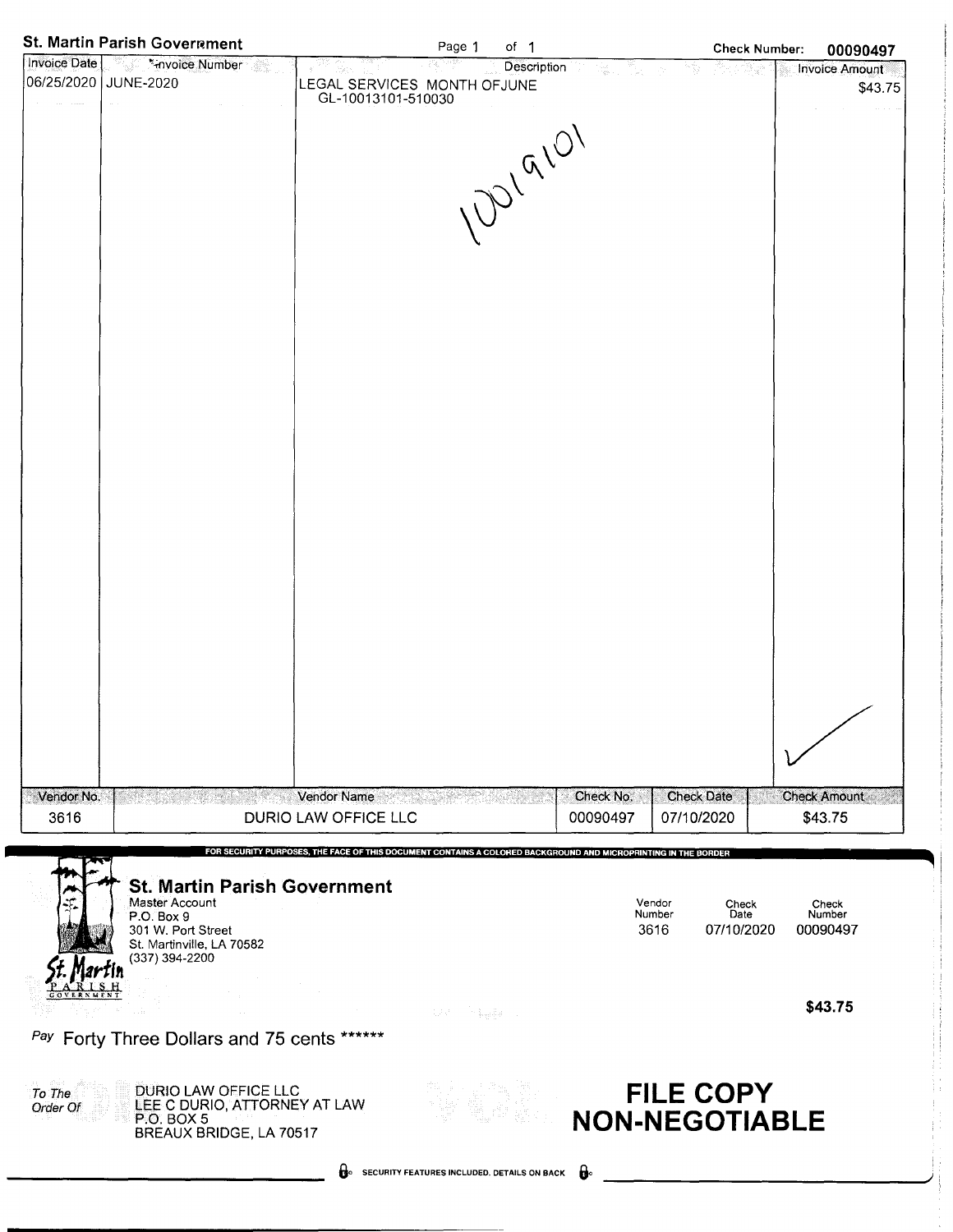$\mathbb{R}^n$ 

 $\lambda$ 

Ť

DEPOSITORY BANK ENDORSEMENT

- Listed below are the secondy features provided on fitis document.  $\mathbf{\Theta}$ which meet and or excess industry gaidelines. Security Features: Results of check alteration: . . More Protection of the Windows of Case and conservational

completely educated for both and speed of  $\bullet$  Welcompany  $\blacktriangleright$  Acting absorptions are different to a result in the second  $\{b_{k,k},c_{k,k}\}$  ,  $\{c_{k,k}\}$  $\left\langle \bullet\right\rangle ^{2}\left\langle \phi\right\rangle \left\langle \phi\phi\right\rangle \left\langle \left\{ \xi\phi\right\} \left\langle \psi\right\rangle \left\langle \phi\right\rangle \left\langle \phi\right\rangle \right\rangle =\left\langle \bullet\right\rangle \sqrt{\left\langle \phi\right\rangle \left\langle \phi\right\rangle \left\langle \phi\right\rangle \left\langle \phi\right\rangle \left\langle \phi\right\rangle \left\langle \phi\right\rangle \left\langle \phi\right\rangle \left\langle \phi\right\rangle \left\langle \phi\right\rangle }$ 

DO NOT WRITE / SIGN / STAMP BELOW THIS LINE

 $\bigtriangledown$   $\mathcal{M}$ 

 $\sim 10^{-5}$ 

 $\ddot{\phantom{a}}$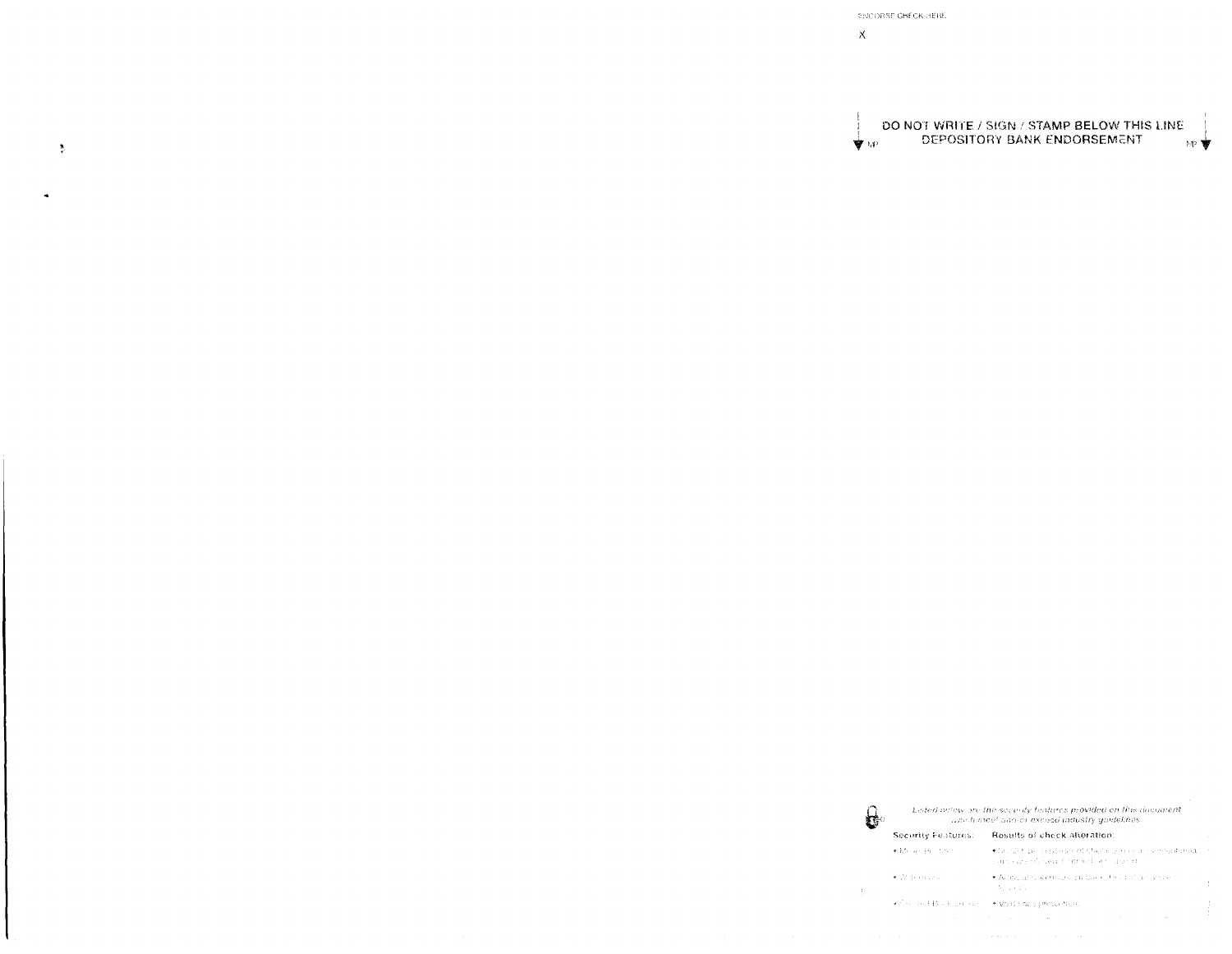Lee C. Durio, Attorney at Law



P.O. Box5

Phone (337) 944-9395 Breaux Bridge, Louisiana 70517 Email: duriolawoffice@gmail.com

#### **INVOICE**

To: St. Martin Parish Government RE: Legal Work June 2020

| <b>DATE</b>    | <b>DESCRIPTION</b>                                                                 |       |  |
|----------------|------------------------------------------------------------------------------------|-------|--|
| $06 - 25 - 20$ | Prepared list of all fines and fees for 2019 and emailed same to<br>Calder Hebert. | 43.75 |  |
|                |                                                                                    |       |  |
|                |                                                                                    |       |  |
|                |                                                                                    |       |  |
|                |                                                                                    |       |  |

Hours .25@ \$175.00 an hour = \$43.75 Expenses (U.S. Postage) =\$0.00 Expenses (paper copies) \$\$0.00

Checks can be made out and mailed to: Durio Law Office, LLC P.O. Box 5 Breaux Bridge, Louisiana 70517

**TOTAL DUE: \$43.75** 

RECENTED

 $JU$ . / ')20

ST MART IN HARISH GOVERNMENT MARTIN LARISTOCYCLE



 $\iota$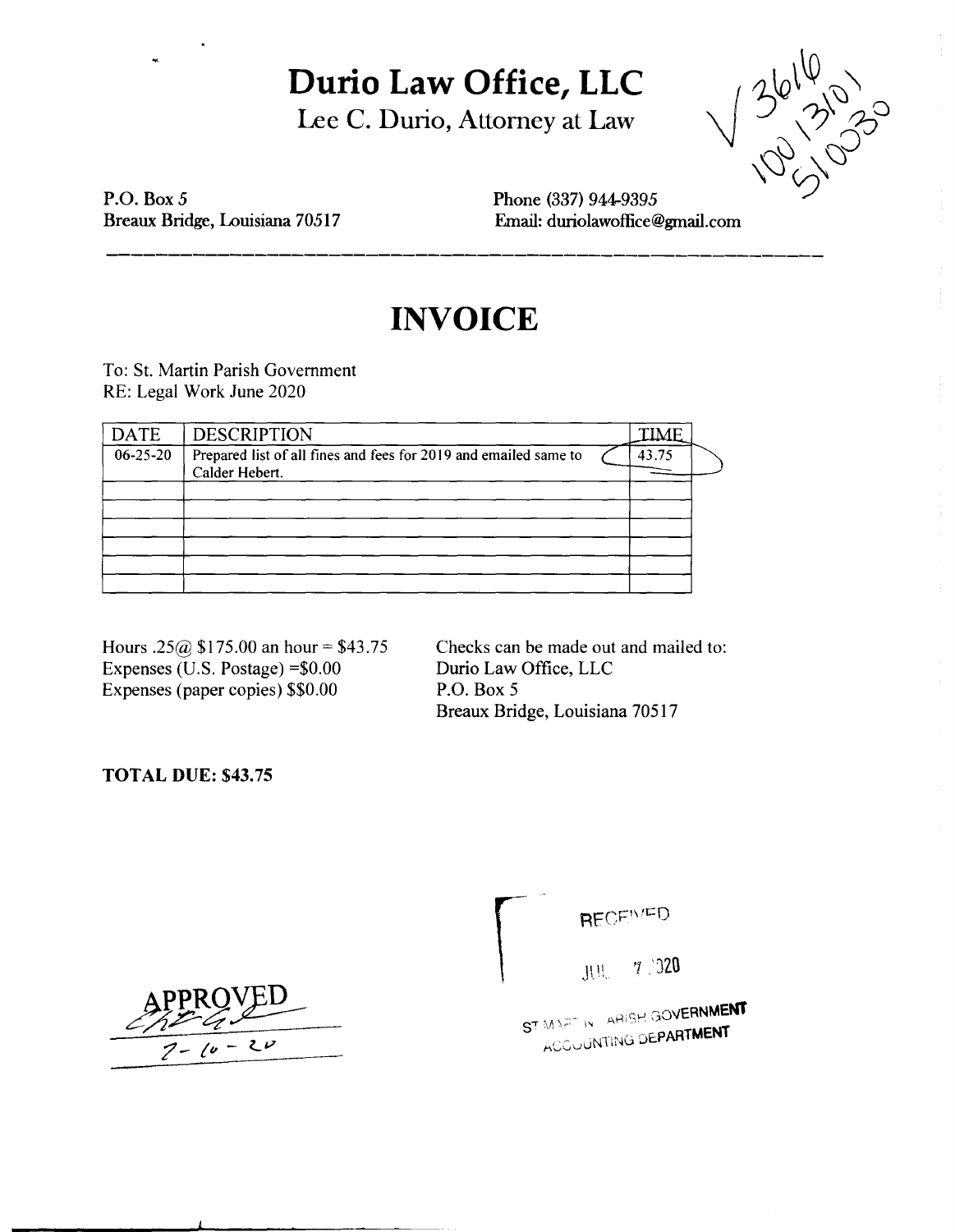|                    | $\mathcal{P}$                                                                                                          |                                                                                                                                                       | Page 1             | of $1$      |                                                   |                                 | <b>Check Number:</b>        | 00090902                                                       |
|--------------------|------------------------------------------------------------------------------------------------------------------------|-------------------------------------------------------------------------------------------------------------------------------------------------------|--------------------|-------------|---------------------------------------------------|---------------------------------|-----------------------------|----------------------------------------------------------------|
| Invoice Date       | St. Martin Parish Government<br><b>Second Science Mumber</b><br>07/31/2020 JULY-31-2020                                | an alike at<br>LEGAL WOORK FOR MONTH OF JULY-2020-<br>GL-10013101-510030                                                                              | 정환 역사<br>12월부 : 2월 | Description |                                                   |                                 |                             | <b>Invoice Amount</b><br>\$306.25                              |
| Vendor No.<br>3616 | <b>St. Martin Parish Government</b><br>Master Account<br>P.O. Box 9<br>301 W. Port Street<br>St. Martinville, LA 70582 | Vendor Name<br>DURIO LAW OFFICE LLC<br>FOR SECURITY PURPOSES, THE FACE OF THIS DOCUMENT CONTAINS A COLORED BACKGROUND AND MICROPRINTING IN THE BORDER |                    |             | Check No.<br>00090902<br>Vendor<br>Number<br>3616 | <b>Check Date</b><br>08/10/2020 | Check<br>Date<br>08/10/2020 | <b>Check Amount</b><br>\$306.25<br>Check<br>Number<br>00090902 |
|                    | (337) 394-2200<br>Pay Three Hundred Six Dollars and 25 cents ******                                                    |                                                                                                                                                       |                    |             |                                                   |                                 |                             | \$306.25                                                       |
| To The<br>Order Of | DURIO LAW OFFICE LLC<br>LEE C DURIO, ATTORNEY AT LAW<br>P.O. BOX 5<br>BREAUX BRIDGE, LA 70517                          | SECURITY FEATURES INCLUDED. DETAILS ON BACK                                                                                                           |                    |             | <b>NON-NEGOTIABLE</b><br>$\mathbf{e}$             |                                 | <b>FILE COPY</b>            |                                                                |

k.<br>H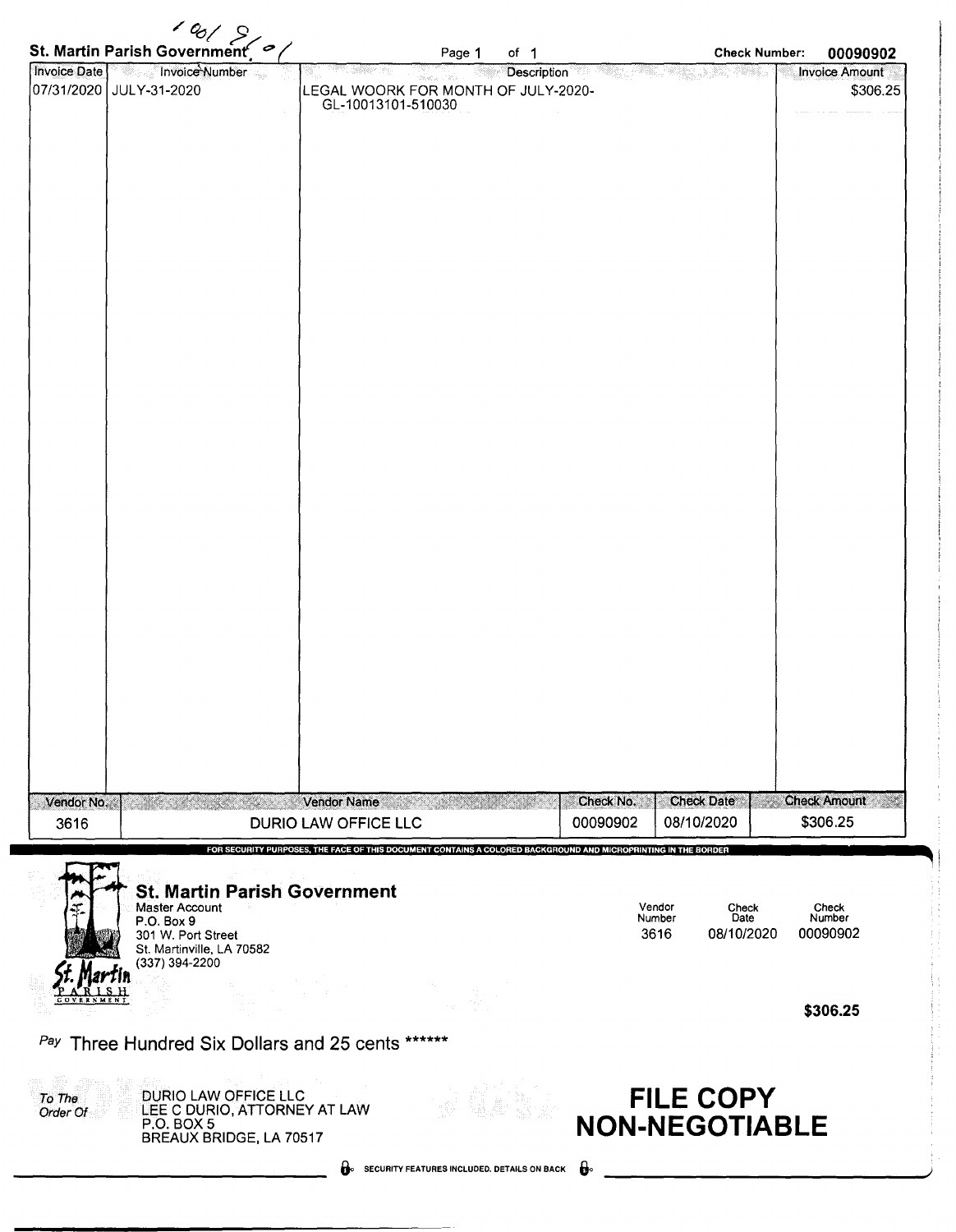**ENDORSE CHECK HERE** 

 $\bar{X}$ 

DO NOT WRITE / SIGN / STAMP BELOW THIS LINE **DEPOSITORY BANK ENDORSEMENT** wP <del>V</del>  $\dot{\mathbf{v}}$  m

 $\theta$ Listed below are the security features provided on this document. which ment and/or exceed industry guideleces Security Features: Results of check alteration  $\bullet$   $M_{\rm PWHM}$  and  $\sim$   $\alpha_{\rm PWHM}$  $\rightarrow$  Singlet sype in Europe relations and construction of the relations of  $\label{eq:4.1} \qquad \text{if } \mathcal{G}_1 \leq \mathcal{M} \leq \text{if } \mathcal{G}_0 \leq \mathcal{G} \leq \mathcal{G} \leq \text{if } \mathcal{G}_1 \leq \mathcal{G}_2 \leq \mathcal{G} \leq \text{if } \mathcal{G}_{\text{MSE}} \leq \mathcal{G} \leq \text{if } \mathcal{G}_{\text{MSE}} \leq \text{if } \mathcal{G} \leq \text{if } \mathcal{G} \leq \mathcal{G} \leq \text{if } \mathcal{G} \leq \text{if } \mathcal{G} \leq \text{$  $\mathcal{A}(\mathcal{Q}_1,\mathcal{Q}_2)$  , where  $\mathcal{Q}_1$ - CAC religion models to the map be FR and the graphs.  $\gamma^{\mu\nu}$  ,  $\gamma^{\mu}$  and  $\sigma_{\nu}$  $\bullet$  "set onlittles receive"  $\bullet$  Vodi copy proved outs .  $\pm$ 

 $\hat{\mathcal{A}}$ 

 $\mathbf{A}$